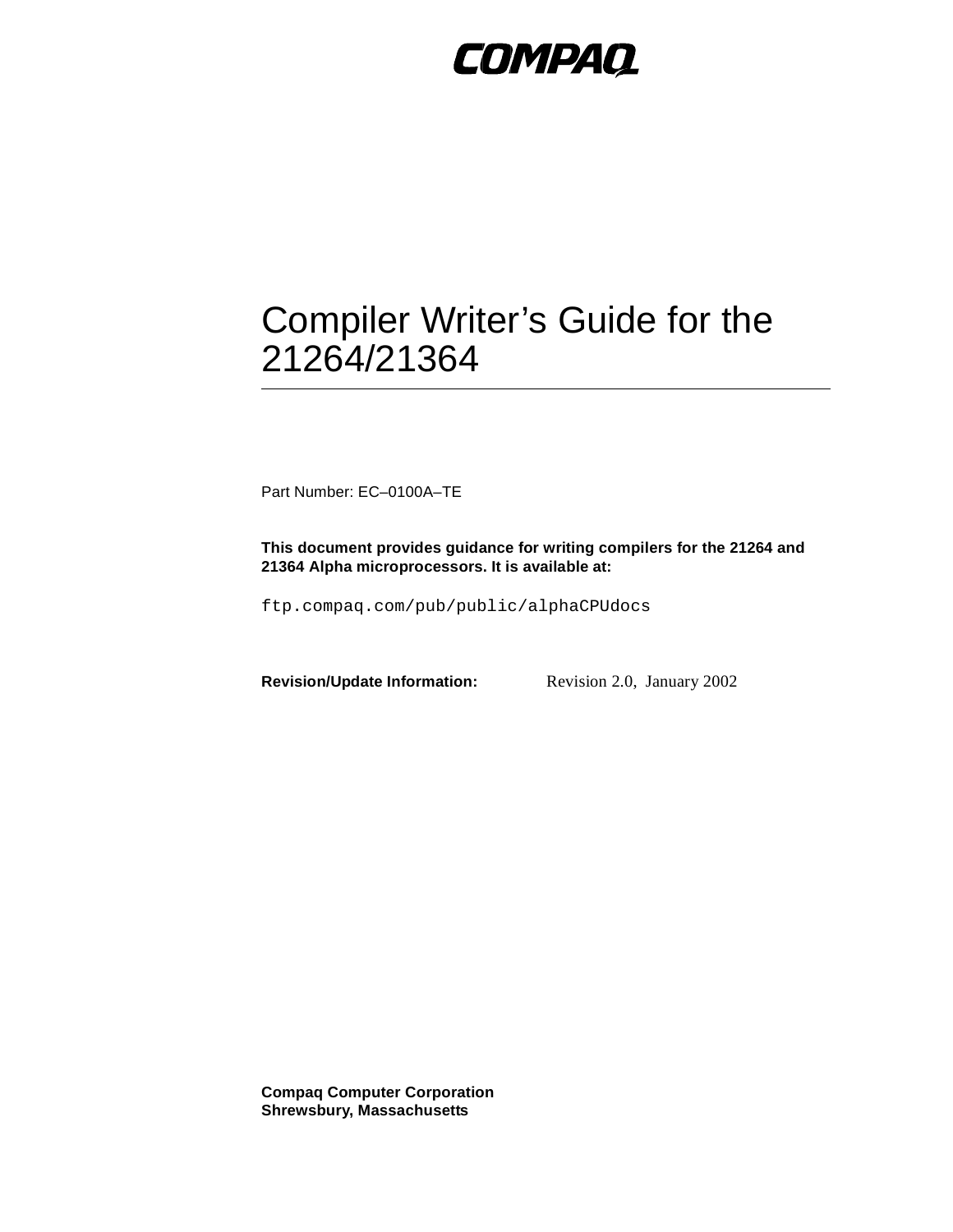#### **January 2002**

The information in this publication is subject to change without notice.

COMPAQ COMPUTER CORPORATION SHALL NOT BE LIABLE FOR TECHNICAL OR EDITORIAL ERRORS OR OMISSIONS CONTAINED HEREIN, NOR FOR INCIDENTAL OR CONSEQUENTIAL DAM-AGES RESULTING FROM THE FURNISHING, PERFORMANCE, OR USE OF THIS MATERIAL. THIS INFORMATION IS PROVIDED "AS IS" AND COMPAQ COMPUTER CORPORATION DISCLAIMS ANY WARRANTIES, EXPRESS, IMPLIED OR STATUTORY AND EXPRESSLY DISCLAIMS THE IMPLIED WAR-RANTIES OF MERCHANTABILITY, FITNESS FOR PARTICULAR PURPOSE, GOOD TITLE AND AGAINST INFRINGEMENT.

This publication contains information protected by copyright. No part of this publication may be photocopied or reproduced in any form without prior written consent from Compaq Computer Corporation.

© Compaq Computer Corporation. 2002 All rights reserved. Printed in the U.S.A.

COMPAQ, the Compaq logo, the Digital logo, and VAX Registered in United States Patent and Trademark Office.

Pentium is a registered trademark of Intel Corporation.

Other product names mentioned herein may be trademarks and/or registered trademarks of their respective companies.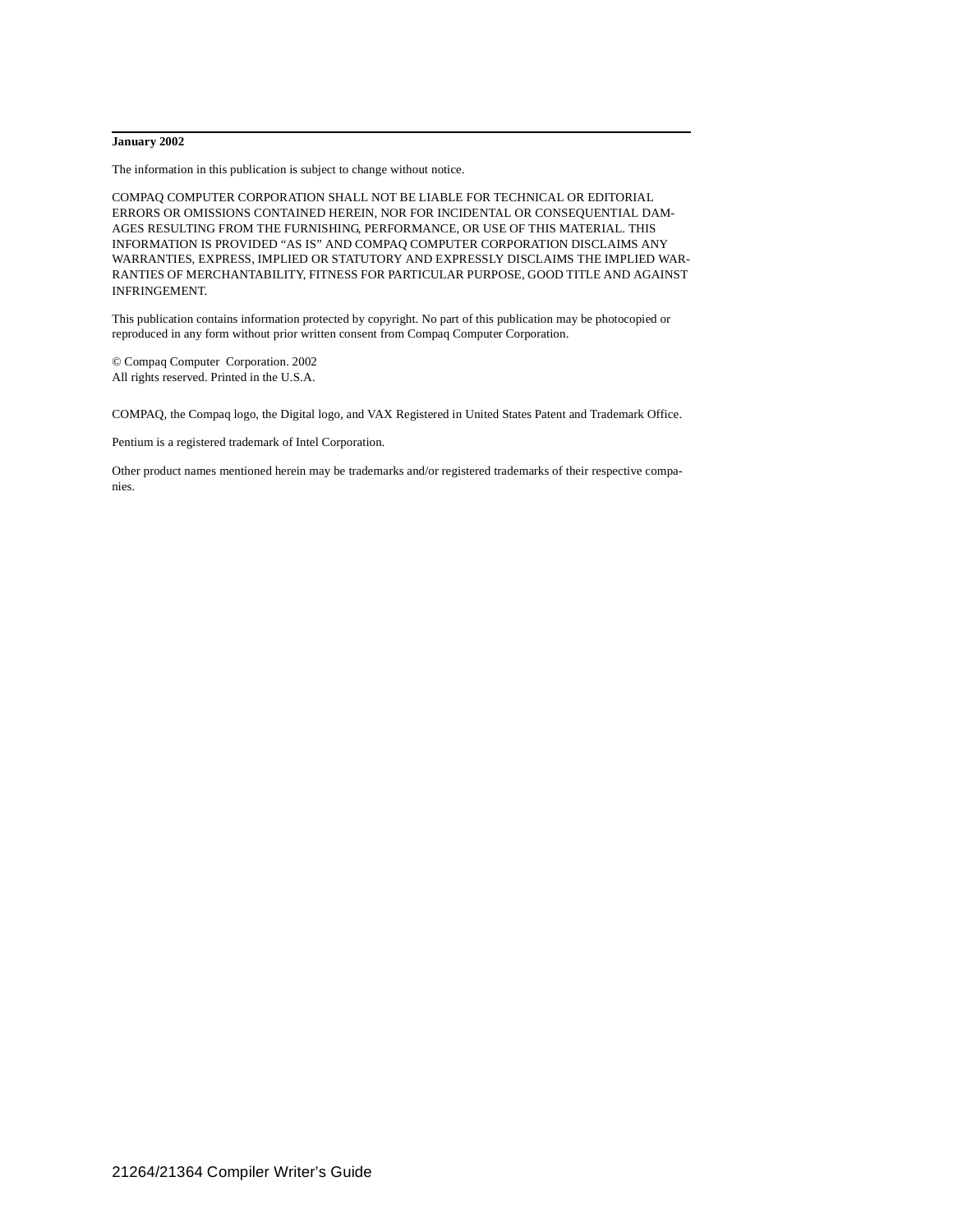## **Table of Contents**

### **[Preface](#page-6-0)**

## **[1](#page-12-0) [Introduction to the 21264 and 21364](#page-12-1)**

| 1.1.1 | $Addressing \dots 1-2$ |  |
|-------|------------------------|--|
| 1.1.2 |                        |  |
| 1.1.3 |                        |  |
| 1.2   |                        |  |
| 1.3   |                        |  |

## **[2](#page-18-0) [Common 21264/21364 Hardware Features](#page-18-1)**

| 2.1     | $2 - 1$  |
|---------|----------|
| 2.2     | $2 - 2$  |
| 2.3     | $2 - 3$  |
| 2.4     | $2 - 4$  |
| 2.4.1   | $2 - 6$  |
| 2.5     | $2 - 7$  |
| 2.5.1   | $2 - 7$  |
| 2.5.2   | $2 - 8$  |
| 2.5.3   | $2 - 10$ |
| 2.6     | $2 - 11$ |
| 2.6.1   | $2 - 12$ |
| 2.7     | $2 - 12$ |
| 2.8     | $2 - 13$ |
| 2.8.1   | $2 - 13$ |
| 2.8.1.1 | $2 - 13$ |
| 2.8.1.2 | $2 - 13$ |
| 2.8.2   | $2 - 14$ |
| 2.9     | $2 - 14$ |

## **[3](#page-34-0) [Guidelines for Compiler Writers](#page-34-1)**

| 3.2   |  |
|-------|--|
| 3.3   |  |
|       |  |
|       |  |
| 3.4.2 |  |
| 3.4.3 |  |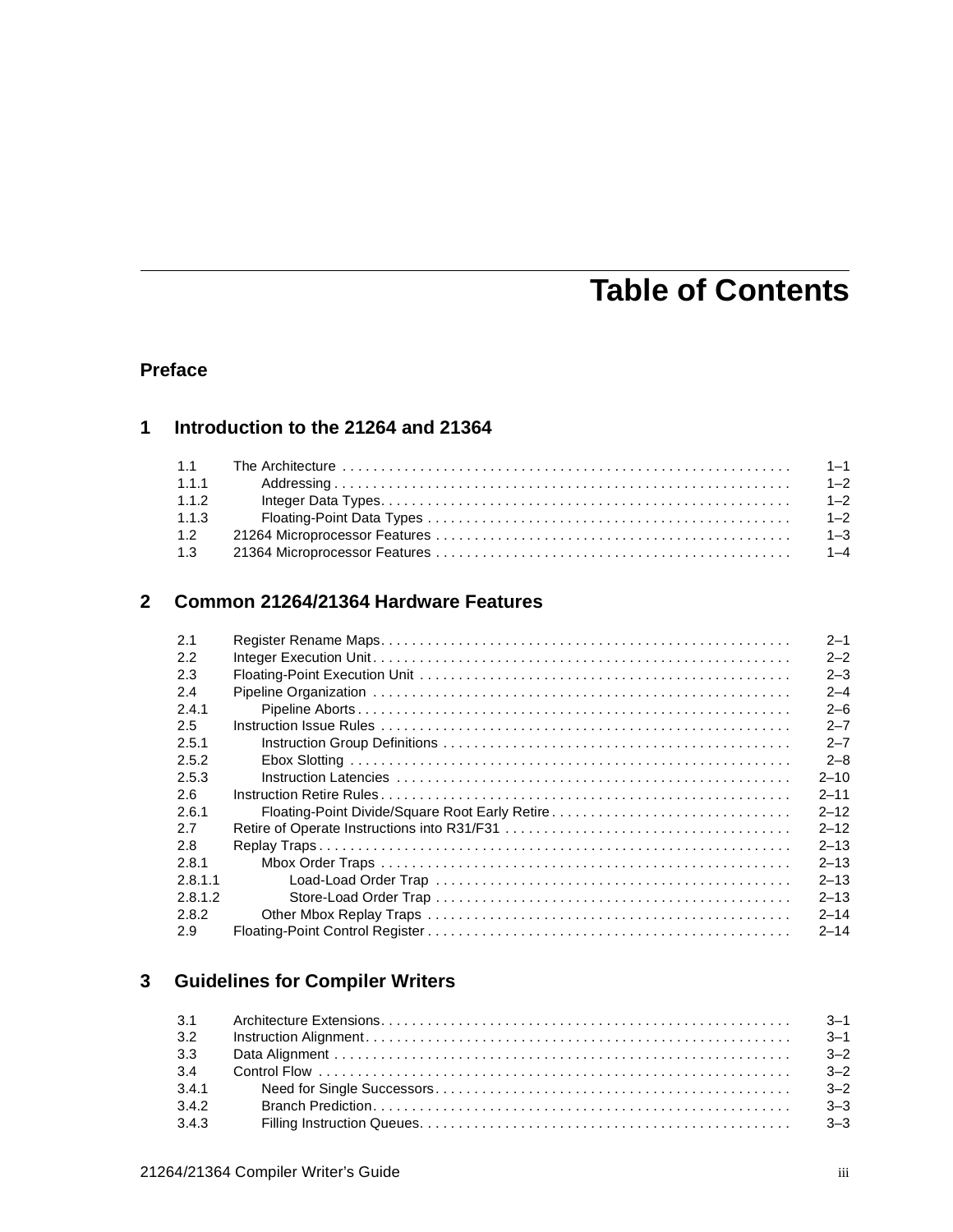| 3.4.4   |                                                       | $3 - 3$  |
|---------|-------------------------------------------------------|----------|
| 3.4.4.1 |                                                       | $3 - 3$  |
| 3.4.4.2 | Replacing Conditional Moves with Logical Instructions | $3 - 4$  |
| 3.4.4.3 |                                                       | $3 - 5$  |
| 3.4.5   |                                                       | $3 - 5$  |
| 3.5     |                                                       | $3 - 5$  |
| 3.6     |                                                       | $3 - 6$  |
| 3.7     |                                                       | $3 - 7$  |
| 3.7.1   |                                                       | $3 - 8$  |
| 3.7.2   |                                                       | $3 - 8$  |
| 3.7.3   |                                                       | $3 - 9$  |
| 3.7.4   |                                                       | $3 - 9$  |
| 3.7.5   |                                                       | $3 - 9$  |
| 3.8     |                                                       | $3 - 9$  |
| 3.9     |                                                       | $3 - 10$ |
| 3.9.1   |                                                       | $3 - 10$ |
| 3.9.1.1 |                                                       | $3 - 11$ |
| 3.9.1.2 |                                                       | $3 - 11$ |
| 3.9.1.3 |                                                       | $3 - 12$ |
| 3.9.2   |                                                       | $3 - 12$ |

## **[A](#page-48-0) [21264/21364 Upper-Lower Rules Summary](#page-48-1)**

## **[B](#page-50-0) [Checksum Inner Loop Schedule](#page-50-1)**

## **[C](#page-54-0) [IEEE Floating-Point Conformance](#page-54-1)**

**Glossary**

**[Index](#page-76-0)**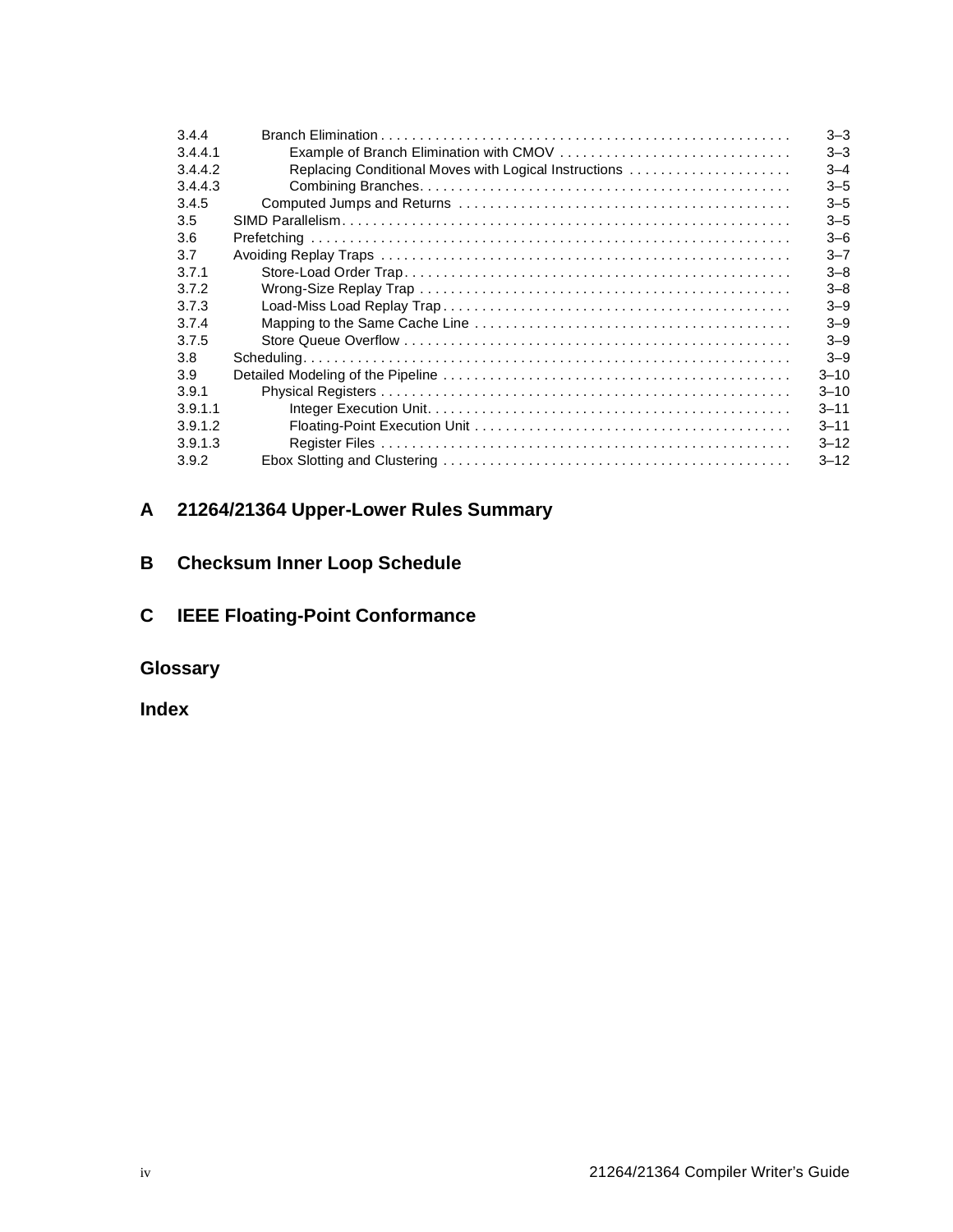## **Figures**

| $2 - 1$ | $2 - 2$ |
|---------|---------|
| $2 - 2$ | $2 - 3$ |
| $2 - 3$ | $2 - 4$ |
| $2 - 4$ |         |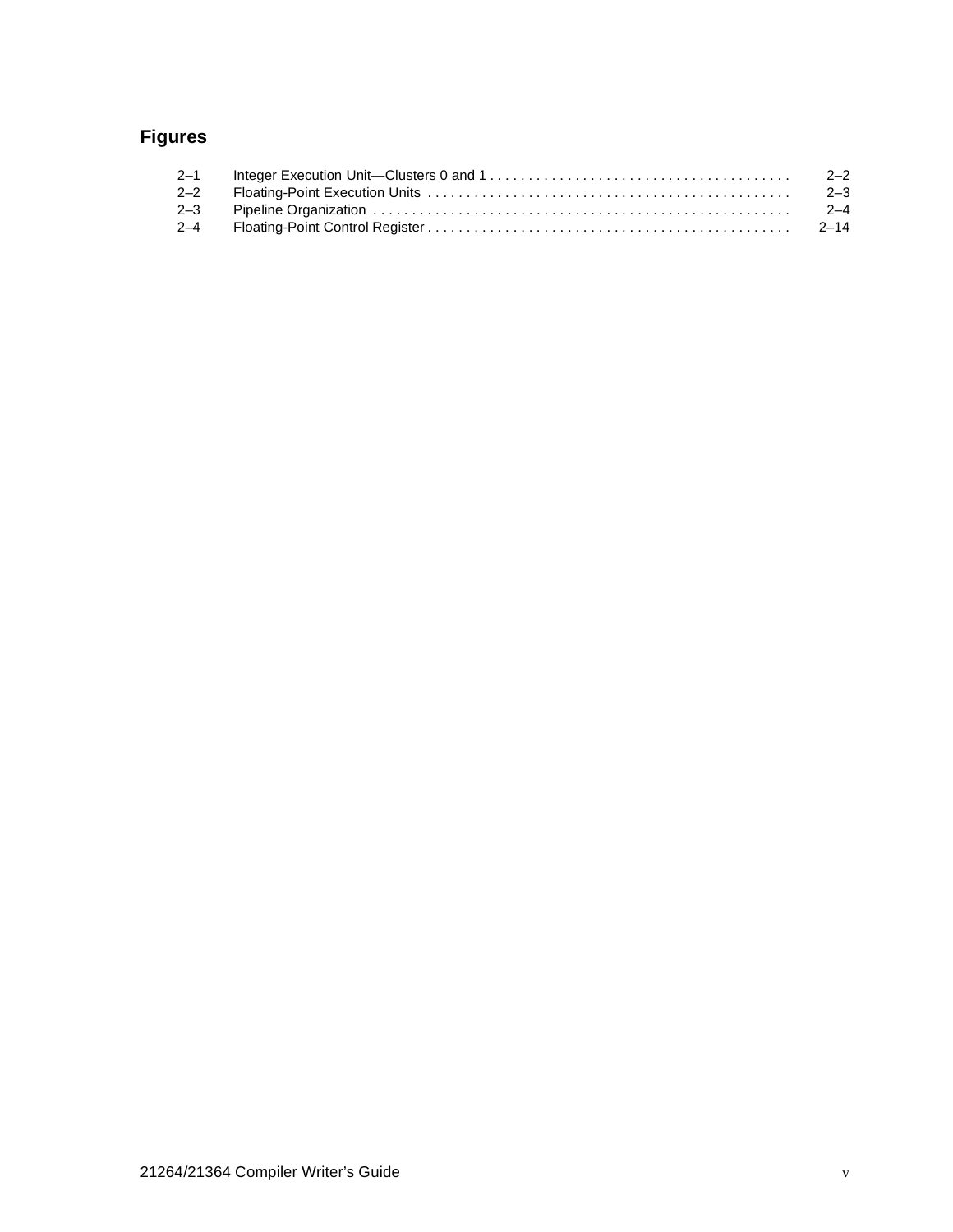## **Tables**

| $1 - 1$ |                                                  | $1 - 2$  |
|---------|--------------------------------------------------|----------|
| $2 - 1$ |                                                  | $2 - 6$  |
| $2 - 2$ |                                                  | $2 - 7$  |
| $2 - 3$ |                                                  | $2 - 8$  |
| $2 - 4$ |                                                  | $2 - 10$ |
| $2 - 5$ | Minimum Retire Latencies for Instruction Classes | $2 - 11$ |
| $2 - 6$ |                                                  | $2 - 12$ |
| $2 - 7$ |                                                  | $2 - 14$ |
| $3 - 1$ |                                                  | $3-6$    |
| $3 - 2$ |                                                  | $3 - 10$ |
| $C-1$   |                                                  | $C-2$    |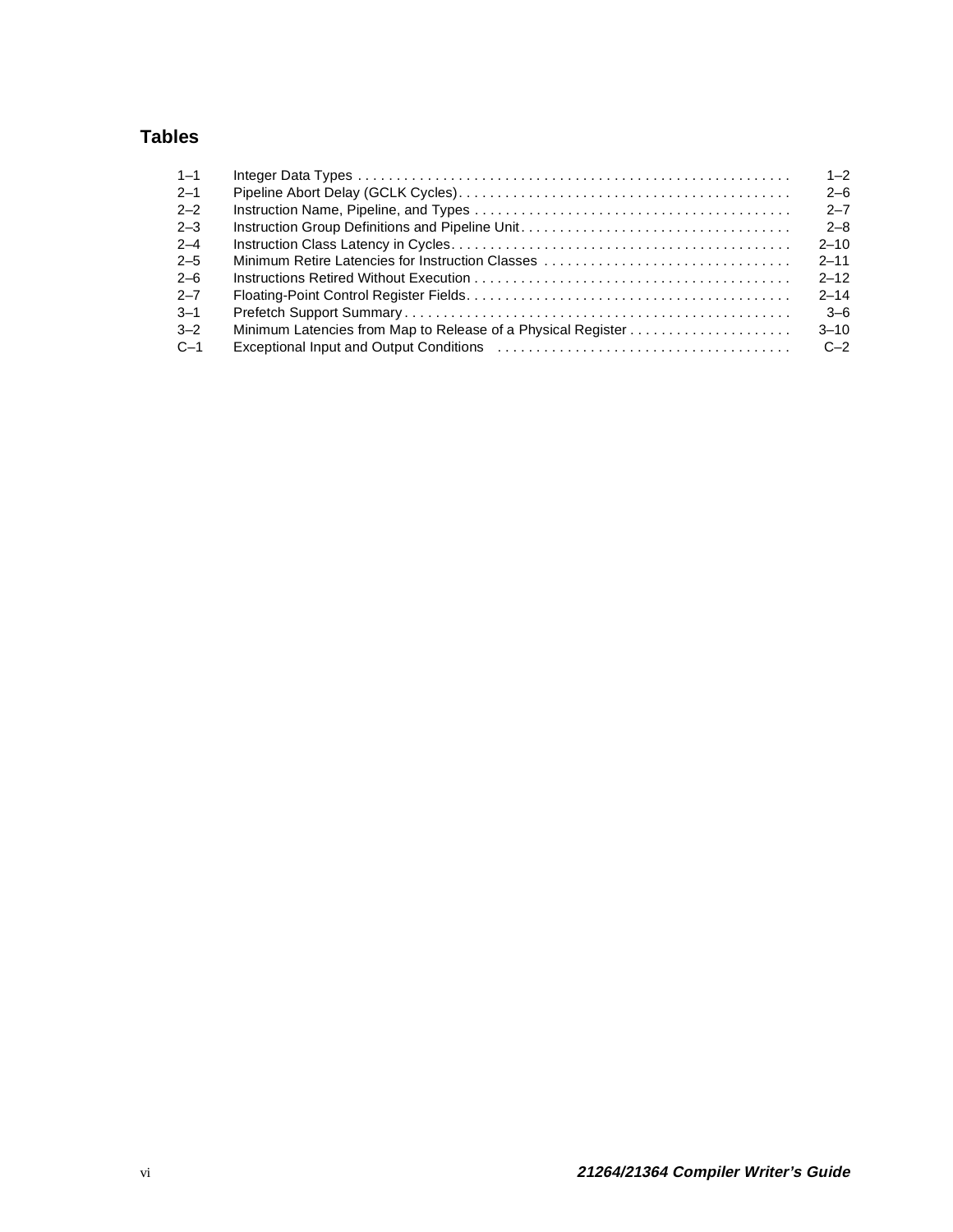## **Preface**

<span id="page-6-0"></span>This guide should be thought of as one of a set of three documents. The other two are:

- **•** The *Alpha Architecture Reference Manual, 4th Edition*, which contains the complete architecture information
- The appropriate hardware reference manual for a particular processor, which contains the complete hardware specification for that processor

All three documents are available at:

ftp.compaq.com/pub/products/alphaCPUdocs

## **Audience**

This document provides guidance for compiler writers and other programmers who use the Alpha 21264 and 21364 microprocessors (referred to as the 21264/21364).

### **Content**

This document contains the following chapters and appendixes:

[Chapter 1,](#page-12-3) [Introduction to the 21264 and 21364](#page-12-4)

Provides an overview of the Alpha architecture and introduces the 21264 and 21364.

[Chapter 2,](#page-18-3) [Common 21264/21364 Hardware Features](#page-18-4)

Contains sections of Chapter 2 of the 21264 and 21364 hardware reference manuals that are common to all processors and, most importantly, directly referenced within this guide. This information is correct but not complete. The complete information resides in the appropriate hardware reference manual.

[Chapter 3,](#page-34-4) [Guidelines for Compiler Writers](#page-34-5)

Provides guidelines for taking advantage of the hardware features of the 21264 and 21364.

[Appendix A](#page-48-2), [21264/21364 Upper-Lower Rules Summary](#page-48-3)

Provides rules to follow in scheduling instructions.

[Appendix B,](#page-50-2) [Checksum Inner Loop Schedule](#page-50-3)

Provides an example for the rules described in Appendix A.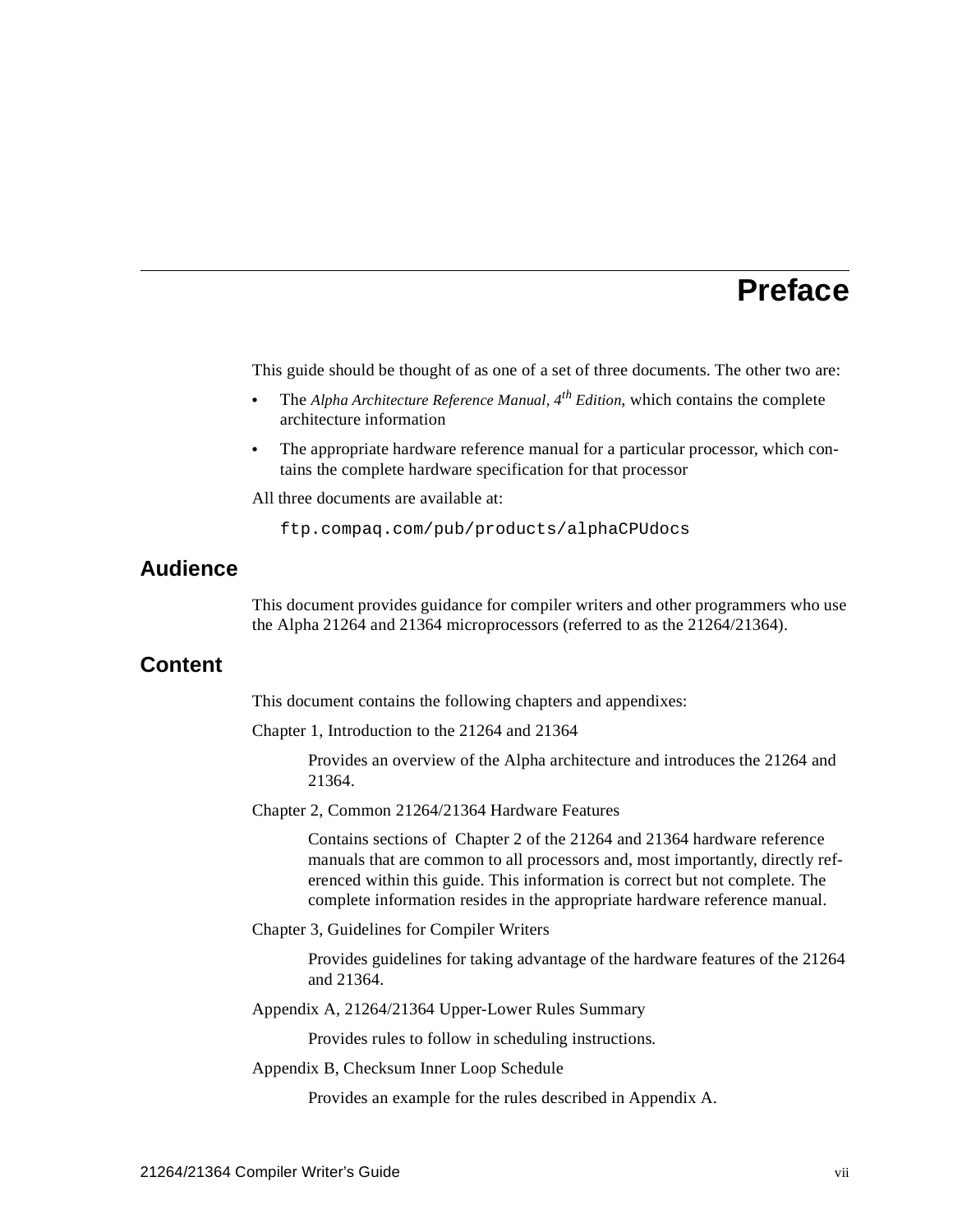[Appendix C,](#page-54-2) [IEEE Floating-Point Conformance](#page-54-3)

Describes the 21264/21364 support for IEEE floating-point. It is directly based on Appendix A of the 21264 and 21364 Specifications.

The [Glossary](#page-58-0) lists and defines terms associated with the 21264 and 21364.

An [Index](#page-76-1) is also included.

## **Terminology and Conventions**

This section defines the abbreviations, terminology, and other conventions used throughout this document.

#### **Abbreviations**

**•** Binary Multiples

The abbreviations K, M, and G (kilo, mega, and giga) represent binary multiples and have the following values:

| K | $=$ | $2^{10}(1024)$           |
|---|-----|--------------------------|
| M | $=$ | $2^{20}$ (1,048,576)     |
| G | $=$ | $2^{30}$ (1,073,741,824) |

For example:

| 2KB       | $= 2$ kilobytes                                 | $= 2 \times 2^{10}$ bytes  |
|-----------|-------------------------------------------------|----------------------------|
| 4MB       | $=$ 4 megabytes                                 | $= 4 \times 2^{20}$ bytes  |
| 8GB       | $= 8$ gigabytes                                 | $= 8 \times 2^{30}$ bytes  |
| 2K pixels | $= 2$ kilopixels                                | $= 2 \times 2^{10}$ pixels |
| 4M pixels | $=$ 4 megapixels $=$ 4 × 2 <sup>20</sup> pixels |                            |

**•** Register Access

The abbreviations used to indicate the type of access to register fields and bits have the following definitions:

| <b>Abbreviation</b> | <b>Meaning</b>                                                                                                                                                                               |
|---------------------|----------------------------------------------------------------------------------------------------------------------------------------------------------------------------------------------|
| <b>IGN</b>          | Ignore                                                                                                                                                                                       |
|                     | Bits and fields specified are ignored on writes.                                                                                                                                             |
| MBZ.                | Must Be Zero                                                                                                                                                                                 |
|                     | Software must never place a nonzero value in bits and fields spec-<br>ified as MBZ. A nonzero read produces an Illegal Operand excep-<br>tion. Also, MBZ fields are reserved for future use. |
| RAZ                 | Read As Zero                                                                                                                                                                                 |
|                     | Bits and fields return a zero when read.                                                                                                                                                     |
| RC.                 | <b>Read Clears</b>                                                                                                                                                                           |
|                     | Bits and fields are cleared when read. Unless otherwise specified,<br>such bits cannot be written.                                                                                           |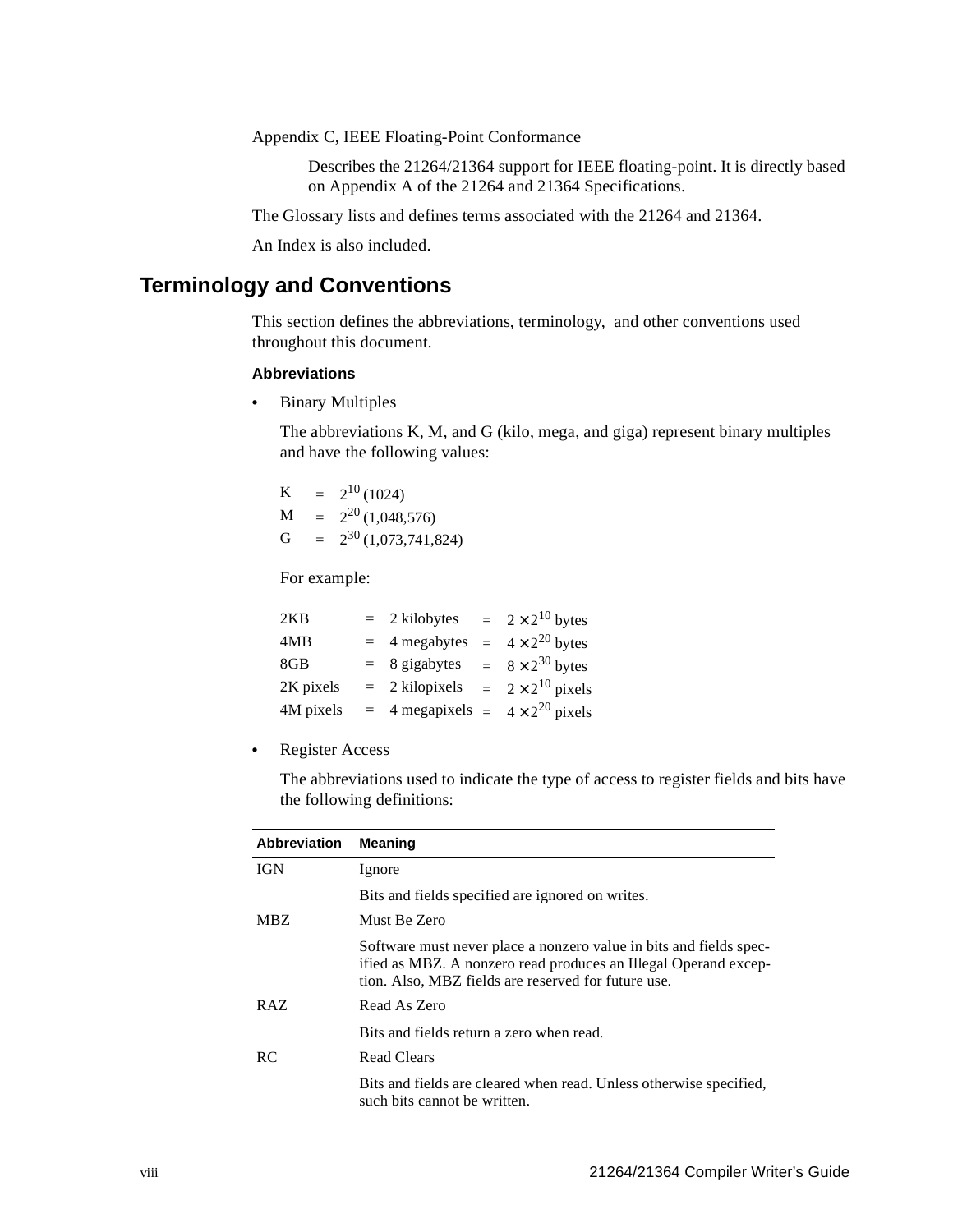| <b>Abbreviation</b> | <b>Meaning</b>                                                                                                                                                                                                                                                                                                                                          |
|---------------------|---------------------------------------------------------------------------------------------------------------------------------------------------------------------------------------------------------------------------------------------------------------------------------------------------------------------------------------------------------|
| <b>RES</b>          | Reserved                                                                                                                                                                                                                                                                                                                                                |
|                     | Bits and fields are reserved by Compaq and should not be used;<br>however, zeros can be written to reserved fields that cannot be<br>masked.                                                                                                                                                                                                            |
| <sub>RO</sub>       | Read Only                                                                                                                                                                                                                                                                                                                                               |
|                     | The value may be read by software. It is written by hardware.<br>Software write operations are ignored.                                                                                                                                                                                                                                                 |
| RO, n               | Read Only, and takes the value $n$ at power-on reset                                                                                                                                                                                                                                                                                                    |
|                     | The value may be read by software. It is written by hardware.<br>Software write operations are ignored.                                                                                                                                                                                                                                                 |
| <b>RW</b>           | Read/Write                                                                                                                                                                                                                                                                                                                                              |
|                     | Bits and fields can be read and written.                                                                                                                                                                                                                                                                                                                |
| RW, n               | Read/Write, and takes the value $n$ at power-on reset                                                                                                                                                                                                                                                                                                   |
|                     | Bits and fields can be read and written.                                                                                                                                                                                                                                                                                                                |
| W1C                 | Write One to Clear                                                                                                                                                                                                                                                                                                                                      |
|                     | If read operations are allowed to the register, then the value may<br>be read by software. If it is a write-only register, then a read oper-<br>ation by software returns an UNPREDICTABLE result. Software<br>write operations of a 1 cause the bit to be cleared by hardware.<br>Software write operations of a 0 do not modify the state of the bit. |
| W1S                 | Write One to Set                                                                                                                                                                                                                                                                                                                                        |
|                     | If read operations are allowed to the register, then the value may<br>be read by software. If it is a write-only register, then a read oper-<br>ation by software returns an UNPREDICTABLE result. Software<br>write operations of a 1 cause the bit to be set by hardware. Soft-<br>ware write operations of a 0 do not modify the state of the bit.   |
| <b>WO</b>           | Write Only                                                                                                                                                                                                                                                                                                                                              |
|                     | Bits and fields can be written but not read.                                                                                                                                                                                                                                                                                                            |
| WO.n                | Write Only, and takes the value $n$ at power-on reset                                                                                                                                                                                                                                                                                                   |
|                     | Bits and fields can be written but not read.                                                                                                                                                                                                                                                                                                            |

**•** Sign extension

 $SEXT(x)$  means  $x$  is sign-extended to the required size.

#### **Addresses**

Unless otherwise noted, all addresses and offsets are hexadecimal.

#### **Aligned and Unaligned**

The terms *aligned* and *naturally aligned* are interchangeable and refer to data objects that are powers of two in size. An aligned datum of size 2*n* is stored in memory at a byte address that is a multiple of 2*n*; that is, one that has *n* low-order zeros. For example, an aligned 64-byte stack frame has a memory address that is a multiple of 64.

A datum of size 2*n* is *unaligned* if it is stored in a byte address that is not a multiple of 2*n*.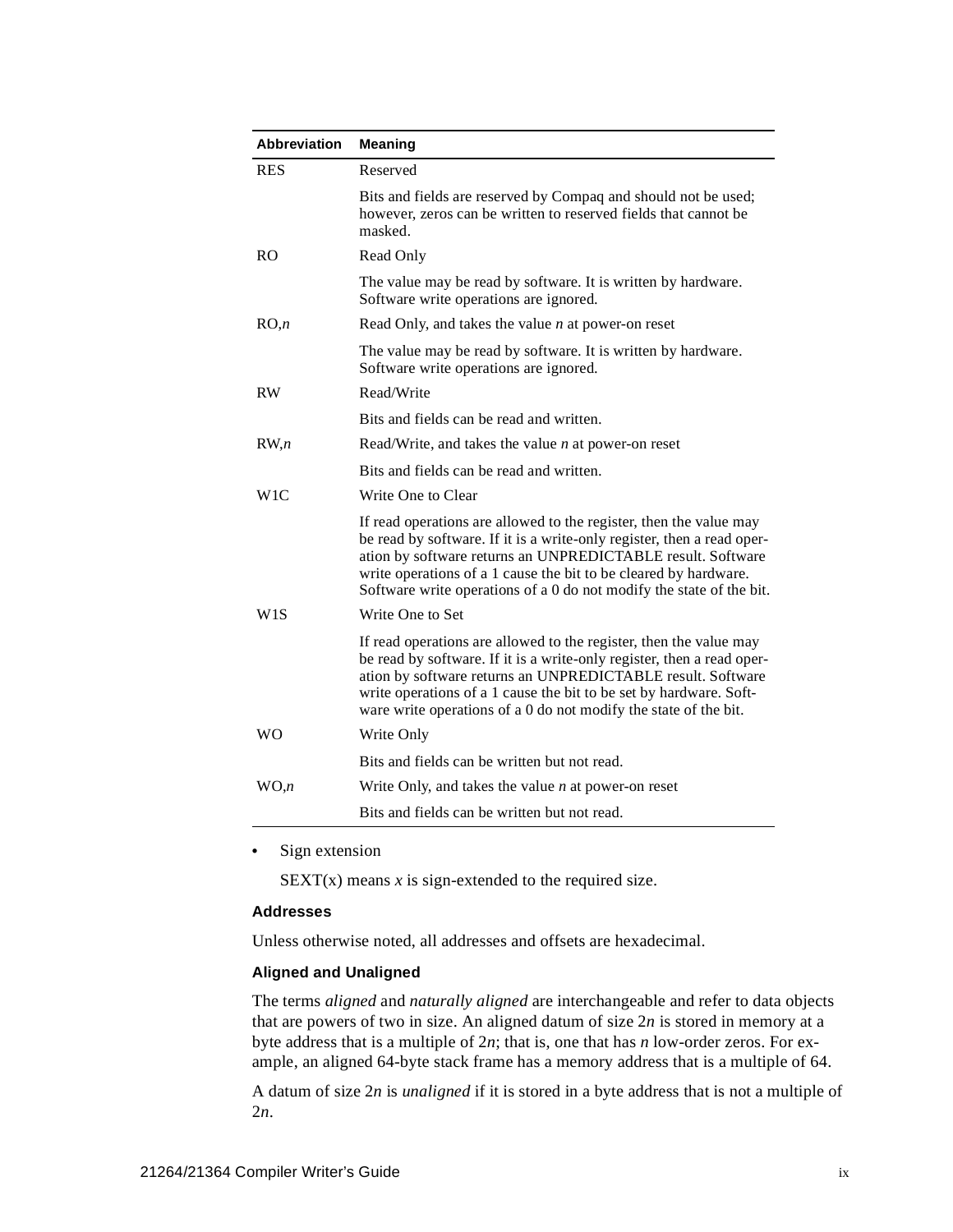#### **Bit Notation**

Multiple-bit fields can include contiguous and noncontiguous bits contained in square brackets ([]). Multiple contiguous bits are indicated by a pair of numbers separated by a colon [:]. For example, [9:7,5,2:0] specifies bits 9,8,7,5,2,1, and 0. Similarly, single bits are frequently indicated with square brackets. For example, [27] specifies bit 27. See also Field Notation.

#### **Caution**

Cautions indicate potential damage to equipment or loss of data.

#### **Data Units**

The following data unit terminology is used throughout this manual.

| Term        | Words         | <b>Bytes</b> | <b>Bits</b> | Other      |
|-------------|---------------|--------------|-------------|------------|
| <b>Byte</b> | $\frac{1}{2}$ |              | 8           |            |
| Word        |               |              | 16          |            |
| Longword    |               | 4            | 32          | Dword      |
| Quadword    | 4             | 8            | 64          | 2 longword |

#### **Do Not Care (X)**

A capital X represents any valid value.

#### **External**

Unless otherwise stated, external means not contained in the chip.

#### **Field Notation**

The names of single-bit and multiple-bit fields can be used rather than the actual bit numbers (see Bit Notation). When the field name is used, it is contained in square brackets ([]). For example, **RegisterName[LowByte]** specifies **RegisterName[7:0]**.

#### **Note**

Notes emphasize particularly important information.

#### **Numbering**

All numbers are decimal or hexadecimal unless otherwise indicated. The prefix 0x indicates a hexadecimal number. For example, 19 is decimal, but 0x19 and 0x19A are hexadecimal (also see Addresses). Otherwise, the base is indicated by a subscript; for example,  $100<sub>2</sub>$  is a binary number.

#### **Ranges and Extents**

*Ranges* are specified by a pair of numbers separated by two periods (..) and are inclusive. For example, a range of integers 0..4 includes the integers 0, 1, 2, 3, and 4.

*Extents* are specified by a pair of numbers in square brackets ([]) separated by a colon (:) and are inclusive. Bit fields are often specified as extents. For example, bits [7:3] specifies bits 7, 6, 5, 4, and 3.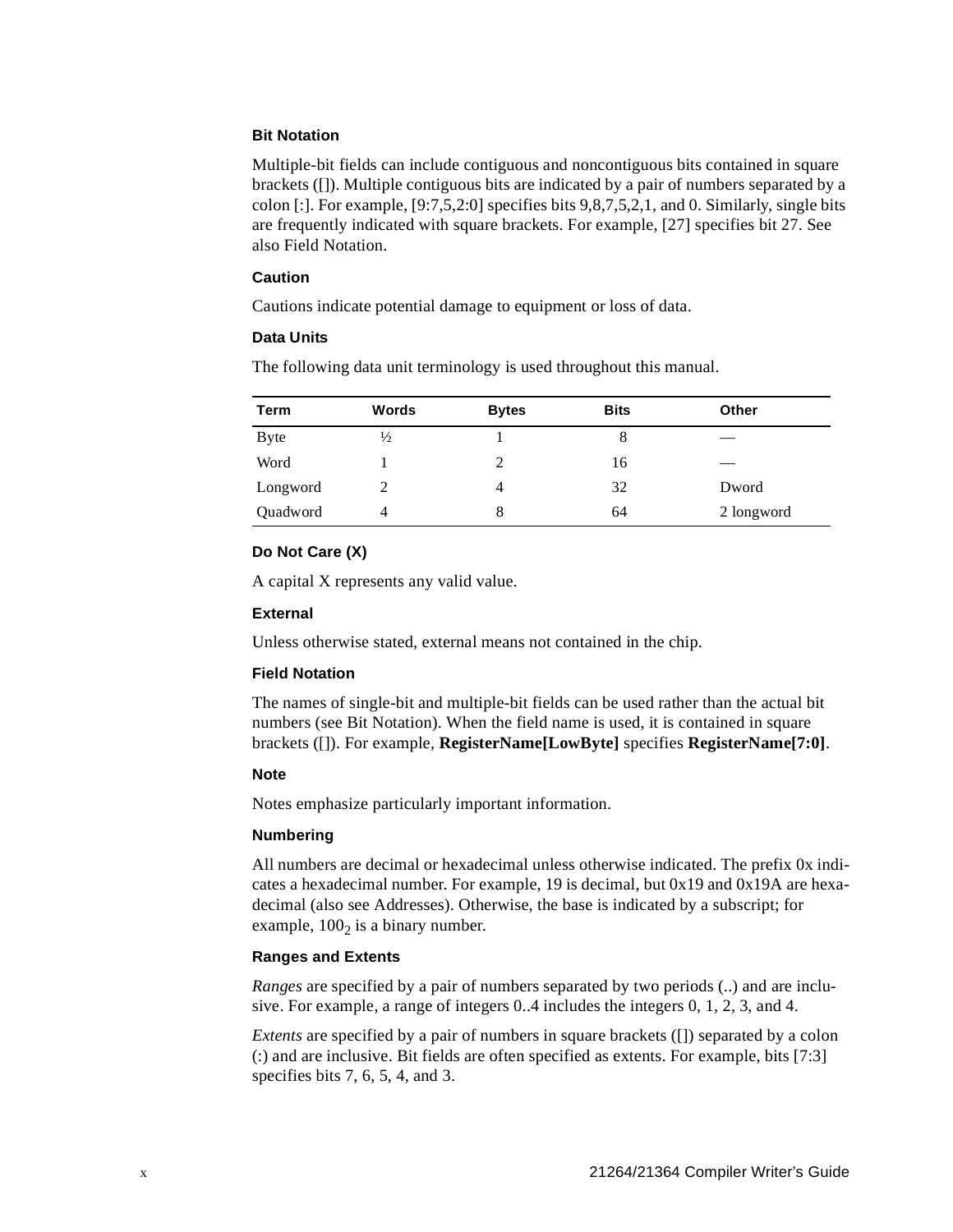#### **Signal Names**

The following examples describe signal-name conventions used in this document.

| AlphaSignal[n:n]       | Boldface, mixed-case type denotes signal names that are<br>assigned internal and external to the 21264/21364 (that is,<br>the signal traverses a chip interface pin).                                                              |
|------------------------|------------------------------------------------------------------------------------------------------------------------------------------------------------------------------------------------------------------------------------|
| AlphaSignal_ $x$ [n:n] | When a signal has high and low assertion states, a lower-<br>case italic x represents the assertion states. For example,<br><b>SignalName_<math>x[3:0]</math></b> represents <b>SignalName_H</b> [3:0] and<br>$SignalName_L[3:0].$ |

#### **UNDEFINED**

Operations specified as UNDEFINED may vary from moment to moment, implementation to implementation, and instruction to instruction within implementations. The operation may vary in effect from nothing to stopping system operation.

UNDEFINED operations may halt the processor or cause it to lose information. However, UNDEFINED operations must not cause the processor to hang, that is, reach an unhalted state from which there is no transition to a normal state in which the machine executes instructions.

#### **UNPREDICTABLE**

UNPREDICTABLE results or occurrences do not disrupt the basic operation of the processor; it continues to execute instructions in its normal manner. Further:

- **•** Results or occurrences specified as UNPREDICTABLE may vary from moment to moment, implementation to implementation, and instruction to instruction within implementations. Software can never depend on results specified as UNPREDICT-ABLE.
- An UNPREDICTABLE result may acquire an arbitrary value subject to a few constraints. Such a result may be an arbitrary function of the input operands or of any state information that is accessible to the process in its current access mode. UNPREDICTABLE results may be unchanged from their previous values.

Operations that produce UNPREDICTABLE results may also produce exceptions.

**•** An occurrence specified as UNPREDICTABLE may happen or not based on an arbitrary choice function. The choice function is subject to the same constraints as are UNPREDICTABLE results and, in particular, must not constitute a security hole.

Specifically, UNPREDICTABLE results must not depend upon, or be a function of, the contents of memory locations or registers that are inaccessible to the current process in the current access mode.

Also, operations that may produce UNPREDICTABLE results must not:

- Write or modify the contents of memory locations or registers to which the current process in the current access mode does not have access, or
- Halt or hang the system or any of its components.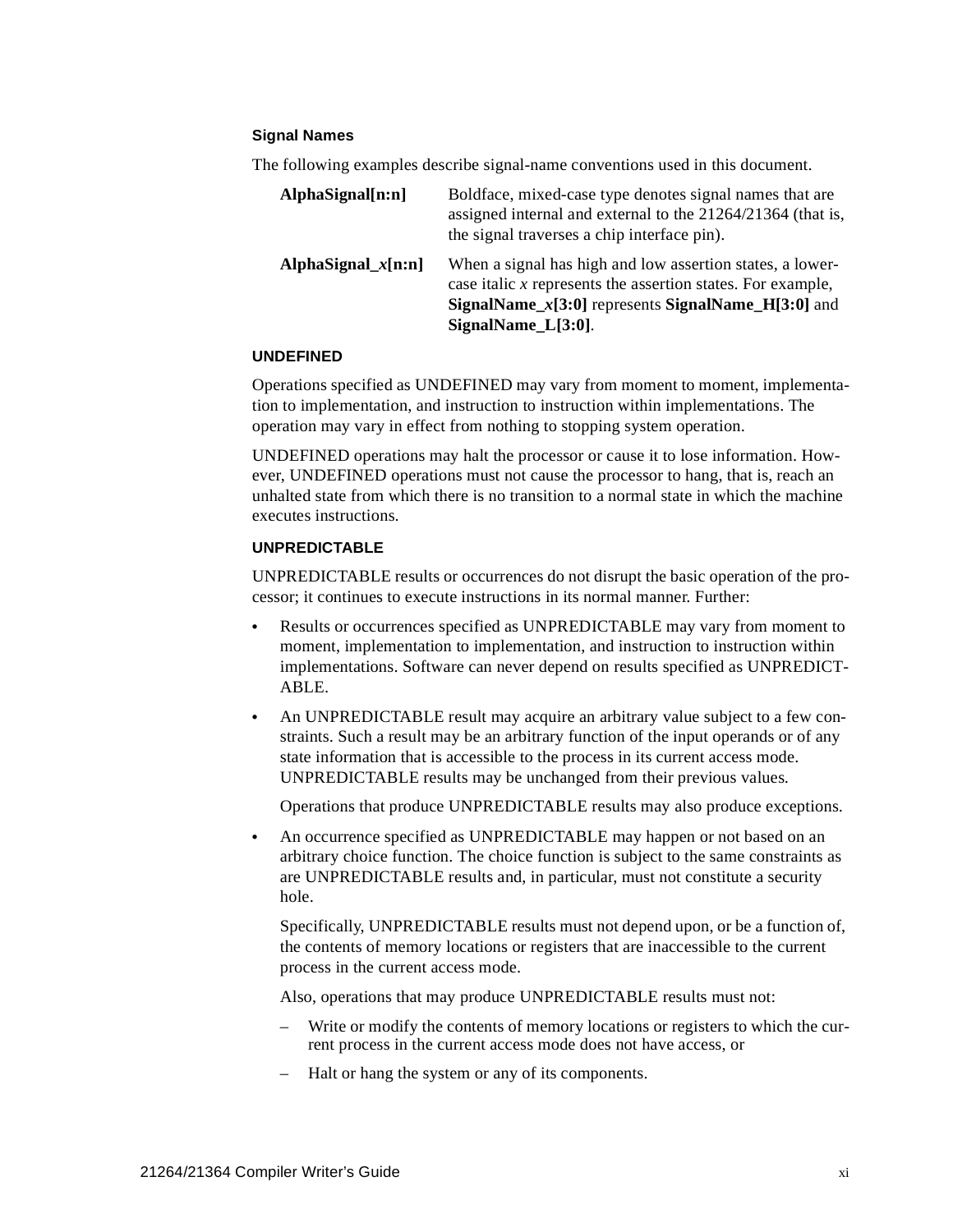For example, a security hole would exist if some UNPREDICTABLE result depended on the value of a register in another process, on the contents of processor temporary registers left behind by some previously running process, or on a sequence of actions of different processes.

## **X**

Do not care. A capital X represents any valid value.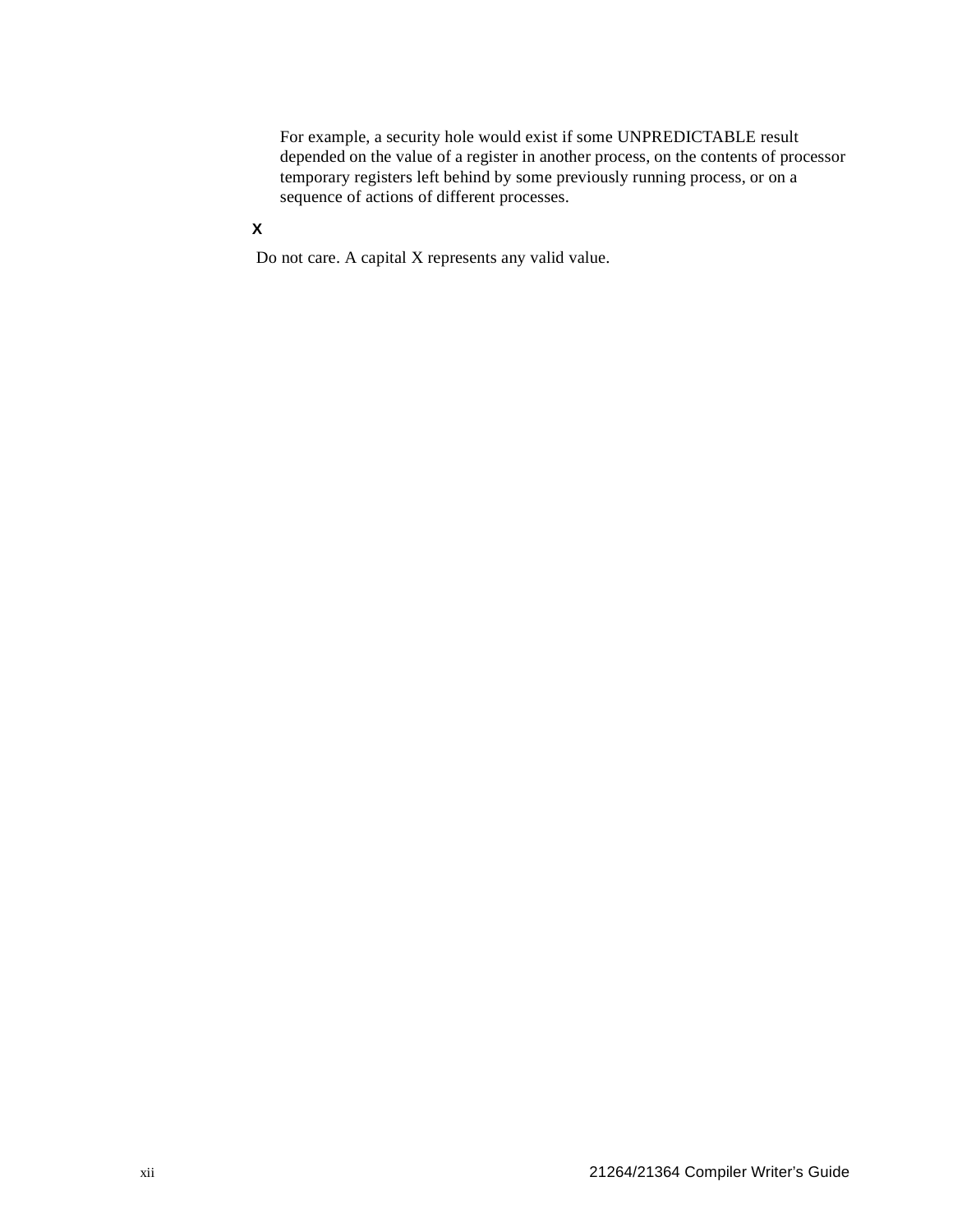<span id="page-12-3"></span>**1**

## <span id="page-12-4"></span>**Introduction to the 21264 and 21364**

<span id="page-12-1"></span><span id="page-12-0"></span>This chapter provides a brief introduction to the Alpha architecture, Compaq Computer Corporation's RISC (reduced instruction set computing) architecture designed for high performance. The chapter then summarizes specific features of the Alpha 21264 and 21364 microprocessors.

The companion volumes to this guide:

- **•** The *Alpha Architecture Reference Manual, 4th Edition* contains the complete architecture information.
- **•** The appropriate hardware reference manual contains the complete hardware specification.

All three documents are available at:

ftp.compaq.com/pub/products/alphaCPUdocs

## <span id="page-12-2"></span>**1.1 The Architecture**

The Alpha architecture is a 64-bit load and store RISC architecture designed with particular emphasis on speed, multiple instruction issue, multiple processors, and software migration from many operating systems.

All registers are 64 bits long and all operations are performed between 64-bit registers. All instructions are 32 bits long. Memory operations are either load or store operations. All data manipulation is done between registers.

The Alpha architecture supports the following data types:

- **•** 8-, 16-, 32-, and 64-bit integers
- **IEEE 32-bit and 64-bit floating-point formats**
- **•** VAX architecture 32-bit and 64-bit floating-point formats

In the Alpha architecture, instructions interact with each other only by one instruction writing to a register or memory location and another instruction reading from that register or memory location. This use of resources makes it easy to build implementations that issue multiple instructions every CPU cycle.

The 21264 and 21364 use a set of subroutines, called privileged architecture library code (PALcode), that is specific to a particular Alpha operating system implementation and hardware platform. These subroutines provide operating system primitives for context switching, interrupts, exceptions, and memory management. These subroutines can be invoked by hardware or CALL\_PAL instructions. CALL\_PAL instructions use the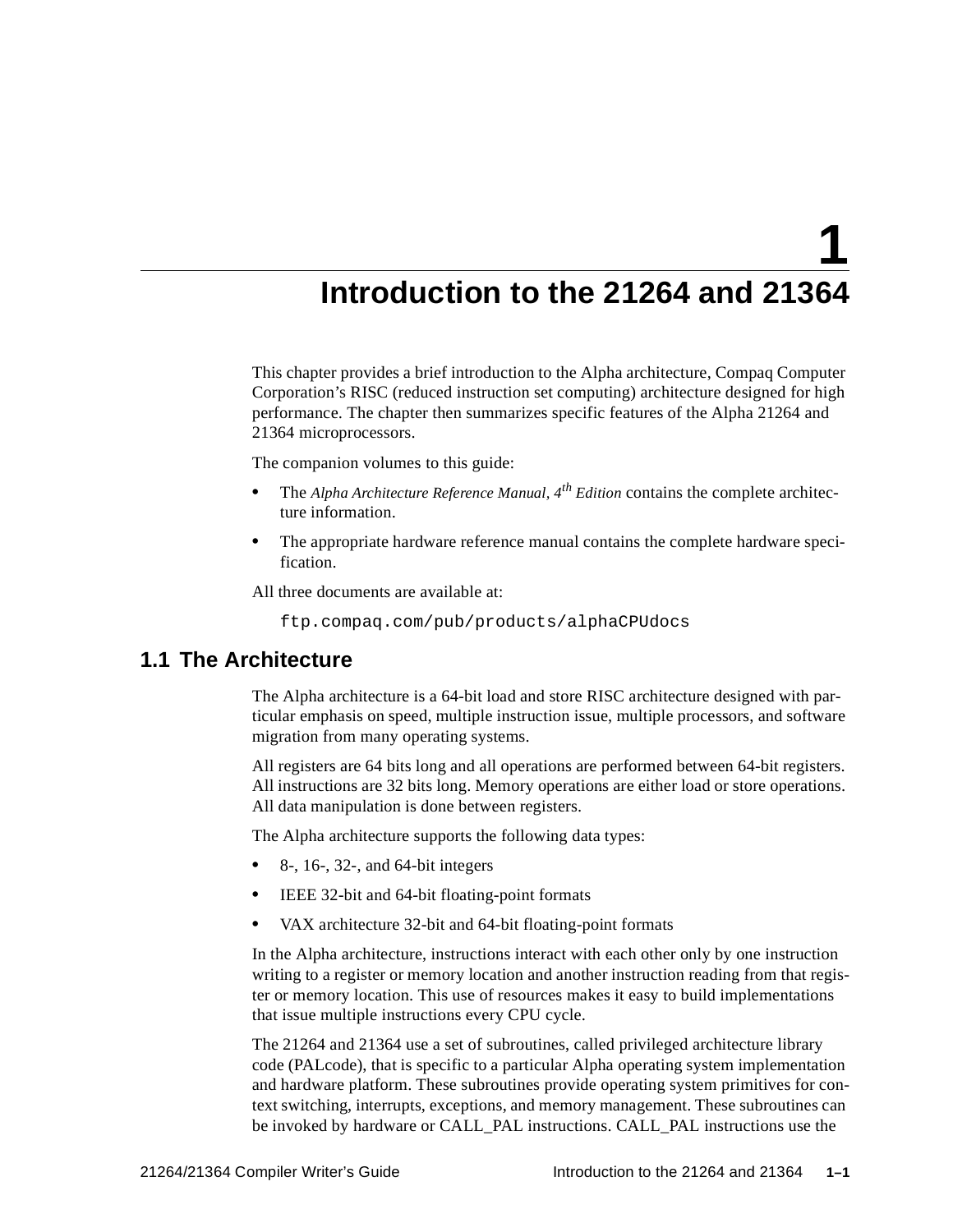function field of the instruction to vector to a specified subroutine. PALcode is written in standard machine code with some implementation-specific extensions to provide direct access to low-level hardware functions. PALcode supports optimizations for multiple operating systems, flexible memory-management implementations, and multiinstruction atomic sequences.

The Alpha architecture performs byte shifting and masking with normal 64-bit, register-to-register instructions. The 21264 and 21364 perform single-byte and single-word load and store instructions.

#### <span id="page-13-0"></span>**1.1.1 Addressing**

The basic addressable unit in the Alpha architecture is the 8-bit byte. The 21264 and 21364 support a 48-bit or 43-bit virtual address (selectable under Internal Processor Register (IPR) control).

Virtual addresses as seen by the program are translated into physical memory addresses by the memory-management mechanism. The 21264 and 21364 support a 44-bit physical address.

## <span id="page-13-3"></span><span id="page-13-1"></span>**1.1.2 Integer Data Types**

Alpha architecture supports the four integer data types listed in [Table 1–1](#page-13-3).

| A byte is 8 contiguous bits that start at an addressable byte boundary.                                     |
|-------------------------------------------------------------------------------------------------------------|
| A byte is an 8-bit value.                                                                                   |
| A word is 2 contiguous bytes that start at an arbitrary byte boundary.<br>A word is a 16-bit value.         |
| A longword is 4 contiguous bytes that start at an arbitrary byte boundary.<br>A longword is a 32-bit value. |
| A quadword is 8 contiguous bytes that start at an arbitrary byte boundary.<br>A quadword is a 64-bit value. |
|                                                                                                             |

*Architecture Reference Manual, 4th Edition,* for details.

when accessing operands that are not naturally aligned. Refer to the *Alpha*

**Table 1–1 Integer Data Types**

### <span id="page-13-2"></span>**1.1.3 Floating-Point Data Types**

The following floating-point data types are supported:

- **•** Longword integer format in floating-point unit
- **•** Quadword integer format in floating-point unit
- **IEEE** floating-point formats
	- S\_floating
	- T\_floating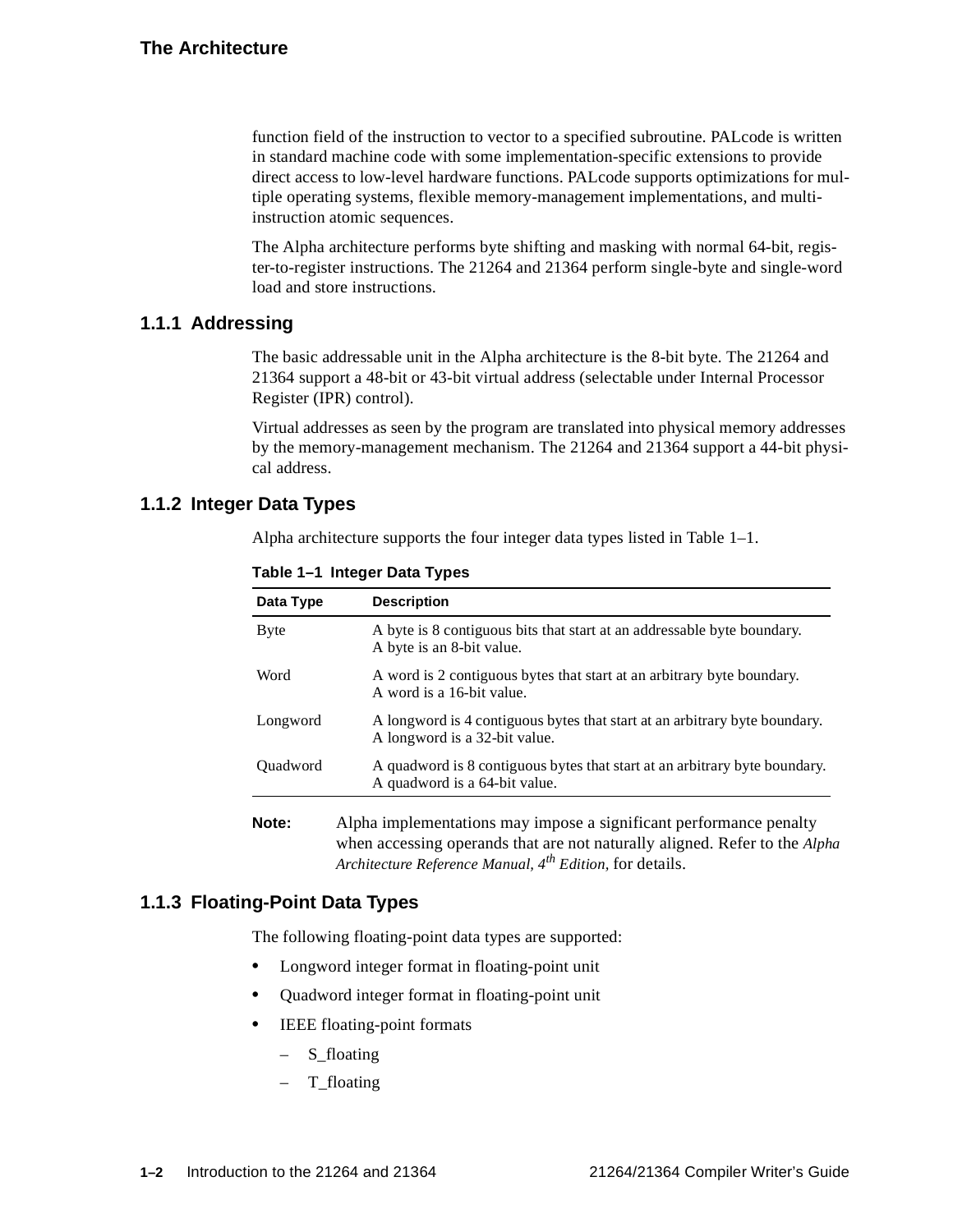- **•** VAX floating-point formats
	- $-$  F floating
	- G\_floating
	- D\_floating (limited support)

## <span id="page-14-0"></span>**1.2 21264 Microprocessor Features**

The 21264 microprocessor is a superscalar pipelined processor. It is packaged in a 587 pin pin grid array (PGA) carrier and has removable application-specific heat sinks. A number of configuration options allow its use in a range of system designs ranging from extremely simple uniprocessor systems with minimum component count to high-performance multiprocessor systems with very high cache and memory bandwidth.

The 21264 can issue four Alpha instructions in a single cycle, thereby minimizing the average cycles per instruction (CPI). A number of low-latency and/or high-throughput features in the instruction issue unit and the onchip components of the memory subsystem further reduce the average CPI.

The 21264 and associated PALcode implements IEEE single-precision and double-precision, VAX F\_floating and G\_floating data types, and supports longword (32-bit) and quadword (64-bit) integers. Byte (8-bit) and word (16-bit) support is provided by byte-manipulation instructions. Limited hardware support is provided for the VAX D floating data type.

Other 21264 features include:

- The ability to issue up to six instructions (peak) or four instructions (sustained) during each CPU clock cycle.
- **•** A peak instruction execution rate of four times the CPU clock frequency.
- **•** An onchip, demand-paged memory-management unit with translation buffer, which, when used with PALcode, can implement a variety of page table structures and translation algorithms. The unit consists of a 128-entry, fully-associative data translation buffer (DTB) and a 128-entry, fully-associative instruction translation buffer (ITB), with each entry able to map a single 8KB page or a group of 8, 64, or 512 8KB pages. The allocation scheme for the ITB and DTB is round-robin. The size of each translation buffer entry's group is specified by hint bits stored in the entry. The DTB and ITB implement 8-bit address space numbers (ASN), MAX\_ASN=255.
- **•** Two onchip, high-throughput pipelined floating-point units, capable of executing both VAX and IEEE floating-point data types.
- **•** An onchip, 64KB virtually-addressed instruction cache with 8-bit ASNs (MAX\_ASN=255).
- **•** An onchip, virtually-indexed, physically-tagged dual-read-ported, 64KB data cache.
- **•** Supports a 48-bit or 43-bit virtual address (program selectable).
- **•** Supports a 44-bit physical address.
- **•** An onchip I/O write buffer with four 64-byte entries for I/O write transactions.
- **•** An onchip, 8-entry victim data buffer.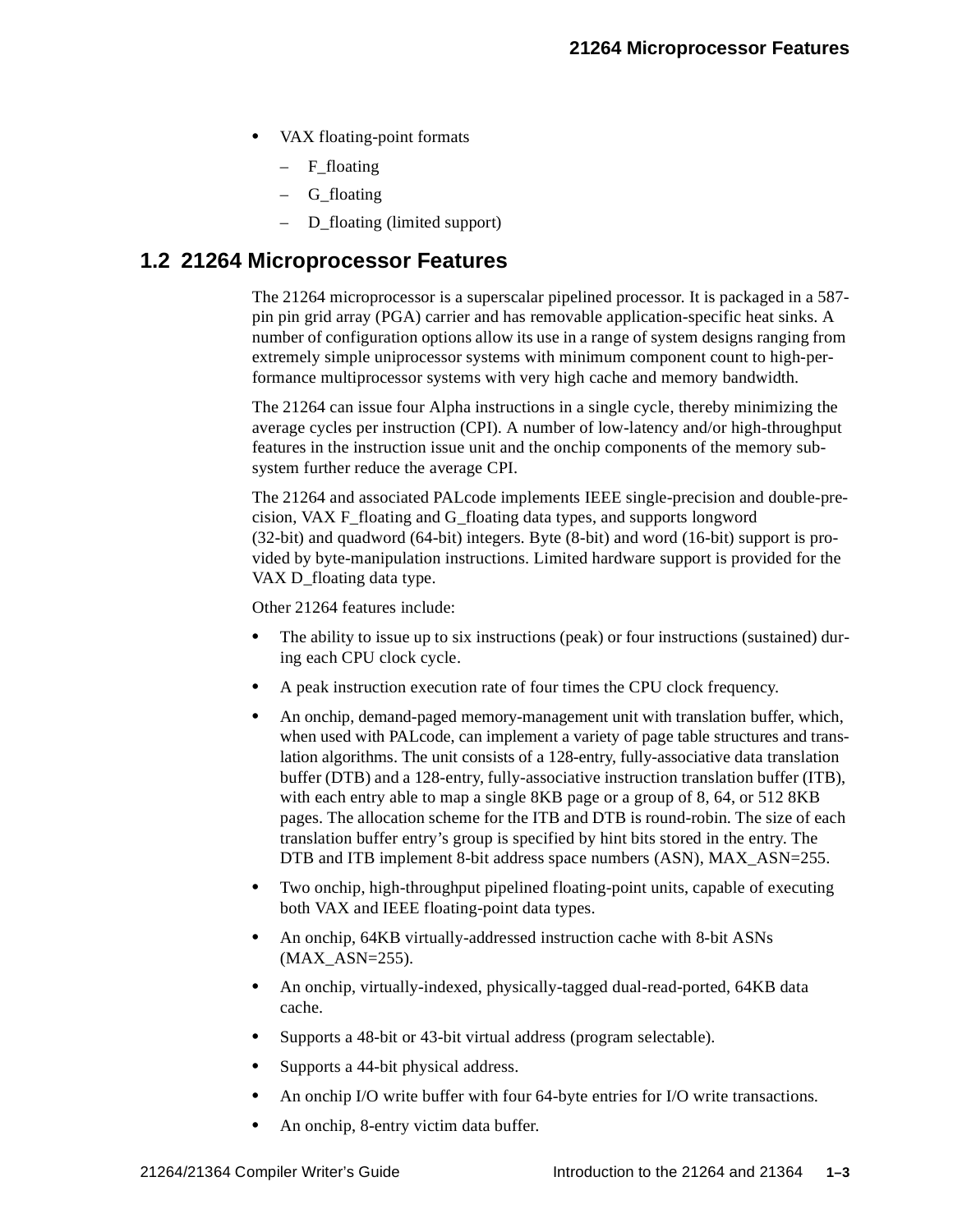- **•** An onchip, 32-entry load queue.
- **•** An onchip, 32-entry store queue.
- **•** An onchip, 8-entry miss address file for cache fill requests and I/O read transactions.
- **•** An onchip, 8-entry probe queue, holding pending system port probe commands.
- **•** An onchip, duplicate tag array used to maintain level 2 cache coherency.
- **•** A 64-bit data bus with onchip parity and error correction code (ECC) support.
- **•** Support for an external second-level (Bcache) cache. The size and some timing parameters of the Bcache are programmable.
- **•** An internal clock generator providing a high-speed clock used by the 21264, and two clocks for use by the CPU module.
- **•** Onchip performance counters to measure and analyze CPU and system performance.
- **•** Chip- and module-level test support, including an instruction cache test interface to support chip- and module-level testing.
- **•** A 2.2-V external interface.

Refer to the *Alpha Architecture Reference Manual, 4th Edition,* Appendix E, for waivers and any other implementation-dependent information

## <span id="page-15-0"></span>**1.3 21364 Microprocessor Features**

The 21364 microprocessor is a superscalar pipelined processor manufactured using 0.18 µm CMOS 6-layer metal technology. It is packaged in a 1439-contact land grid array (LGA) carrier and has removable application-specific heat sinks. A number of configuration options allow its use in a range of system designs ranging from extremely simple uniprocessor systems to large multiprocessor systems.

The 21364 and associated PALcode implements IEEE single-precision and double-precision, VAX F\_floating and G\_floating data types, and supports longword (32-bit) and quadword (64-bit) integers. Byte (8-bit) and word (16-bit) support is provided by byte-manipulation instructions. Limited hardware support is provided for the VAX D\_floating data type.

With the exception of an enlarged MAF and VAF (to support the enlarged MAF), the 21364 shares the same core as the 21264/EV68CB microprocessor.

Other 21364 features include:

- The ability to issue up to six instructions (peak) or four instructions (sustained) during each CPU clock cycle.
- **•** A peak instruction execution rate of six times the CPU clock frequency.
- **•** Affords a glueless, scalable multiprocessor system with directory-based coherence protocol.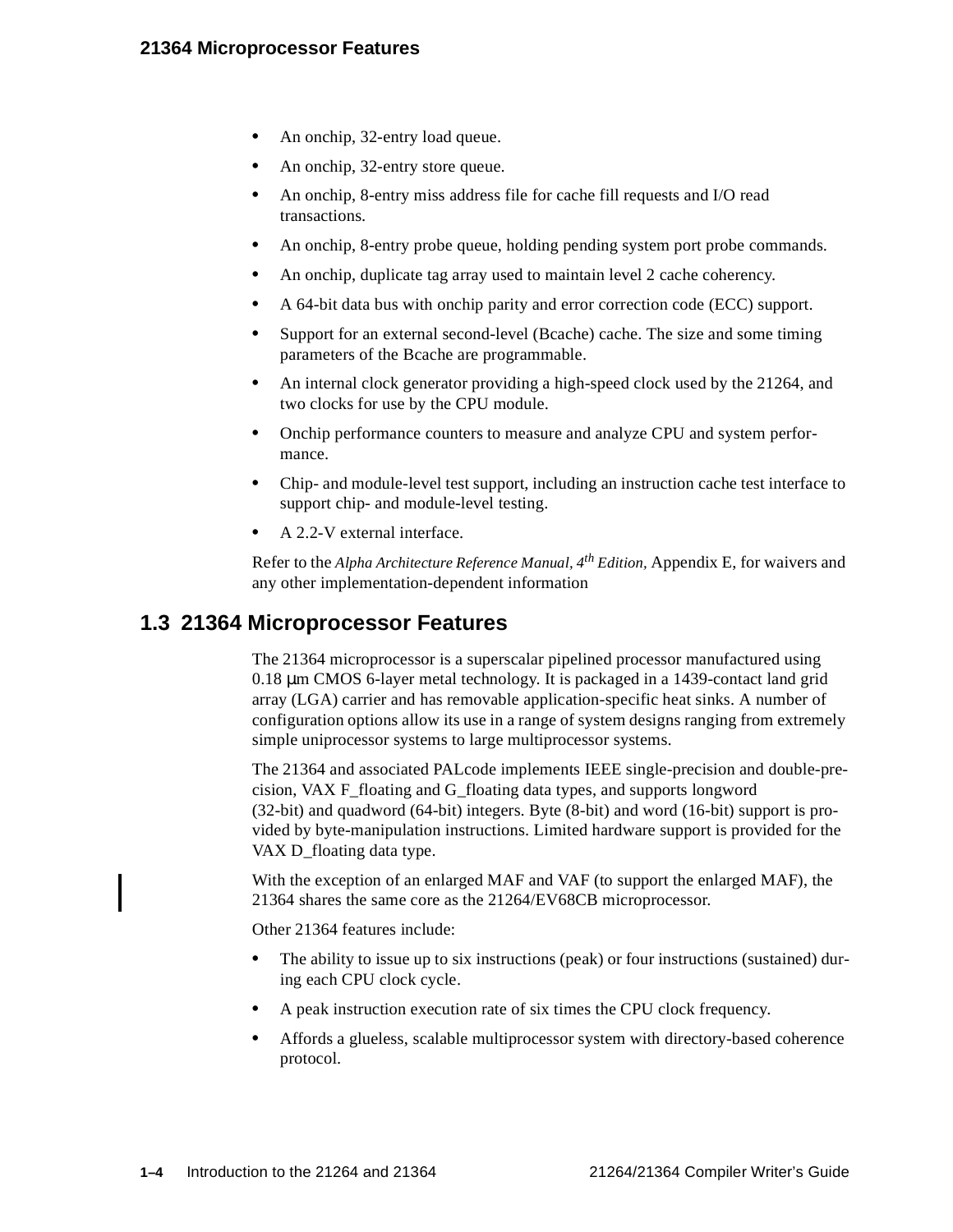- **•** A demand-paged memory-management unit with translation buffer, which, when used with PALcode, can implement a variety of page table structures and translation algorithms. The unit consists of a 128-entry, fully-associative data translation buffer (DTB) and a 128-entry, fully-associative instruction translation buffer (ITB), with each entry able to map a single 8KB page or a group of 8, 64, or 512 8KB pages. The allocation scheme for the ITB and DTB is round-robin. The size of each translation buffer entry's group is specified by hint bits stored in the entry. The DTB and ITB implement 8-bit address space numbers (ASN), MAX\_ASN=255.
- **•** Two high-throughput pipelined floating-point units, capable of executing both VAX and IEEE floating-point data types.
- **•** A 64KB virtually-addressed L1 instruction cache with 8-bit ASNs  $(MAX ASN=255)$ .
- **•** A virtually-indexed, physically-tagged dual-read-ported, 64KB L1 data cache.
- **•** An integrated 1.75MB 7-way associative L2 cache with the following performance characteristics:
	- Sustained access rate at 16 bytes/cycle, fully pipelined with no "bubbles", resulting in 16GB/sec total read/write bandwidth at 1 GHz.
	- 16 victim buffers for L1 to L2 caches
	- 16 victim buffers for L2 cache to local or remote memory
	- ECC single-bit error correction, double-bit error detection (SECDED) code
	- 12 ns load-to-use latency at 1 GHz (a 12-cycle latency at 1 GHz)
- **•** Supports a 48-bit or 43-bit virtual address (program selectable).
- **•** Supports a 44-bit physical address.
- **•** Has a four-point integrated network interface for direct interprocessor interconnect.
	- Each processor can directly connect to up to 4 other processors.
	- 10-GB/sec per processor.
	- 15 ns processor-to-processor latency.
	- Out-of-order network with adaptive routing.
	- Asynchronous clocking between processors.
- **Has 8 to 10 channels (2 controllers**  $\times$  **4 to 5 channels each) of Rambus (RDRAM)** memory.
	- Up to 800 MHz operation.
	- 30 ns CAS latency pin-to-pin.
	- 6-GB/sec read or write bandwidth aggregate 12-GB/sec.
	- Directory-based cache coherence.
	- ECC SECDED code.
	- A fifth channel on each controller offers RAID-like memory redundancy protection.
- **•** Has one I/O connection per processor with a 3-GB/sec interface.

 $\mathbf I$ 

Π

 $\overline{\phantom{a}}$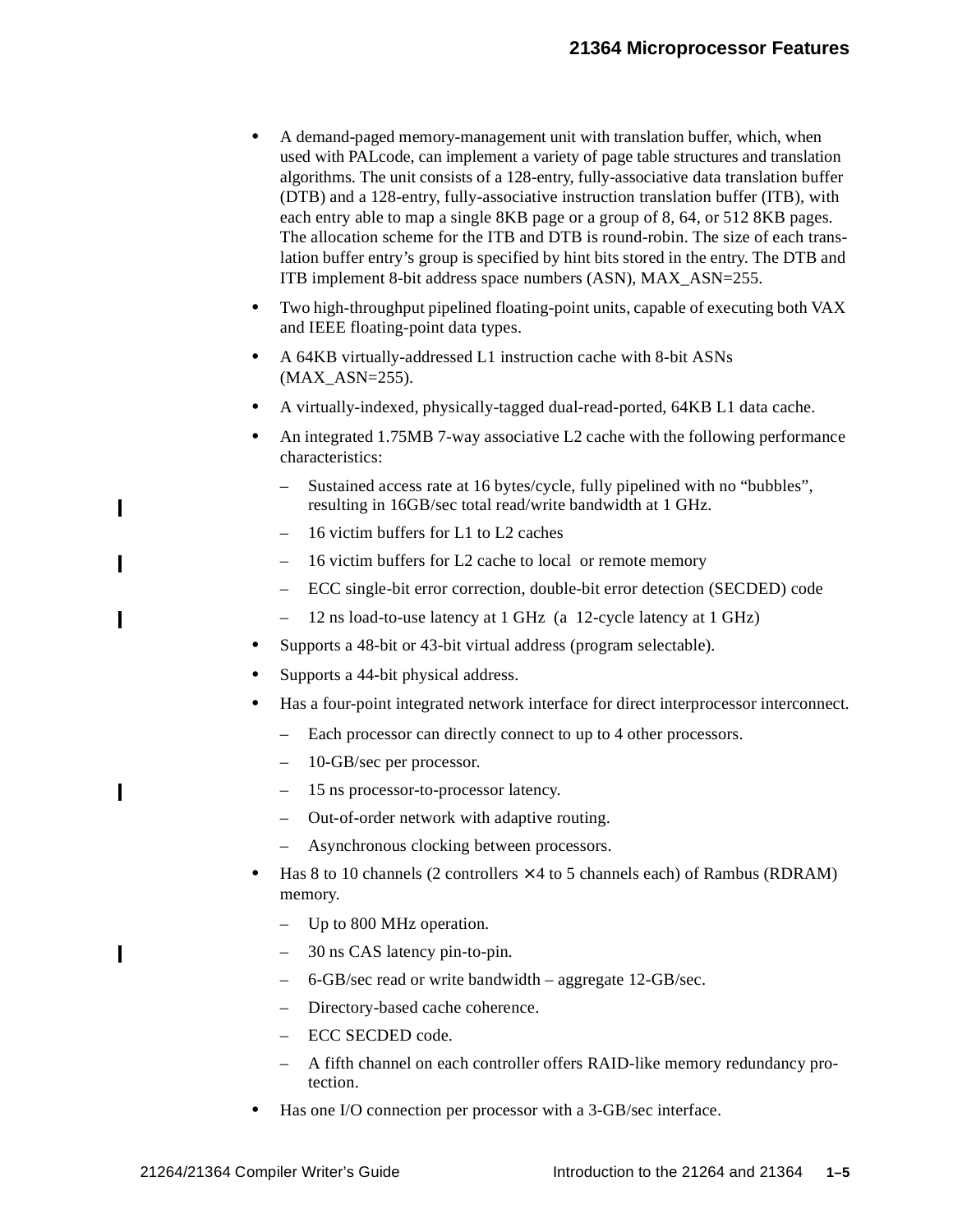Π

- **•** Has an onchip I/O write buffer with four 64-byte entries for I/O write transactions.
- **•** An onchip, 32-entry load queue.
- **•** An onchip, 32-entry store queue.
- **•** An onchip, 15-entry miss address file for cache fill requests and I/O read transactions.
- **•** A 15-entry onchip L1 Dcache victim buffer and a 16-entry onchip system victim buffer.
- An onchip, 32-entry probe queue, holding pending system port probe commands.
- **•** Hardware cache/system memory coherence support.
- **•** Onchip performance counters to measure and analyze CPU and system performance.
- **•** Chip- and module-level test support, including an instruction cache test interface to support chip- and module-level testing.
- **•** A 1.5-V external interface.

Refer to the *Alpha Architecture Reference Manual, 4th Edition,* Appendix E, for waivers and any other implementation-dependent information.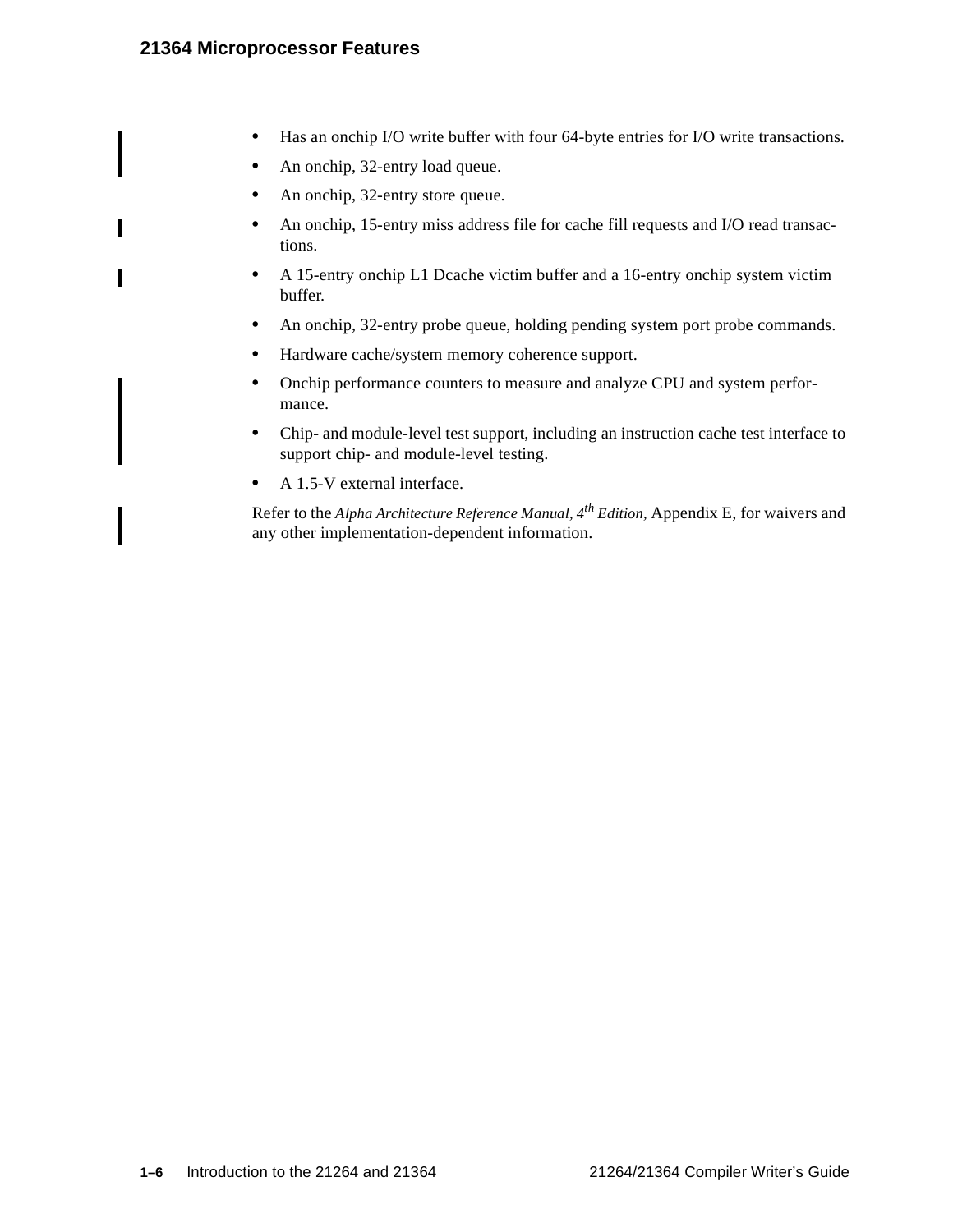## <span id="page-18-4"></span><span id="page-18-3"></span><span id="page-18-1"></span><span id="page-18-0"></span>**Common 21264/21364 Hardware Features**

This chapter contains sections of Chapter 2 of the 21264 and 21364 hardware reference manual that are common to all processors and referenced within this guide. This information is correct but should not be thought of as complete. You should download the appropriate hardware reference manual for the processor(s). You should also download the *Alpha Architecture Reference Manual*. All these documents are available in the same directory:

ftp.compaq.com/pub/products/alphaCPUdocs

## <span id="page-18-2"></span>**2.1 Register Rename Maps**

The instruction prefetcher forwards instructions to the integer and floating-point register rename maps. The rename maps perform the two functions listed here:

- **•** Eliminate register write-after-read (WAR) and write-after-write (WAW) data dependencies while preserving true read-after-write (RAW) data dependencies, in order to allow instructions to be dynamically rescheduled.
- **•** Provide a means of speculatively executing instructions before the control flow previous to those instructions is resolved. Both exceptions and branch mispredictions represent deviations from the control flow predicted by the instruction prefetcher.

The map logic translates each instruction's operand register specifiers from the *virtual* register numbers in the instruction to the *physical* register numbers that hold the corresponding architecturally-correct values. The map logic also renames each instruction's destination register specifier from the virtual number in the instruction to a physical register number chosen from a list of free physical registers, and updates the register maps.

The map logic can process four instructions per cycle. It does not return the physical register, which holds the old value of an instruction's virtual destination register, to the free list until the instruction has been retired, indicating that the control flow up to that instruction has been resolved.

If a branch mispredict or exception occurs, the map logic backs up the contents of the integer and floating-point register rename maps to the state associated with the instruction that triggered the condition, and the prefetcher restarts at the appropriate virtual program counter (VPC). At most, 20 valid fetch slots containing up to 80 instructions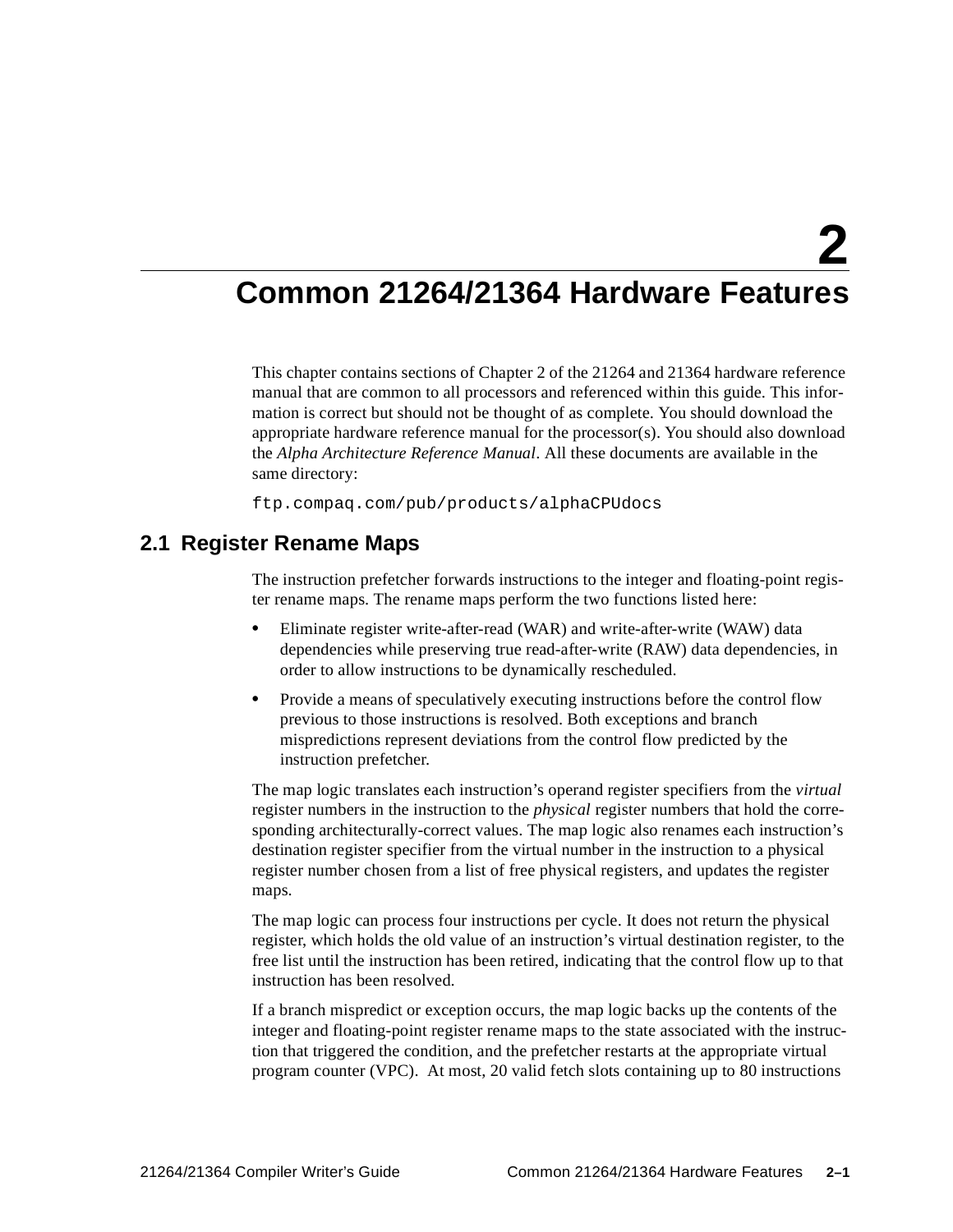can be in flight between the register maps and the end of the machine's pipeline, where the control flow is finally resolved. The map logic is capable of backing up the contents of the maps to the state associated with any of these 80 instructions in a single cycle.

The register rename logic places instructions into an integer or floating-point issue queue, from which they are later issued to functional units for execution.

## <span id="page-19-0"></span>**2.2 Integer Execution Unit**

The integer execution unit (Ebox) is a 4-path integer execution unit that is implemented as two functional-unit "clusters" labeled 0 and 1. Each cluster contains a copy of an 80 entry, physical-register file and two "subclusters", named upper (U) and lower (L). [Fig](#page-19-1)[ure 2–1](#page-19-1) shows the integer execution unit. In the figure, *iop\_wr* is the cross-cluster bus for moving integer result values between clusters.

<span id="page-19-1"></span>



Most instructions have 1-cycle latency for consumers that execute within the same cluster. Also, there is another 1-cycle delay associated with producing a value in one cluster and consuming the value in the other cluster. The instruction issue queue minimizes the performance effect of this cross-cluster delay. The Ebox contains the following resources:

- **•** Four 64-bit adders that are used to calculate results for integer add instructions (located in U0, U1, L0, and L1)
- The adders in the lower subclusters that are used to generate the effective virtual address for load and store instructions (located in L0 and L1)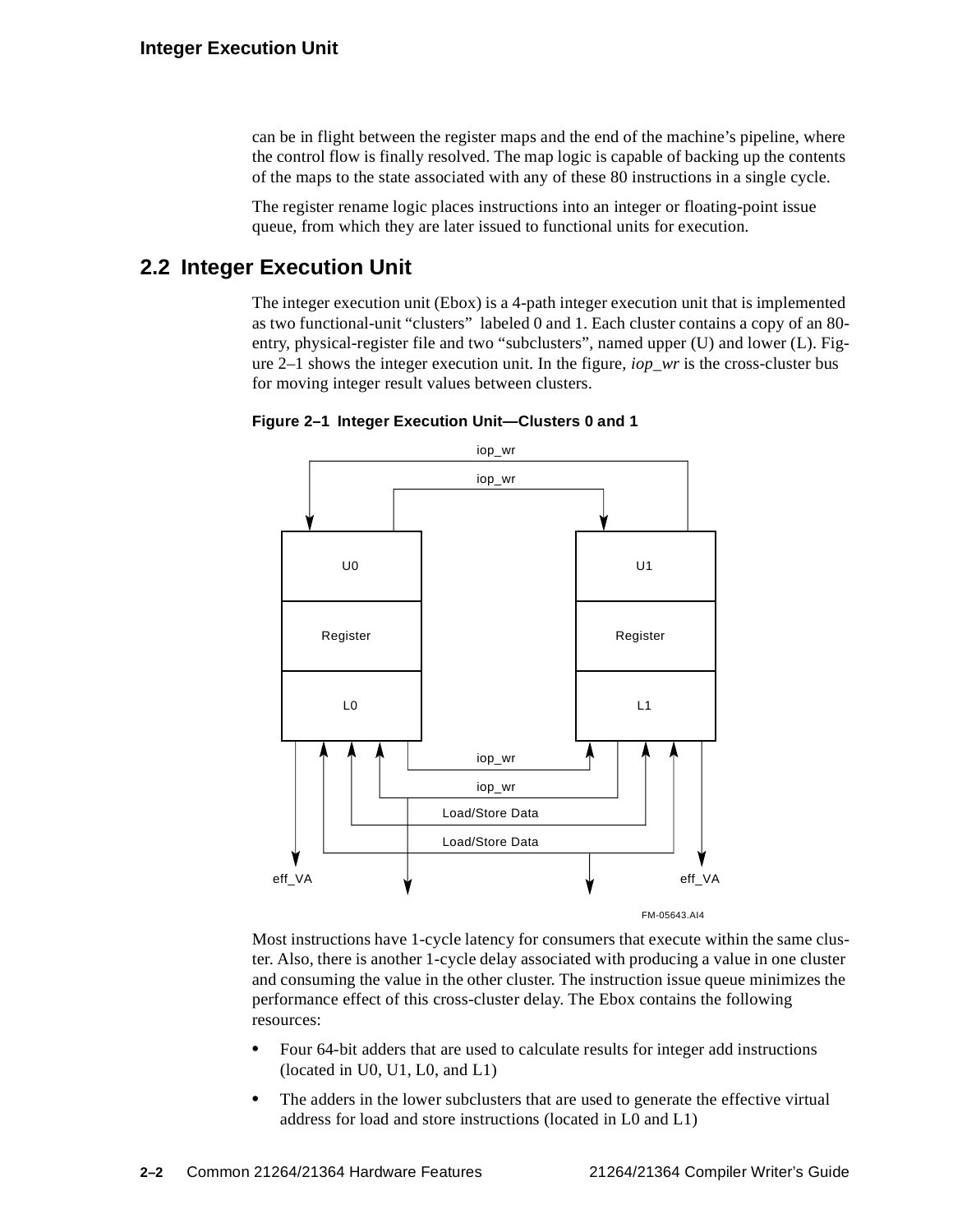- **•** Four logic units
- **•** Two barrel shifters and associated byte logic (located in U0 and U1)
- **•** Two sets of conditional branch logic (located in U0 and U1)
- **•** Two copies of an 80-entry register file
- **•** One pipelined multiplier (located in U1) with 7-cycle latency for all integer multiply operations
- **•** One fully-pipelined unit (located in U0), with 3-cycle latency, that executes the following instructions:
	- CTLZ, CTPOP, CTTZ
	- PERR, MINxxx, MAXxxx, UNPKxx, PKxx

The Ebox has 80 register-file entries that contain storage for the values of the 31 Alpha integer registers (the value of R31 is not stored), the values of 8 PALshadow registers, and 41 results written by instructions that have not yet been retired.

Ignoring cross-cluster delay, the two copies of the Ebox register file contain identical values. Each copy of the Ebox register file contains four read ports and six write ports. The four read ports are used to source operands to each of the two subclusters within a cluster. The six write ports are used as follows:

- **•** Two write ports are used to write results generated within the cluster.
- **•** Two write ports are used to write results generated by the other cluster.
- **•** Two write ports are used to write results from load instructions. These two ports are also used for FTOI*x* instructions.

## <span id="page-20-0"></span>**2.3 Floating-Point Execution Unit**

The floating-point execution unit (Fbox) has two paths. The Fbox executes both VAX and IEEE floating-point instructions. It supports IEEE S\_floating-point and T\_floatingpoint data types and all rounding modes. It also supports VAX F\_floating-point and G\_floating-point data types, and provides limited support for D\_floating-point format. The basic structure of the floating-point execution unit is shown in [Figure 2–2.](#page-20-1)

#### <span id="page-20-1"></span>**Figure 2–2 Floating-Point Execution Units**

Floating-Point Execution Units

| FP Mul |                          |
|--------|--------------------------|
| Reg    |                          |
| FP Add |                          |
| FP Div |                          |
| SQRT   |                          |
|        | $I K$ <sub>08-0004</sub> |

LK98-0004A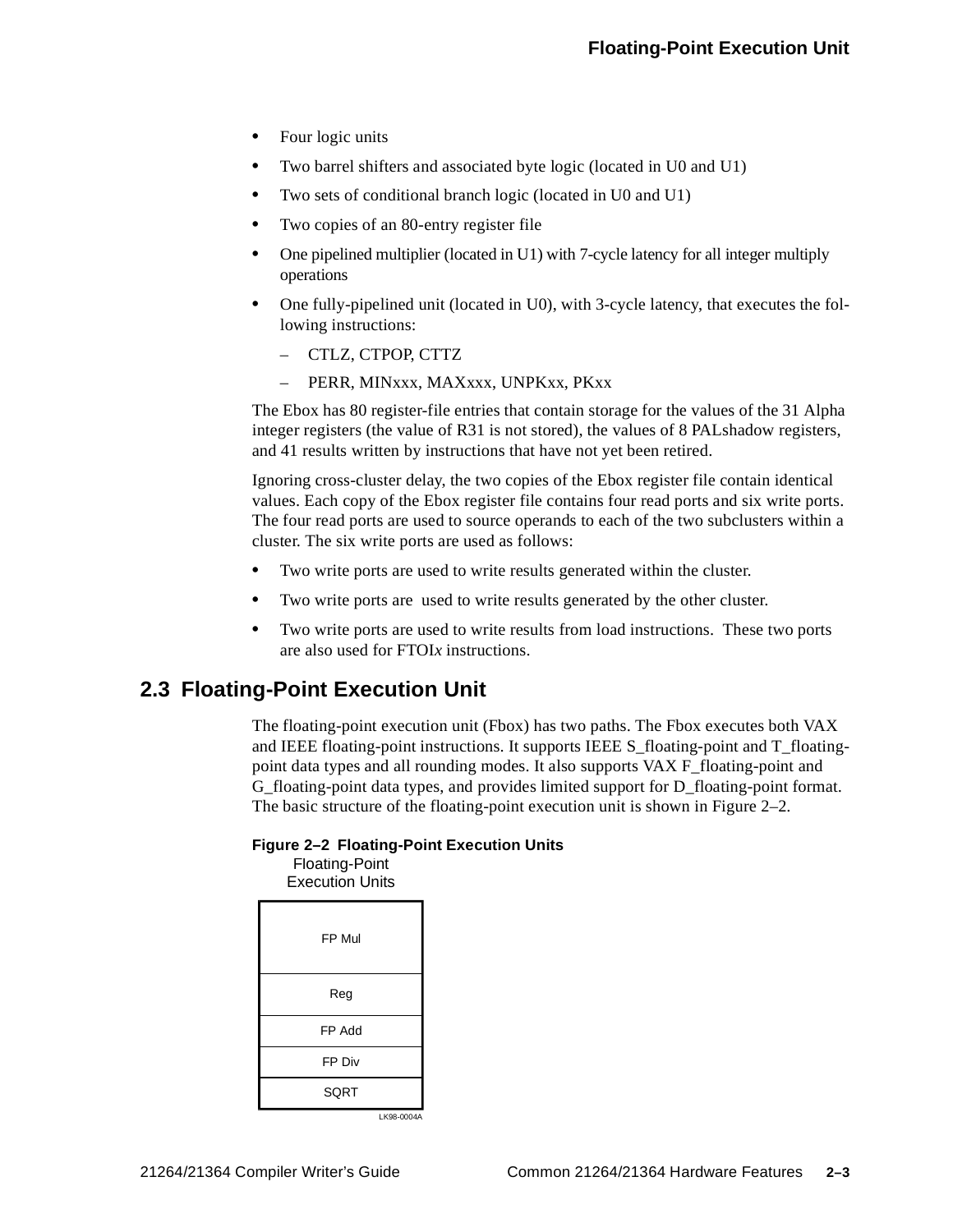### **Pipeline Organization**

The Fbox contains the following resources:

- **•** 72-entry physical register file
- **•** Fully-pipelined multiplier with 4-cycle latency
- **•** Fully-pipelined adder with 4-cycle latency
- **•** Nonpipelined divide unit associated with the adder pipeline
- **•** Nonpipelined square root unit associated with the adder pipeline

The 72 Fbox register file entries contain storage for the values of the 31 Alpha floatingpoint registers (F31 is not stored) and 41 values written by instructions that have not been retired.

The Fbox register file contains six read ports and four write ports. Four read ports are used to source operands to the add and multiply pipelines, and two read ports are used to source data for store instructions. Two write ports are used to write results generated by the add and multiply pipelines, and two write ports are used to write results from floating-point load instructions.

## <span id="page-21-0"></span>**2.4 Pipeline Organization**

The 7-stage pipeline provides an optimized environment for executing Alpha instructions. The pipeline stages (0 to 6) are shown in [Figure 2–3](#page-21-1) and described in the following paragraphs.



#### <span id="page-21-1"></span>**Figure 2–3 Pipeline Organization**

#### **Stage 0 — Instruction Fetch**

The branch predictor uses a branch history algorithm to predict a branch instruction target address.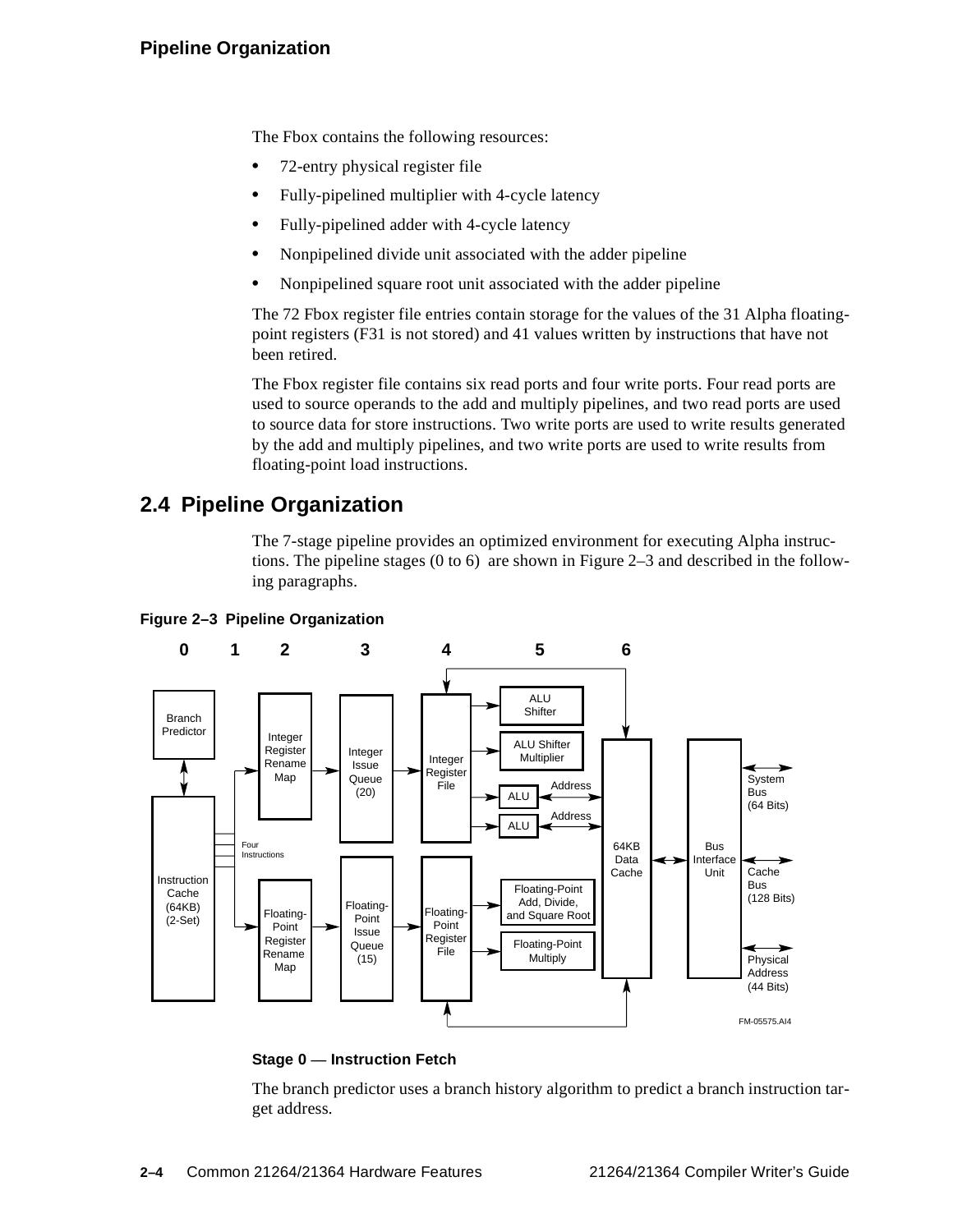Up to four aligned instructions are fetched from the Icache, in program order. The branch prediction tables are also accessed in this cycle. The branch predictor uses tables and a branch history algorithm to predict a branch instruction target address for one branch or memory format JSR instruction per cycle. Therefore, the prefetcher is limited to fetching through one branch per cycle. If there is more than one branch within the fetch line, and the branch predictor predicts that the first branch will not be taken, it will predict through subsequent branches at the rate of one per cycle, until it predicts a taken branch or predicts through the last branch in the fetch line.

The Icache array also contains a line prediction field, the contents of which are applied to the Icache in the next cycle. The purpose of the line predictor is to remove the pipeline bubble which would otherwise be created when the branch predictor predicts a branch to be taken. In effect, the line predictor attempts to predict the Icache line which the branch predictor will generate. On fills, the line predictor value at each fetch line is initialized with the index of the next sequential fetch line, and later retrained by the branch predictor if necessary.

#### **Stage 1 — Instruction Slot**

The Ibox maps four instructions per cycle from the 64KB 2-way set-predict Icache. Instructions are mapped in order, executed dynamically, but are retired in order.

In the slot stage, the branch predictor compares the next Icache index that it generates to the index that was generated by the line predictor. If there is a mismatch, the branch predictor wins—the instructions fetched during that cycle are aborted, and the index predicted by the branch predictor is applied to the Icache during the next cycle. Line mispredictions result in one pipeline bubble.

The line predictor takes precedence over the branch predictor during memory format calls or jumps. If the line predictor was trained with a true (as opposed to predicted) memory format call or jump target, then its contents take precedence over the target hint field associated with these instructions. This allows dynamic calls or jumps to be correctly predicted.

The instruction fetcher produces the full VPC address during the fetch stage of the pipeline. The Icache produces the tags for both Icache sets 0 and 1 each time it is accessed. That enables the fetcher to separate set mispredictions from true Icache misses. If the access was caused by a set misprediction, the instruction fetcher aborts the last two fetched slots and refetches the slot in the next cycle. It also retrains the appropriate set prediction bits.

The instruction data is transferred from the Icache to the integer and floating-point register map hardware during this stage. When the integer instruction is fetched from the Icache and slotted into the IQ, the slot logic determines whether the instruction is for the upper or lower subclusters. The slot logic makes the decision based on the resources needed by the (up to four) integer instructions in the fetch block. Although all four instructions need not be issued simultaneously, distributing their resource usage improves instruction loading across the units. For example, if a fetch block contains two instructions that can be placed in either cluster followed by two instructions that must execute in the lower cluster, the slot logic would designate that combination as EELL and slot them as UULL. Slot combinations are described in [Section 2.5.2](#page-25-0) and [Table 2–3](#page-25-1).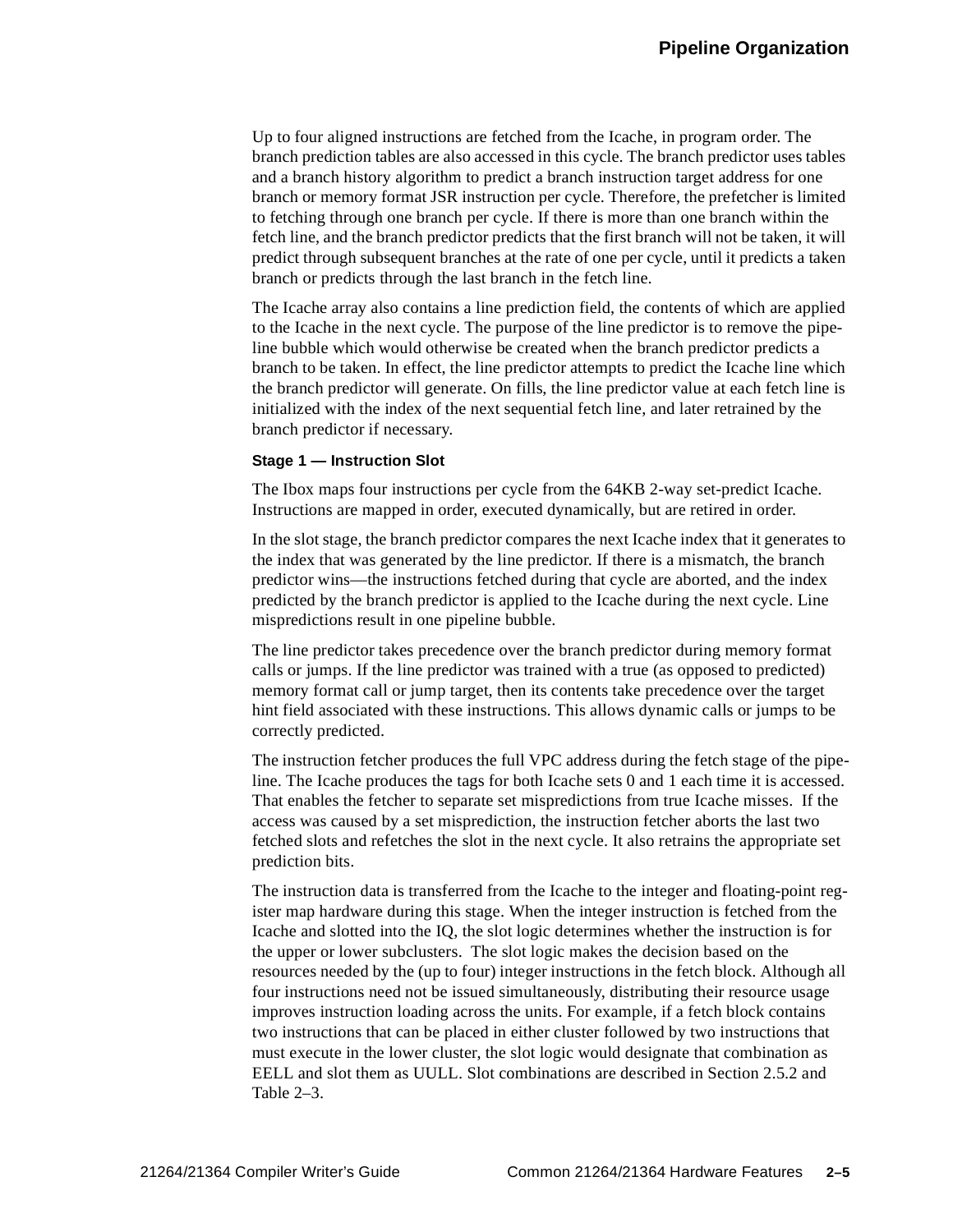#### **Stage 2 — Map**

Instructions are sent from the Icache to the integer and floating-point register maps during the slot stage and register renaming is performed during the map stage. Also, each instruction is assigned a unique 8-bit number, called an *inum*, which is used to identify the instruction and its program order with respect to other instructions during the time that it is in flight. Instructions are considered to be in flight between the time they are mapped and the time they are retired.

Mapped instructions and their associated inums are placed in the integer and floatingpoint queues by the end of the map stage.

#### **Stage 3 — Issue**

The 20-entry integer issue queue (IQ) issues instructions at the rate of four per cycle. The 15-entry floating-point issue queue (FQ) issues floating-point operate instructions, conditional branch instructions, and store instructions, at the rate of two per cycle. Normally, instructions are deleted from the IQ or FQ two cycles after they are issued. For example, if an instruction is issued in cycle *n*, it remains in the FQ or IQ in cycle  $n+1$ but does not request service, and is deleted in cycle *n*+2.

#### **Stage 4 — Register Read**

Instructions issued from the issue queues read their operands from the integer and floating-point register files and receive bypass data.

#### **Stage 5 — Execute**

The Ebox and Fbox pipelines begin execution.

#### **Stage 6 — Dcache Access**

Memory reference instructions access the Dcache and data translation buffers. Normally load instructions access the tag and data arrays while store instructions only access the tag arrays. Store data is written to the store queue where it is held until the store instruction is retired. Most integer operate instructions write their register results in this cycle.

#### <span id="page-23-0"></span>**2.4.1 Pipeline Aborts**

The abort penalty as given is measured from the cycle after the fetch stage of the instruction which triggers the abort to the fetch stage of the new target, ignoring any Ibox pipeline stalls or queuing delay that the triggering instruction might experience. [Table 2–1](#page-23-1) lists the timing associated with each common source of pipeline abort.

| <b>Abort Condition</b>  | <b>Penalty</b><br>(Cycles) | <b>Comments</b>                                                |
|-------------------------|----------------------------|----------------------------------------------------------------|
| Branch misprediction    | 7                          | Integer or floating-point conditional branch<br>misprediction. |
| JSR misprediction       | 8                          | Memory format JSR or HW RET.                                   |
| Mbox order trap         | 14                         | Load-load order or store-load order.                           |
| Other Mbox replay traps | 13                         |                                                                |
| DTB miss                | 13                         |                                                                |

<span id="page-23-1"></span>**Table 2–1 Pipeline Abort Delay (GCLK Cycles)**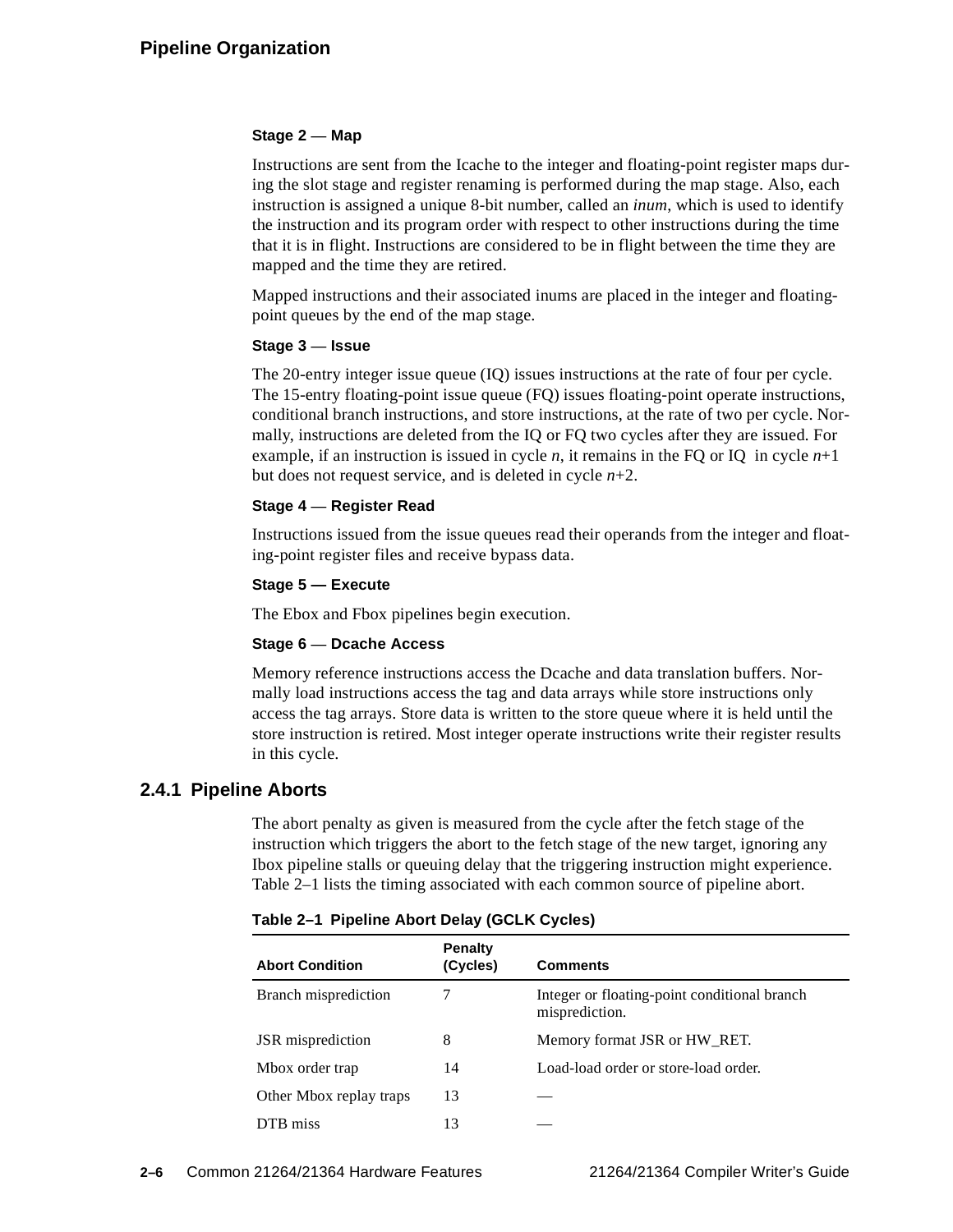| <b>Abort Condition</b>            | <b>Penalty</b><br>(Cycles) | <b>Comments</b>                                                             |
|-----------------------------------|----------------------------|-----------------------------------------------------------------------------|
| <b>ITB</b> miss                   |                            |                                                                             |
| Integer arithmetic trap           | 12                         |                                                                             |
| Floating-point arithmetic<br>trap | $13 +$ latency             | Add latency of instruction. See Section 2.5.3 for<br>instruction latencies. |

**Table 2–1 Pipeline Abort Delay (GCLK Cycles) (Continued)**

## <span id="page-24-0"></span>**2.5 Instruction Issue Rules**

This section defines instruction classes, the functional unit pipelines to which they are issued, and their associated latencies.

### <span id="page-24-2"></span><span id="page-24-1"></span>**2.5.1 Instruction Group Definitions**

[Table 2–2](#page-24-2) lists the instruction class, the pipeline assignments, and the instructions included in the class.

| <b>Class</b><br><b>Name</b> |                                 |                                                                                                                    |
|-----------------------------|---------------------------------|--------------------------------------------------------------------------------------------------------------------|
|                             | <b>Pipeline</b>                 | <b>Instruction Type</b>                                                                                            |
| cmov                        | L0, U0, L1, U1                  | Integer CMOV — either cluster                                                                                      |
| fadd                        | <b>FA</b>                       | All floating-point operate instructions except multiply,<br>divide, square root, and conditional move instructions |
| fcbr                        | <b>FA</b>                       | Floating-point conditional branch instructions                                                                     |
| fcmov1                      | <b>FA</b>                       | Floating-point CMOV-first half                                                                                     |
| fcmov2                      | <b>FA</b>                       | Floating-point CMOV— second half                                                                                   |
| fdiv                        | <b>FA</b>                       | Floating-point divide instruction                                                                                  |
| fld                         | L0, L1                          | All floating-point load instructions                                                                               |
| fmul                        | <b>FM</b>                       | Floating-point multiply instruction                                                                                |
| fsqrt                       | <b>FA</b>                       | Floating-point square root instruction                                                                             |
| fst                         |                                 | FST0, FST1, L0, L1 All floating-point store instructions                                                           |
| ftoi                        | FST0, FST1, L0, L1 FTOIS, FTOIT |                                                                                                                    |
| iadd                        | L0, U0, L1, U1                  | Instructions with opcode $10_{16}$ , except CMPBGE                                                                 |
| icbr                        | U0, U1                          | Integer conditional branch instructions                                                                            |
| ild                         | L <sub>0</sub> , L <sub>1</sub> | All integer load instructions                                                                                      |
| ilog                        | L0, U0, L1, U1                  | AND, BIC, BIS, ORNOT, XOR, EQV, CMPBGE                                                                             |
| imisc                       | U <sub>0</sub>                  | CTLZ, CTPOP, CTTZ, PERR, MINxxx, MAXxxx,<br>PKxx, UNPKxx                                                           |
| imul                        | U1                              | Integer multiply instructions                                                                                      |
| ishf                        | U <sub>0</sub> , U <sub>1</sub> | Instructions with opcode $12_{16}$                                                                                 |
| ist                         | L0, L1                          | All integer store instructions                                                                                     |

**Table 2–2 Instruction Name, Pipeline, and Types**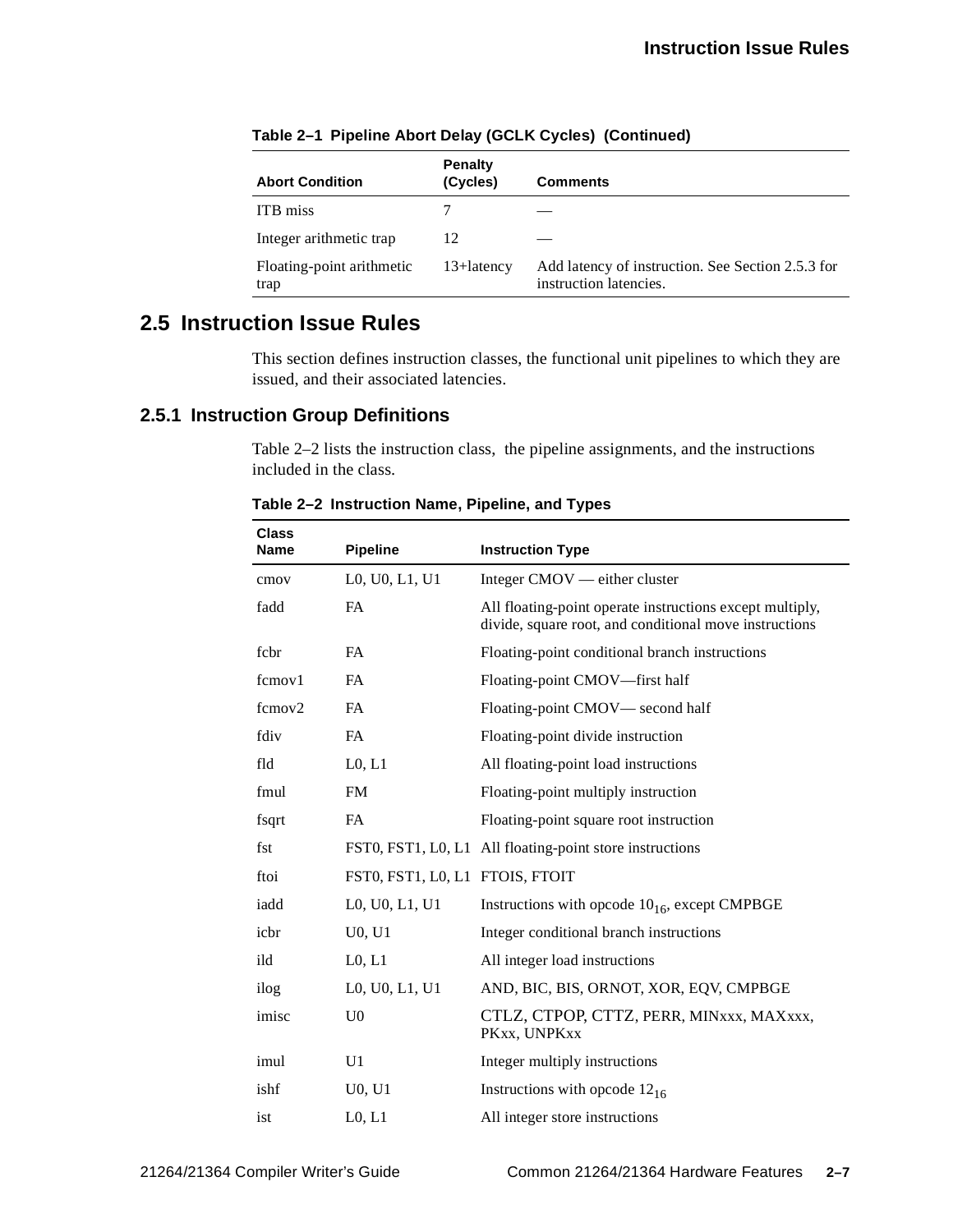| <b>Class</b><br><b>Name</b> | <b>Pipeline</b>                 | <b>Instruction Type</b>                                                 |
|-----------------------------|---------------------------------|-------------------------------------------------------------------------|
| itof                        | L0, L1                          | ITOFS, ITOFF, ITOFT                                                     |
| jsr                         | L0                              | BR, BSR, JMP, CALL, RET, COR, HW RET,<br>CALL PAL                       |
| lda                         | L0, L1, U0, U1                  | LDA, LDAH                                                               |
| mem misc                    | L1                              | WH64, ECB, WMB                                                          |
| mx_fpcr                     | <b>FM</b>                       | Instructions that move data from the floating-point<br>control register |
| mxpr                        | $L0$ , $L1$<br>(depends on IPR) | HW MTPR, HW MFPR                                                        |
| nop                         | None                            | TRAP, EXCB, UNOP - LDQ_U R31, 0(Rx)                                     |
| rpcc                        | L1                              | <b>RPCC</b>                                                             |
| rx                          | L1                              | RS, RC                                                                  |

**Table 2–2 Instruction Name, Pipeline, and Types (Continued)**

### <span id="page-25-0"></span>**2.5.2 Ebox Slotting**

Instructions that are issued from the IQ, and could execute in either upper or lower Ebox subclusters, are slotted to one pair or the other during the pipeline mapping stage based on the instruction mixture in the fetch line. The codes that are used in [Table 2–3](#page-25-1) are as follows:

- **•** U—The instruction only executes in an upper subcluster.
- **•** L—The instruction only executes in a lower subcluster.
- **•** E—The instruction could execute in either an upper or lower subcluster.

[Table 2–3](#page-25-1) defines the slotting rules. The table field *Instruction Class 3, 2, 1 and 0* identifies each instruction's location in the fetch line by the value of bits [3:2] in its PC.

<span id="page-25-1"></span>

| <b>Instruction Class</b><br>3210 | <b>Slotting</b><br>3210 | <b>Instruction Class</b><br>3210 | <b>Slotting</b><br>3210 |
|----------------------------------|-------------------------|----------------------------------|-------------------------|
| EEEE                             | ULUL                    | LLLL                             | LLLL                    |
| <b>EEEL</b>                      | ULUL                    | LLLU                             | LLLU                    |
| EEEU                             | ULLU                    | LLUE                             | LLUU                    |
| <b>EELE</b>                      | ULLU                    | LLUL                             | LLUL                    |
| EELL                             | UULL                    | LLUU                             | LLUU                    |
| EELU                             | ULLU                    | LUEE                             | LULU                    |
| EEUE                             | ULUL                    | LUEL                             | LUUL                    |
| EEUL                             | ULUL                    | LUEU                             | LULU                    |
| EEUU                             | LLUU                    | LULE                             | LULU                    |
| ELEE                             | ULUL                    | LULL                             | LULL                    |

**Table 2–3 Instruction Group Definitions and Pipeline Unit**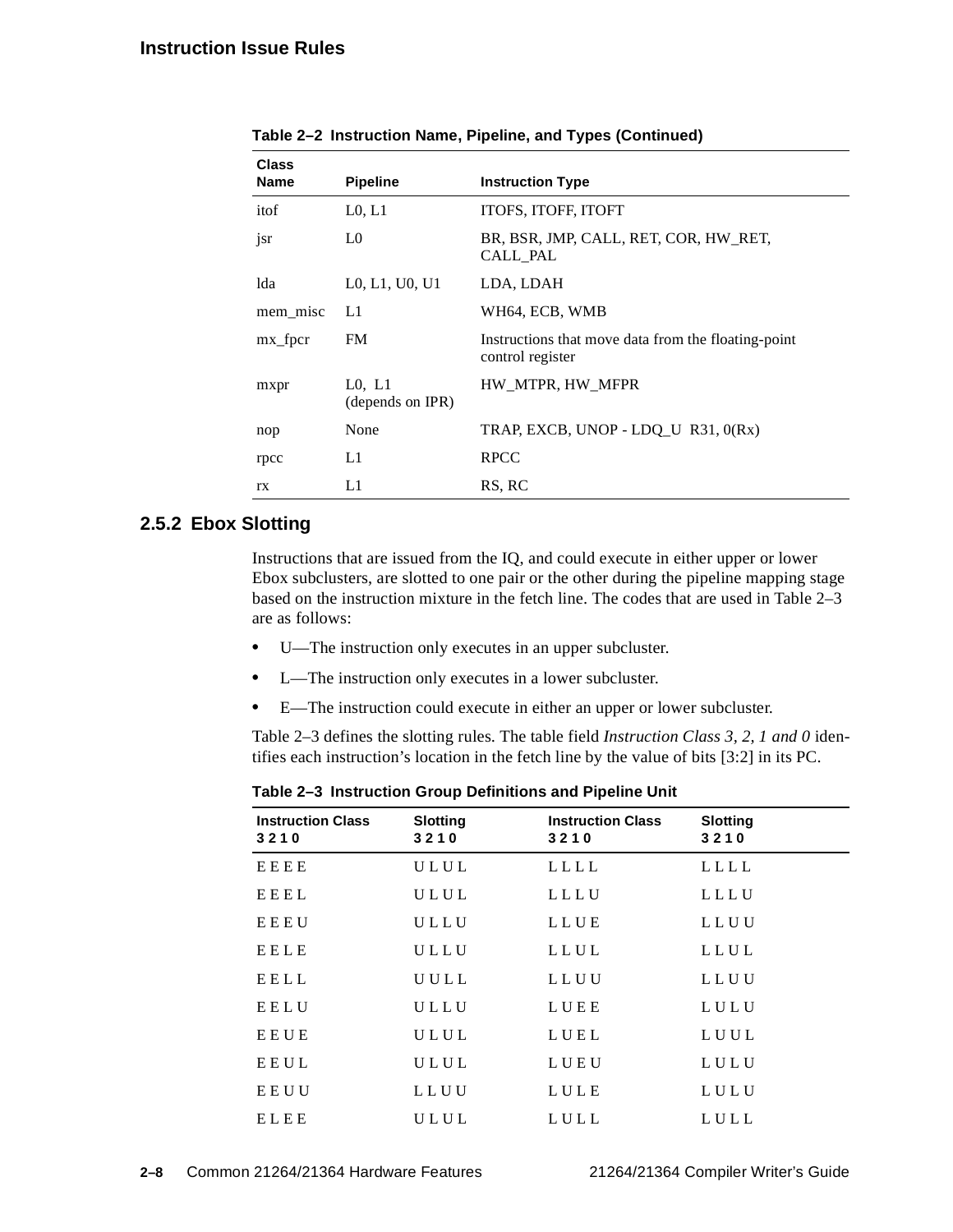| <b>Instruction Class</b><br>3210                 | <b>Slotting</b><br>3210 | <b>Instruction Class</b><br>3210 | <b>Slotting</b><br>3210 |
|--------------------------------------------------|-------------------------|----------------------------------|-------------------------|
| ELEL                                             | ULUL                    | LULU                             | LULU                    |
| ELEU                                             | ULLU                    | LUUE                             | LUUL                    |
| ELLE                                             | ULLU                    | LUUL                             | LUUL                    |
| ELLL                                             | ULLL                    | LUUU                             | LUUU                    |
| ELLU                                             | ULLU                    | UEEE                             | ULUL                    |
| ELUE                                             | ULUL                    | UEEL                             | ULUL                    |
| ELUL                                             | ULUL                    | UEEU                             | ULLU                    |
| ELUU                                             | LLUU                    | UELE                             | ULLU                    |
| EUEE                                             | LULU                    | UELL                             | UULL                    |
| EUEL                                             | LUUL                    | UELU                             | ULLU                    |
| ${\bf E} \, {\bf U} \, {\bf E} \, {\bf U}$       | LULU                    | UEUE                             | ULUL                    |
| EULE                                             | LULU                    | UEUL                             | ULUL                    |
| $\mathbf{E}\,\mathbf{U}\,\mathbf{L}\,\mathbf{L}$ | UULL                    | UEUU                             | ULUU                    |
| EULU                                             | LULU                    | ULEE                             | ULUL                    |
| EUUE                                             | LUUL                    | ULEL                             | ULUL                    |
| EUUL                                             | LUUL                    | ULEU                             | ULLU                    |
| EUUU                                             | LUUU                    | ULLE                             | ULLU                    |
| LEEE                                             | LULU                    | ULLL                             | <b>ULLL</b>             |
| LEEL                                             | LUUL                    | ULLU                             | ULLU                    |
| LEEU                                             | LULU                    | ULUE                             | ULUL                    |
| LELE                                             | LULU                    | ULUL                             | ULUL                    |
| LELL                                             | LULL                    | <b>ULUU</b>                      | <b>ULUU</b>             |
| LELU                                             | LULU                    | UUEE                             | UULL                    |
| LEUE                                             | ${\bf L}$ U U ${\bf L}$ | UUEL                             | UULL                    |
| LEUL                                             | LUUL                    | UUEU                             | U U L U                 |
| LEUU                                             | LLUU                    | UULE                             | UULL                    |
| LLEE                                             | LLUU                    | UULL                             | UULL                    |
| LLEL                                             | LLUL                    | U U L U                          | U U L U                 |
| LLEU                                             | LLUU                    | <b>UUUE</b>                      | UUUL                    |
| LLLE                                             | LLLU                    | UUUL                             | UUUL                    |
|                                                  |                         | U U U U                          | U U U U                 |

**Table 2–3 Instruction Group Definitions and Pipeline Unit (Continued)**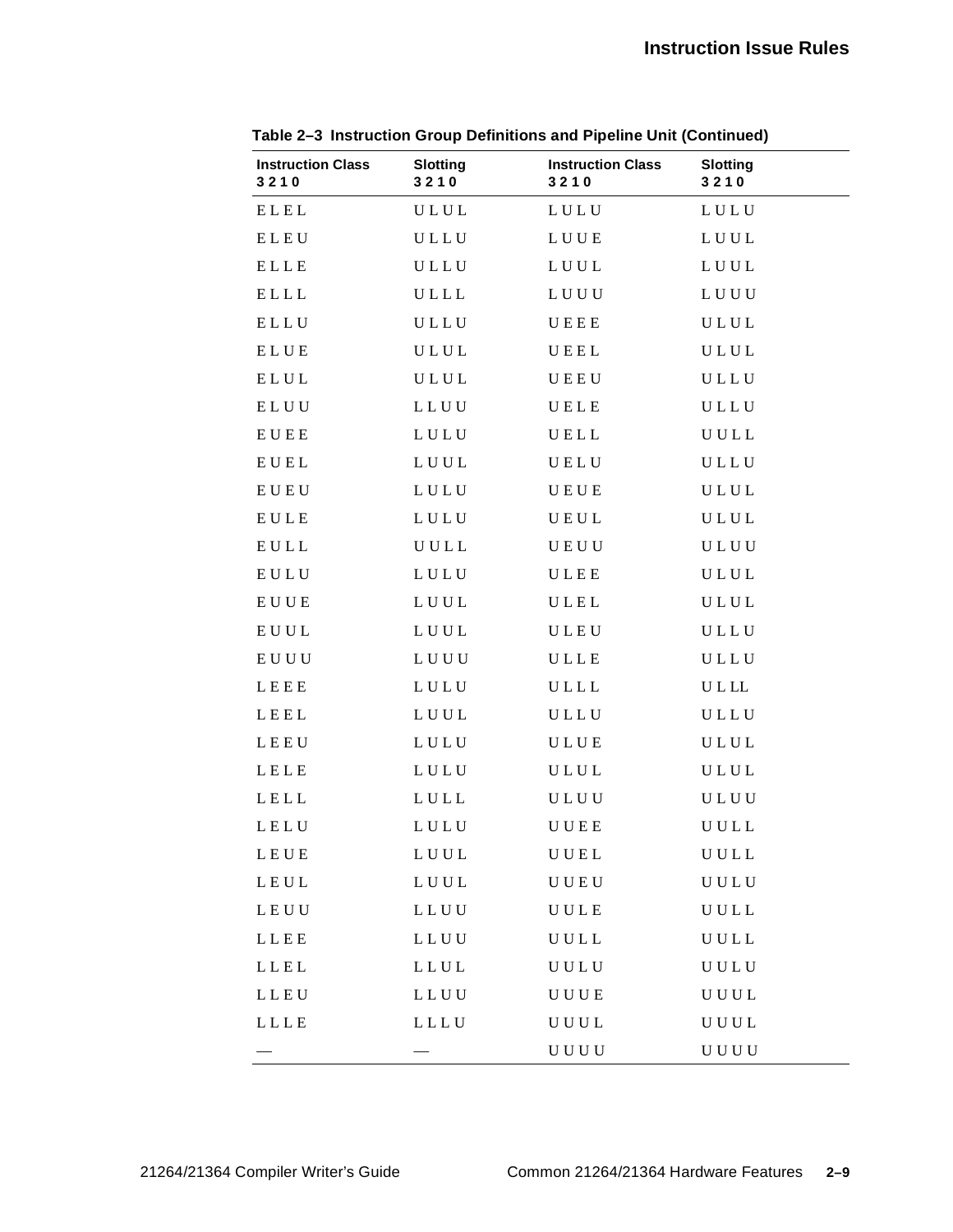#### <span id="page-27-0"></span>**2.5.3 Instruction Latencies**

After an instruction is placed in the IQ or FQ, its issue point is determined by the availability of its register operands, functional unit(s), and relationship to other instructions in the queue. There are register producer-consumer dependencies and dynamic functional unit availability dependencies that affect instruction issue. The mapper removes register producer-producer dependencies.

The latency to produce a register result is generally fixed. The one exception is for load instructions that miss the Dcache. [Table 2–4](#page-27-1) lists the latency, in cycles, for each instruction class.

| <b>Class</b>      | Latency                      | <b>Comments</b>                                                                                                                                                                                                                |  |  |
|-------------------|------------------------------|--------------------------------------------------------------------------------------------------------------------------------------------------------------------------------------------------------------------------------|--|--|
| cmov1             | 1                            | Only consumer is cmov2. Possible 1-cycle Ebox cross-cluster delay.                                                                                                                                                             |  |  |
| cmov <sub>2</sub> | 1                            | Possible 1-cycle Ebox cross-cluster delay.                                                                                                                                                                                     |  |  |
| fadd              | 4<br>6                       | Consumer other than fst or ftoi.<br>Consumer fst or ftoi.<br>Measured from when an fadd is issued from the FQ to when an fst or ftoi is issued<br>from the IQ.                                                                 |  |  |
| fcbr              |                              | Does not produce register value.                                                                                                                                                                                               |  |  |
| fcmov1            | 4                            | Only consumer is fcmov2.                                                                                                                                                                                                       |  |  |
| fcmov2            | 4<br>6                       | Consumer other than fst.<br>Consumer fst or ftoi.<br>Measured from when an fcmov2 is issued from the FQ to when an fst or ftoi is<br>issued from the IQ.                                                                       |  |  |
| fdiv              | 12<br>9<br>15<br>12          | Single precision - latency to consumer of result value.<br>Single precision - latency to using divider again.<br>Double precision - latency to consumer of result value.<br>Double precision - latency to using divider again. |  |  |
| fld               | 4<br>$14+$                   | Dcache hit.<br>Deache miss, latency with 6-cycle Beache. Add additional Beache loop latency if<br>Beache latency is greater than 6 cycles.                                                                                     |  |  |
| fmul              | $\overline{\mathbf{4}}$<br>6 | Consumer other than fst or ftoi.<br>Consumer fst or ftoi.<br>Measured from when an fmul is issued from the FQ to when an fst or ftoi is issued<br>from the IQ.                                                                 |  |  |
| fsqrt             | 18<br>15<br>33<br>30         | Single precision - latency to consumer of result value.<br>Single precision - latency to using unit again.<br>Double precision - latency to consumer of result value.<br>Double precision - latency to using unit again.       |  |  |
| fst               |                              | Does not produce register value.                                                                                                                                                                                               |  |  |
| ftoi              | 3                            |                                                                                                                                                                                                                                |  |  |
| iadd              | 1                            | Possible 1-cycle Ebox cross-cluster delay.                                                                                                                                                                                     |  |  |
| icbr              |                              | Conditional branch. Does not produce register value.                                                                                                                                                                           |  |  |

<span id="page-27-1"></span>**Table 2–4 Instruction Class Latency in Cycles**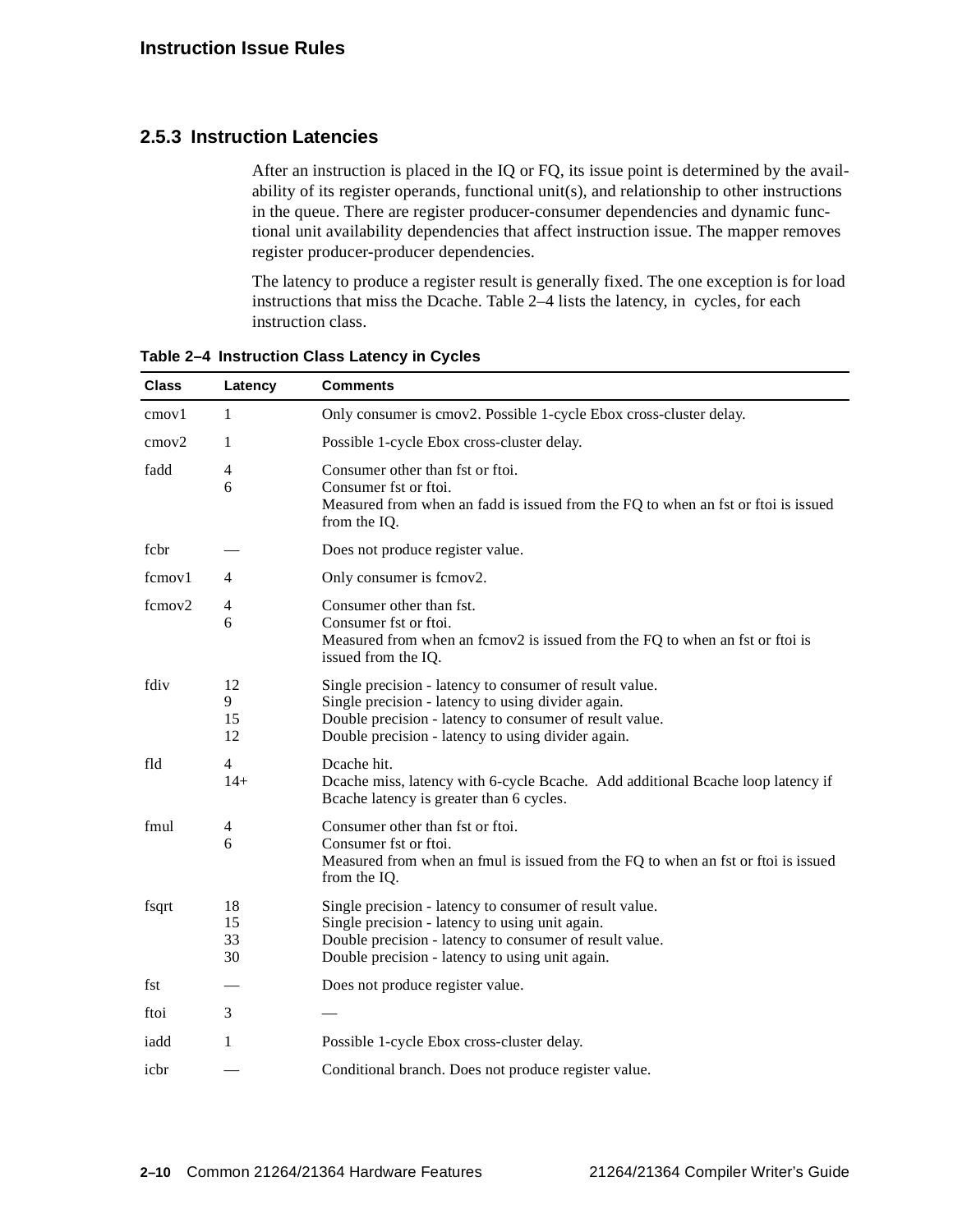| <b>Class</b> | Latency    | <b>Comments</b>                                                                                                                            |  |
|--------------|------------|--------------------------------------------------------------------------------------------------------------------------------------------|--|
| ild          | 3<br>$13+$ | Deache hit.<br>Deache miss, latency with 6-cycle Beache. Add additional Beache loop latency if<br>Beache latency is greater than 6 cycles. |  |
| ilog         | 1          | Possible 1-cycle Ebox cross-cluster delay.                                                                                                 |  |
| imisc        | 3          | Possible 1-cycle Ebox cross-cluster delay.                                                                                                 |  |
| imul         | 7          | Possible 1-cycle Ebox cross-cluster delay.                                                                                                 |  |
| ishf         | 1          | Possible 1-cycle Ebox cross-cluster delay.                                                                                                 |  |
| ist          |            | Does not produce register value.                                                                                                           |  |
| itof         | 4          |                                                                                                                                            |  |
| jsr          | 3          |                                                                                                                                            |  |
| lda          | 1          | Possible 1-cycle Ebox cross-cluster delay.                                                                                                 |  |
| mem misc     |            | Does not produce register value.                                                                                                           |  |
| mxpr         | 1 or 3     | HW MFPR:<br>Ebox IPRs $= 1$ .<br>Ibox and Mbox IPRs $=$ 3.<br>HW_MTPR does not produce a register value.                                   |  |
| nop          |            | Does not produce register value.                                                                                                           |  |
| rpcc         | 1          | Possible 1-cycle cross-cluster delay.                                                                                                      |  |
| rx           | 1          |                                                                                                                                            |  |
| ubr          | 3          | Unconditional branch. Does not produce register value.                                                                                     |  |

**Table 2–4 Instruction Class Latency in Cycles (Continued)**

## <span id="page-28-0"></span>**2.6 Instruction Retire Rules**

An instruction is retired when it has been executed to completion, and all previous instructions have been retired. The execution pipeline stage in which an instruction becomes eligible to be retired depends upon the instruction's class.

[Table 2–5](#page-28-1) gives the minimum retire latencies (assuming that all previous instructions have been retired) for various classes of instructions.

<span id="page-28-1"></span>**Table 2–5 Minimum Retire Latencies for Instruction Classes**

| <b>Instruction Class</b>                    | <b>Retire Stage</b> | <b>Comments</b>                                                                                                                                                                                                                                         |
|---------------------------------------------|---------------------|---------------------------------------------------------------------------------------------------------------------------------------------------------------------------------------------------------------------------------------------------------|
| <b>BSR/JSR</b>                              | 10                  | JSR instruction mispredict is reported in stage 8.                                                                                                                                                                                                      |
| Floating-point add                          | 11                  |                                                                                                                                                                                                                                                         |
| Floating-point conditional<br><b>branch</b> | 11                  | Branch instruction mispredict is reported in stage 7.                                                                                                                                                                                                   |
| Floating-point DIV/SQRT                     | $11 +$ latency      | Add latency of unit reuse for the instruction indicated in Table<br>2–4. For example, latency for a single-precision fdiv would be<br>11 plus 9 from Table 2–4. Latency is 11 if hardware detects that<br>no exception is possible (see Section 2.6.1). |
| Floating-point multiply                     | 11                  |                                                                                                                                                                                                                                                         |
| Integer conditional branch                  | 7                   |                                                                                                                                                                                                                                                         |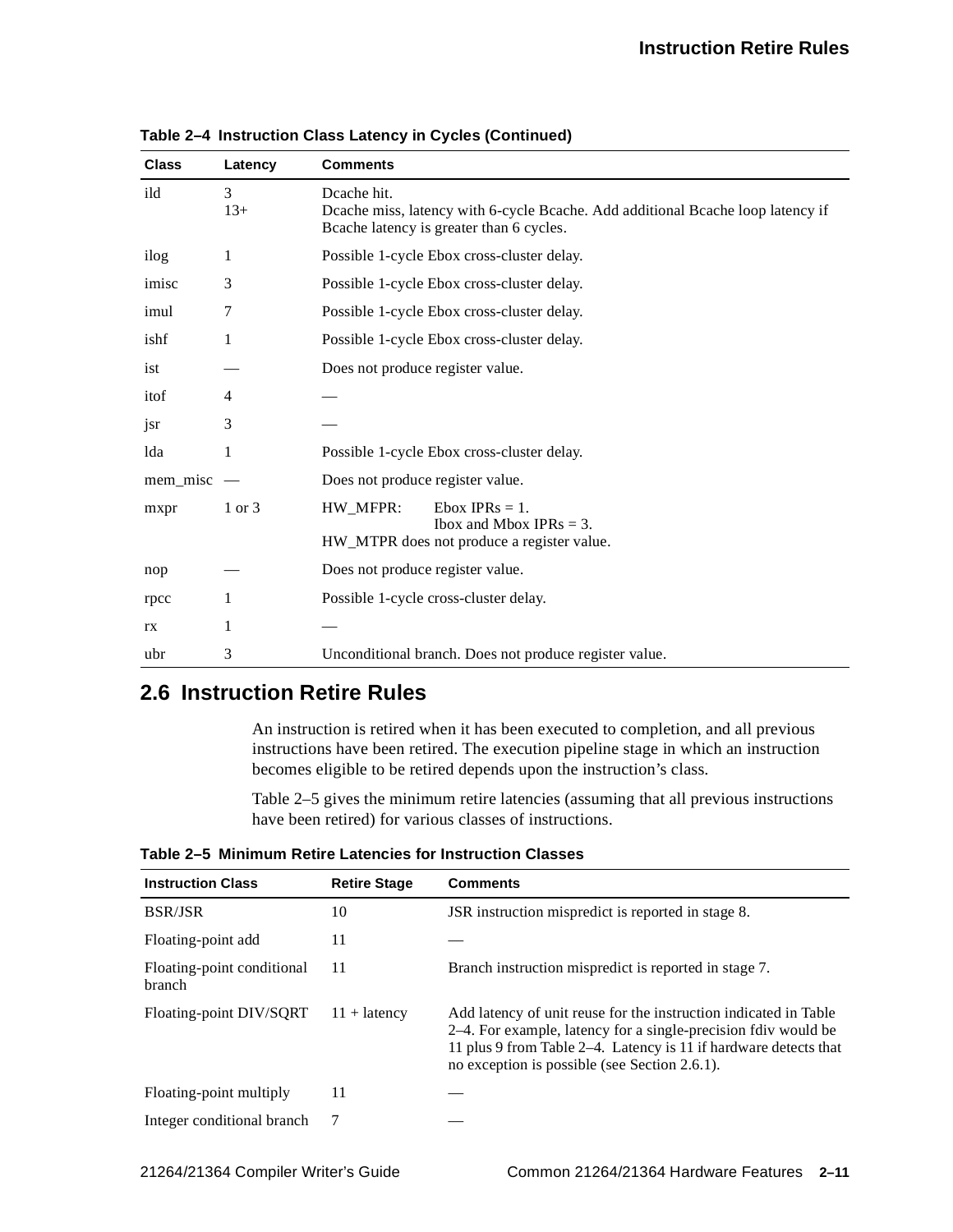| <b>Instruction Class</b> | <b>Retire Stage</b> | <b>Comments</b>                                 |
|--------------------------|---------------------|-------------------------------------------------|
| Integer multiply         | 7/13                | Latency is 13 cycles for the MUL/V instruction. |
| Integer operate          |                     |                                                 |
| Memory                   | 10                  |                                                 |

**Table 2–5 Minimum Retire Latencies for Instruction Classes (Continued)**

## <span id="page-29-0"></span>**2.6.1 Floating-Point Divide/Square Root Early Retire**

The floating-point divider and square root unit can detect that, for many combinations of source operand values, no exception can be generated. Instructions with these operands can be retired before the result is generated. When detected, they are retired with the same latency as the FP add class. Early retirement is not possible for the following instruction/operand/architecture state conditions:

- **•** Instruction is not a DIV or SQRT.
- SQRT source operand is negative.
- Divide operand exponent a is 0.
- **•** Either operand is NaN or INF.
- Divide operand exponent b is 0.
- **•** Trapping mode is /I (inexact).
- **•** INE status bit is 0.

Early retirement is also not possible for divide instructions if the resulting exponent has any of the following characteristics (EXP is the result exponent):

- **DIVT, DIVG: (EXP >=**  $3FF_{16}$ **) OR (EXP <=**  $2_{16}$ **)**
- **DIVS, DIVF:**  $(EXP \ge 7F_{16})$  OR  $(EXP \le 382_{16})$

## <span id="page-29-1"></span>**2.7 Retire of Operate Instructions into R31/F31**

Many instructions that have R31 or F31 as their destination are retired immediately upon decode (stage 3). These instructions do not produce a result and are removed from the pipeline as well. They do not occupy a slot in the issue queues and do not occupy a functional unit. [Table 2–6](#page-29-2) lists these instructions and some of their characteristics. The instruction type in [Table 2–6](#page-29-2) is from Table C-6 in Appendix C of the *Alpha Architecture Reference Manual, 4th Edition*.

<span id="page-29-2"></span>

| <b>Instruction Type</b> | <b>Notes</b>                                                                                                                    |
|-------------------------|---------------------------------------------------------------------------------------------------------------------------------|
| FLTI, FLTL, FLTV        | All with F31 as destination. MT FPCR is not included<br>because it has no destination—it is never removed from the<br>pipeline. |
| <b>FLTS</b>             | All (SQRT, ITOF) with F31 as destination.                                                                                       |

**Table 2–6 Instructions Retired Without Execution**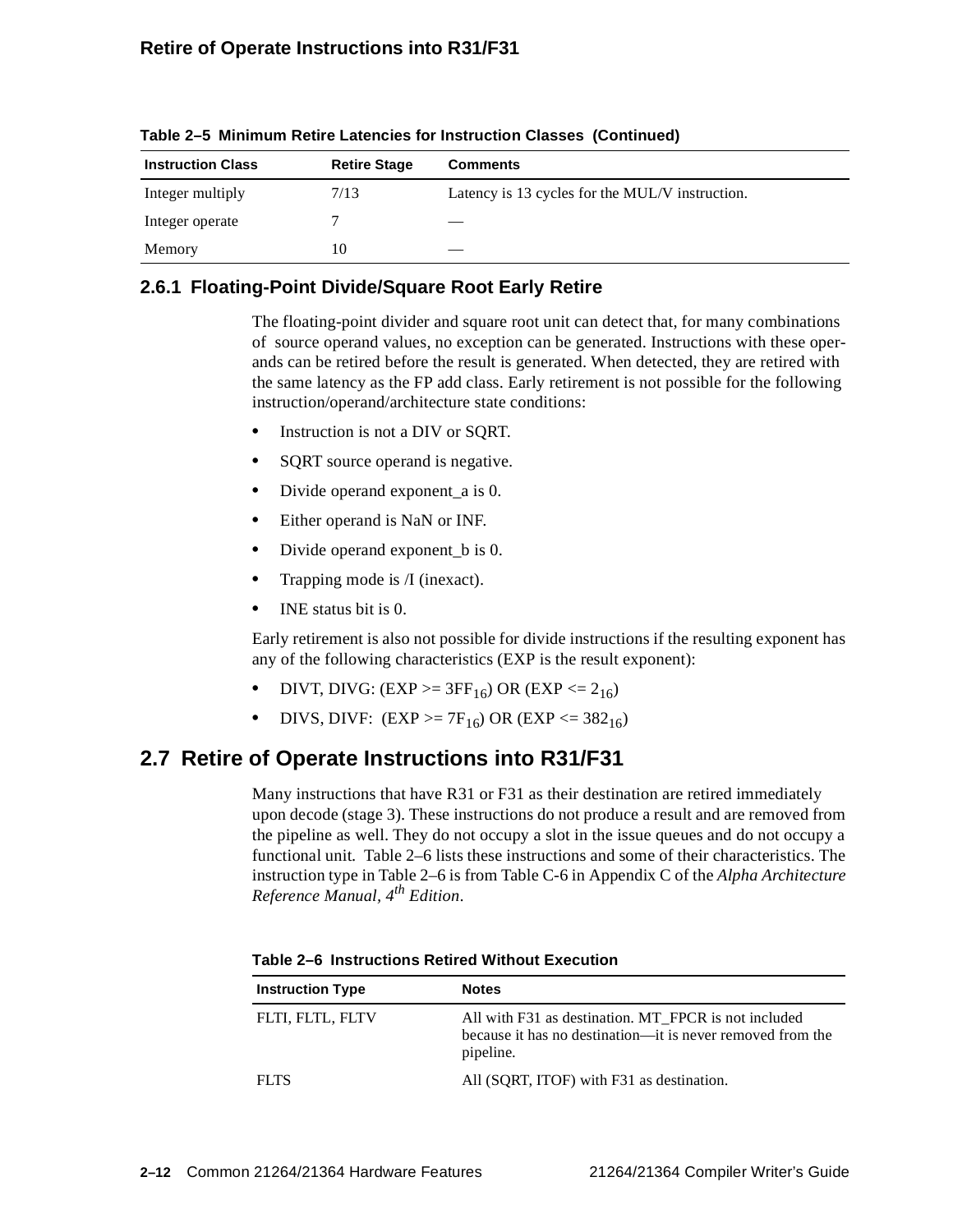| <b>Instruction Type</b> | <b>Notes</b>                                                    |
|-------------------------|-----------------------------------------------------------------|
| INTA, INTL, INTM, INTS  | All with R31 as destination.                                    |
| LDO U                   | All with R31 as destination.                                    |
| <b>MISC</b>             | TRAPB and EXCB are always removed. Others are never<br>removed. |

**Table 2–6 Instructions Retired Without Execution**

## <span id="page-30-0"></span>**2.8 Replay Traps**

There are some situations in which a load or store instruction cannot be executed due to a condition that occurs after that instruction issues from the IQ or FQ. The instruction is aborted (along with all newer instructions) and restarted from the fetch stage of the pipeline. This mechanism is called a replay trap.

### <span id="page-30-1"></span>**2.8.1 Mbox Order Traps**

Load and store instructions may be issued from the IQ in a different order than they were fetched from the Icache, while the architecture dictates that Dstream memory transactions to the same physical bytes must be completed in order. Usually, the Mbox manages the memory reference stream by itself to achieve architecturally correct behavior, but the two cases in which the Mbox uses replay traps to manage the memory stream are *load-load* and *store-load* order traps.

#### <span id="page-30-2"></span>**2.8.1.1 Load-Load Order Trap**

The Mbox ensures that load instructions that read the same physical byte(s) ultimately issue in correct order by using the *load-load* order trap. The Mbox compares the address of each load instruction, as it is issued, to the address of all load instructions in the load queue. If the Mbox finds a newer load instruction in the load queue, it invokes a *load-load* order trap on the newer instruction. This is a replay trap that aborts the target of the trap and all newer instructions from the machine and refetches instructions starting at the target of the trap.

#### <span id="page-30-3"></span>**2.8.1.2 Store-Load Order Trap**

The Mbox ensures that a load instruction ultimately issues after an older store instruction that writes some portion of its memory operand by using the *store-load* order trap. The Mbox compares the address of each store instruction, as it is issued, to the address of all load instructions in the load queue. If the Mbox finds a newer load instruction in the load queue, it invokes a *store-load* order trap on the load instruction. This is a replay trap. It functions like the *load-load* order trap.

The Ibox contains extra hardware to reduce the frequency of the *store-load* trap. There is a 1-bit by 1024-entry VPC-indexed table in the Ibox called the stWait table. When an Icache instruction is fetched, the associated stWait table entry is fetched along with the Icache instruction. The stWait table produces 1 bit for each instruction accessed from the Icache. When a load instruction gets a *store-load* order replay trap, its associated bit in the stWait table is set during the cycle that the load is refetched. Hence, the trapping load instruction's stWait bit will be set the next time it is fetched.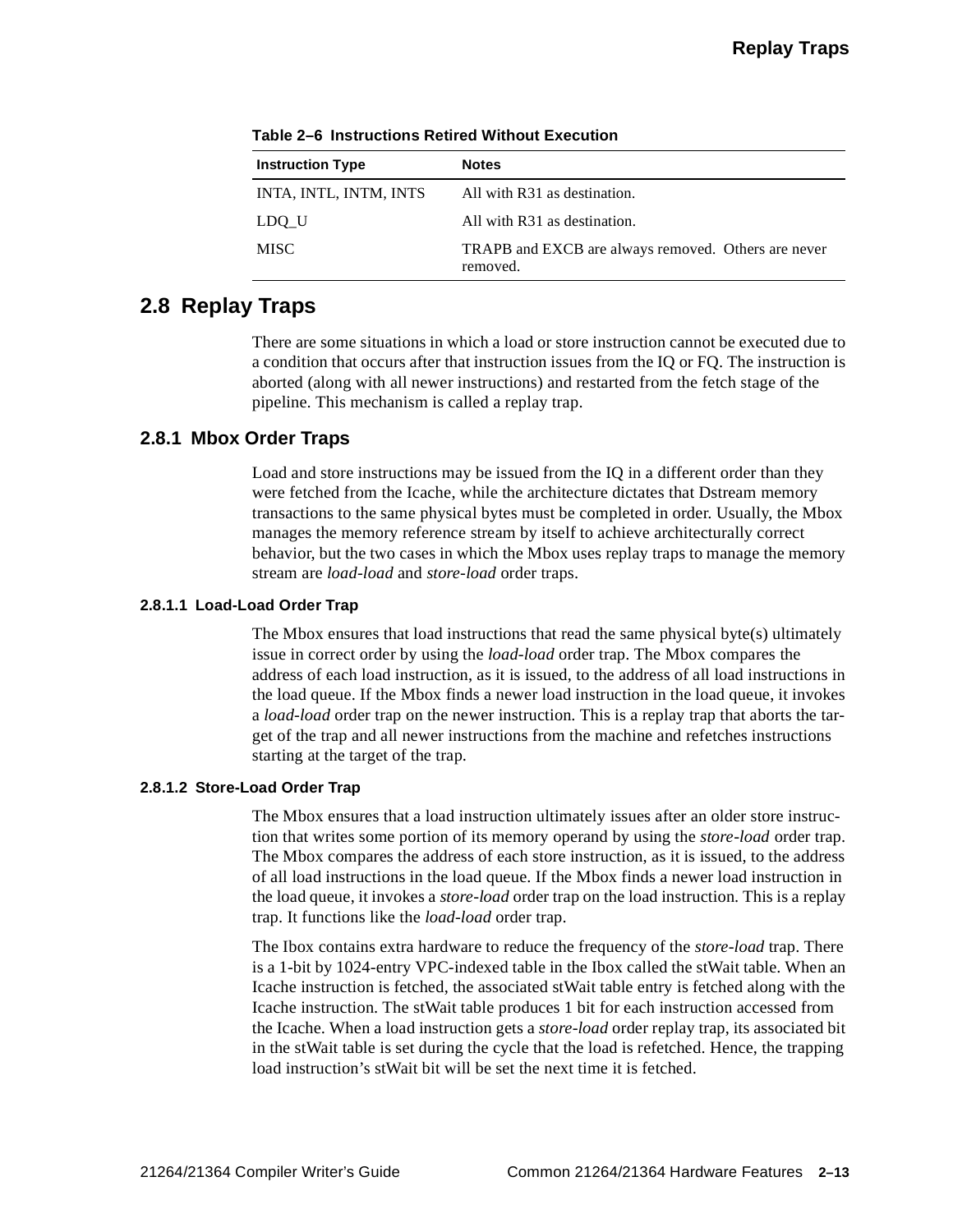The IQ will not issue load instructions whose stWait bit is set while there are older unissued store instructions in the queue. A load instruction whose stWait bit is set can be issued the cycle immediately after the last older store instruction is issued from the queue. All the bits in the stWait table are unconditionally cleared every 16384 cycles, or every 65536 cycles if I\_CTL[ST\_WAIT\_64K] is set.

#### <span id="page-31-0"></span>**2.8.2 Other Mbox Replay Traps**

The Mbox also uses replay traps to control the flow of the load queue and store queue, and to ensure that there are never multiple outstanding misses to different physical addresses that map to the same Dcache or Bcache line. Unlike the order traps, however, these replay traps are invoked on the incoming instruction that triggered the condition.

## <span id="page-31-1"></span>**2.9 Floating-Point Control Register**

The floating-point control register (FPCR) is shown in [Figure 2–4](#page-31-2).

<span id="page-31-2"></span>**Figure 2–4 Floating-Point Control Register**



The floating-point control register fields are described in [Table 2–7](#page-31-3).

<span id="page-31-3"></span>**Table 2–7 Floating-Point Control Register Fields**

| Name        | Extent | Tvpe      | <b>Description</b>                                                                                                                                                                                                           |
|-------------|--------|-----------|------------------------------------------------------------------------------------------------------------------------------------------------------------------------------------------------------------------------------|
| <b>SUM</b>  | [63]   | <b>RW</b> | Summary bit. Records bit-wise OR of FPCR exception bits.                                                                                                                                                                     |
| <b>INED</b> | [62]   | <b>RW</b> | Inexact Disable. If this bit is set and a floating-point instruction that enables<br>trapping on inexact results generates an inexact value, the result is placed in the<br>destination register and the trap is suppressed. |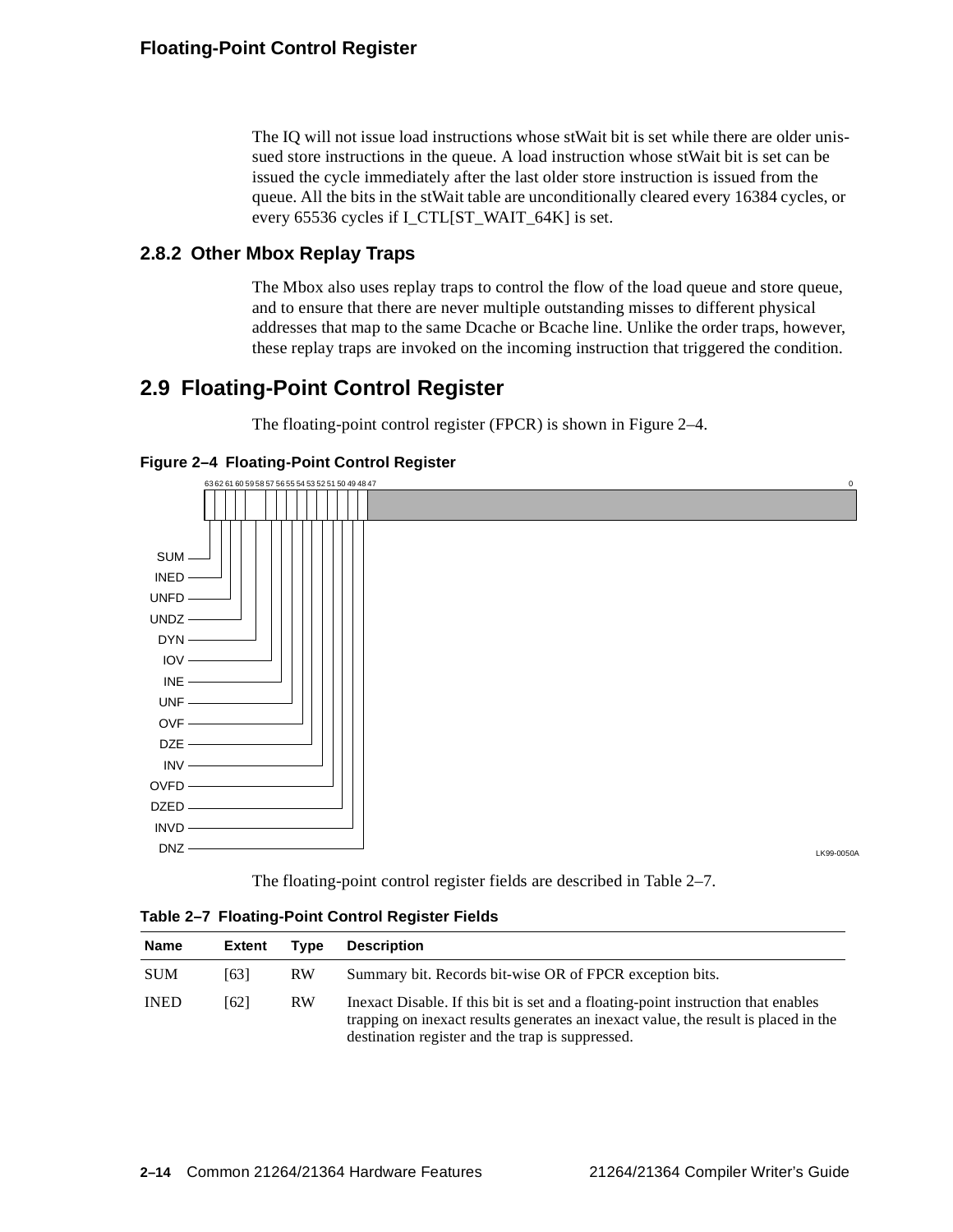| <b>Name</b> | <b>Extent</b> | <b>Type</b>   | <b>Description</b>                                                                                                                                                                                                                                                                        |                  |                                                                                                                                                             |
|-------------|---------------|---------------|-------------------------------------------------------------------------------------------------------------------------------------------------------------------------------------------------------------------------------------------------------------------------------------------|------------------|-------------------------------------------------------------------------------------------------------------------------------------------------------------|
| <b>UNFD</b> | [61]          | RW            | Underflow Disable. The 21264/21364 hardware cannot generate IEEE compli-<br>ant denormal results. UNFD is used in conjunction with UNDZ as follows:                                                                                                                                       |                  |                                                                                                                                                             |
|             |               |               | <b>UNFD</b>                                                                                                                                                                                                                                                                               | <b>UNDZ</b>      | <b>Result</b>                                                                                                                                               |
|             |               |               | $\theta$                                                                                                                                                                                                                                                                                  | X                | Underflow trap.                                                                                                                                             |
|             |               |               | 1                                                                                                                                                                                                                                                                                         | $\boldsymbol{0}$ | Trap to supply a possible denormal result.                                                                                                                  |
|             |               |               | 1                                                                                                                                                                                                                                                                                         | 1                | Underflow trap suppressed. Destination is written with a<br>true zero $(+0.0)$ .                                                                            |
| <b>UNDZ</b> | $[60]$        | RW            |                                                                                                                                                                                                                                                                                           | See UNFD, above. | Underflow to zero. When UNDZ is set together with UNFD, underflow traps<br>are disabled and the 21264/21364 places a true zero in the destination register. |
| <b>DYN</b>  | [59:58]       | <b>RW</b>     | Dynamic rounding mode. Indicates the rounding mode to be used by an IEEE<br>floating-point instruction when the instruction specifies dynamic rounding<br>mode:                                                                                                                           |                  |                                                                                                                                                             |
|             |               |               | Bits                                                                                                                                                                                                                                                                                      | <b>Meaning</b>   |                                                                                                                                                             |
|             |               |               | $00\,$                                                                                                                                                                                                                                                                                    | Chopped          |                                                                                                                                                             |
|             |               |               | 01                                                                                                                                                                                                                                                                                        | Minus infinity   |                                                                                                                                                             |
|             |               |               | 10                                                                                                                                                                                                                                                                                        | Normal           |                                                                                                                                                             |
|             |               |               | 11                                                                                                                                                                                                                                                                                        | Plus infinity    |                                                                                                                                                             |
| <b>IOV</b>  | $[57]$        | <b>RW</b>     | Integer overflow. An integer arithmetic operation or a conversion from float-<br>ing-point to integer overflowed the destination precision.                                                                                                                                               |                  |                                                                                                                                                             |
| <b>INE</b>  | $[56]$        | <b>RW</b>     | Inexact result. A floating-point arithmetic or conversion operation gave a result<br>that differed from the mathematically exact result.                                                                                                                                                  |                  |                                                                                                                                                             |
| <b>UNF</b>  | $[55]$        | RW            | Underflow. A floating-point arithmetic or conversion operation gave a result<br>that underflowed the destination exponent.                                                                                                                                                                |                  |                                                                                                                                                             |
| <b>OVF</b>  | $[54]$        | RW            | Overflow. A floating-point arithmetic or conversion operation gave a result that<br>overflowed the destination exponent.                                                                                                                                                                  |                  |                                                                                                                                                             |
| <b>DZE</b>  | $[53]$        | <b>RW</b>     | Divide by zero. An attempt was made to perform a floating-point divide with a<br>divisor of zero.                                                                                                                                                                                         |                  |                                                                                                                                                             |
| <b>INV</b>  | $[52]$        | $\mathbf{RW}$ | Invalid operation. An attempt was made to perform a floating-point arithmetic<br>operation and one or more of its operand values were illegal.                                                                                                                                            |                  |                                                                                                                                                             |
| <b>OVFD</b> | $[51]$        | RW            | Overflow disable. If this bit is set and a floating-point arithmetic operation gen-<br>erates an overflow condition, then the appropriate IEEE nontrapping result is<br>placed in the destination register and the trap is suppressed.                                                    |                  |                                                                                                                                                             |
| <b>DZED</b> | $[50]$        | RW            | Division by zero disable. If this bit is set and a floating-point divide by zero is<br>detected, the appropriate IEEE nontrapping result is placed in the destination<br>register and the trap is suppressed.                                                                             |                  |                                                                                                                                                             |
| <b>INVD</b> | $[49]$        | <b>RW</b>     | Invalid operation disable. If this bit is set and a floating-point operate generates<br>an invalid operation condition and $21264/21364$ is capable of producing the<br>correct IEEE nontrapping result, that result is placed in the destination register<br>and the trap is suppressed. |                  |                                                                                                                                                             |

|  |  | Table 2-7 Floating-Point Control Register Fields (Continued) |  |  |
|--|--|--------------------------------------------------------------|--|--|
|--|--|--------------------------------------------------------------|--|--|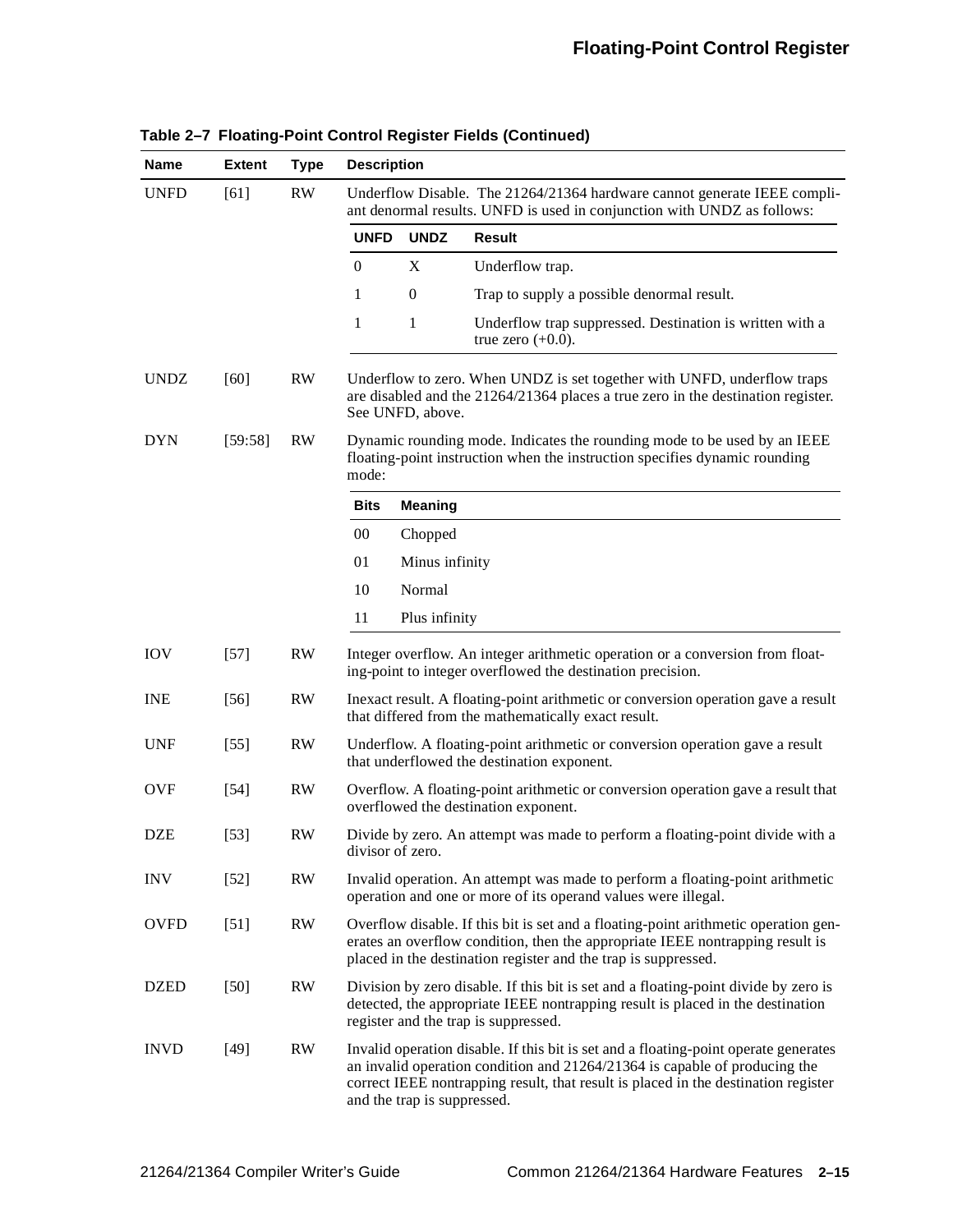| Name                           | Extent | Tvpe      | <b>Description</b>                                                                                                                               |
|--------------------------------|--------|-----------|--------------------------------------------------------------------------------------------------------------------------------------------------|
| <b>DNZ</b>                     | [48]   | <b>RW</b> | Denormal operands to zero. If this bit is set, treat all Denormal operands as a<br>signed zero value with the same sign as the Denormal operand. |
| Reserved $[47:0]$ <sup>1</sup> |        |           |                                                                                                                                                  |

**Table 2–7 Floating-Point Control Register Fields (Continued)**

<sup>1</sup> Alpha architecture FPCR bit 47 (DNOD) is not implemented by the 21264 or 21364.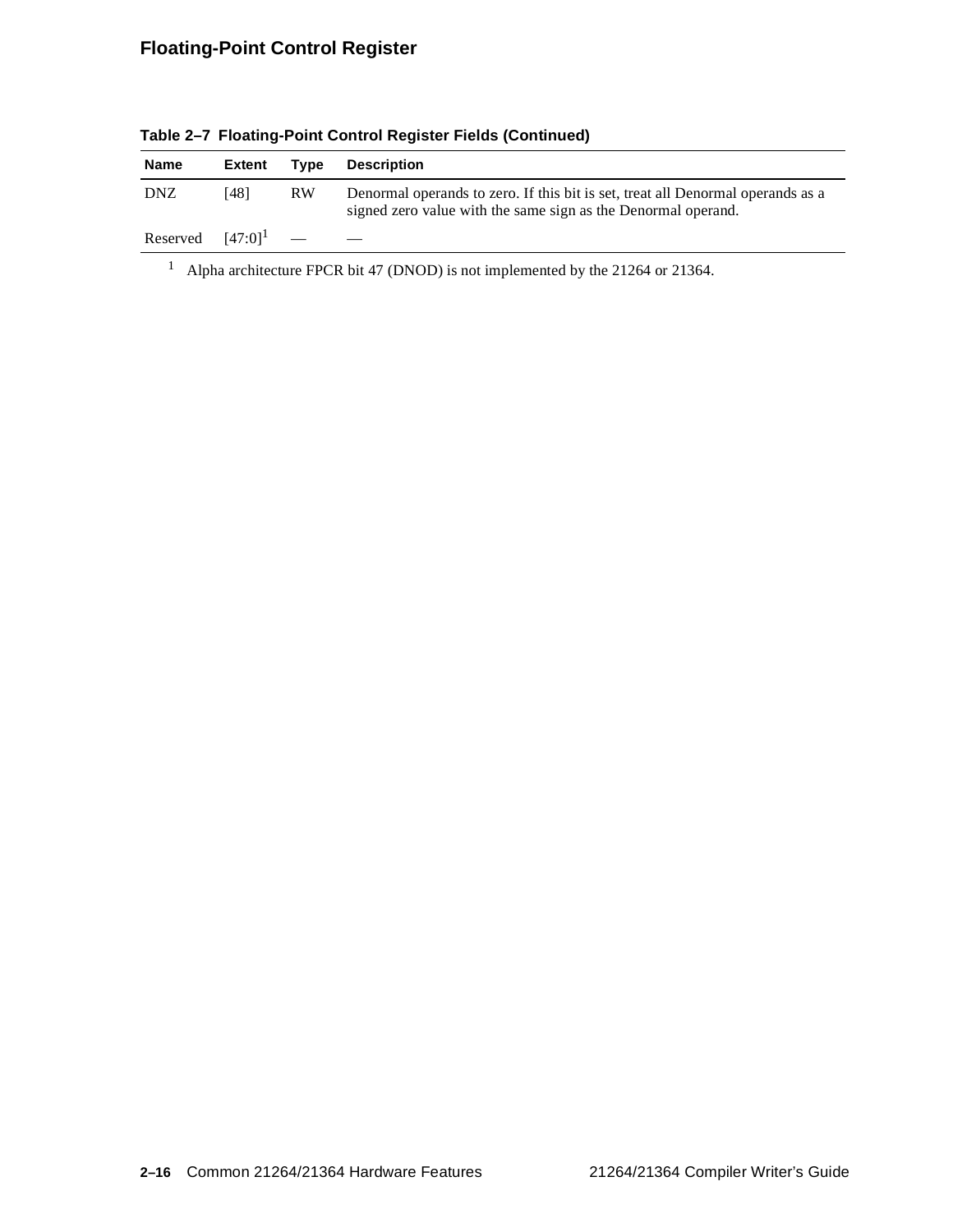## <span id="page-34-5"></span><span id="page-34-4"></span>**Guidelines for Compiler Writers**

<span id="page-34-1"></span><span id="page-34-0"></span>This chapter is a supplement to Appendix A of the *Alpha Architecture Reference Manual, 4th Edition*. That appendix presents general guidelines for software that are less dependent on the processor implementation. This chapter identifies some of the specific features of the 21264 and 21364 that affect performance and that can be controlled by a compiler writer or assembly-language programmer.

**Note:** Chapter 2 in the appropriate hardware reference manual describes the specific hardware features for which this chapter provides programming guidelines. Sections of that chapter are included in this guide and referenced in this chapter. Consult the appropriate hardware reference manual for complete information on hardware features for a particular Alpha processor. (The sections of Chapter 2 included in this guide are correct but not complete for all 21264 and 21364 processors.) You can download the hardware reference manual for your processor from:

ftp.compaq.com/pub/products/alphaCPUdocs/

#### <span id="page-34-2"></span>**3.1 Architecture Extensions**

Various extensions have been provided to the Alpha architecture.

Use the AMASK instruction (see Section 2.15 of the hardware reference manual that is appropriate for your particular processor) to test for the presence of these extensions.

If you using this document before the 21364 hardware reference manual is available, you can use the AMASK values that are described in the 21264/EV68CB hardware reference manual.

Using AMASK makes it possible to generate efficient code that uses the extensions, while still running correctly on implementations that do not contain them.

See the *Alpha Architecture Reference Manual, 4th Edition,* for more details on AMASK.

There are also new instructions for memory prefetch, described in [Section 3.6](#page-39-0).

## <span id="page-34-3"></span>**3.2 Instruction Alignment**

Where possible, branch targets should be octaword aligned. Although any NOP instruction can be used to pad code for alignment, the UNOP is recommended because it ensures backwards compatibility. The 21264/21364 discards NOP instructions early in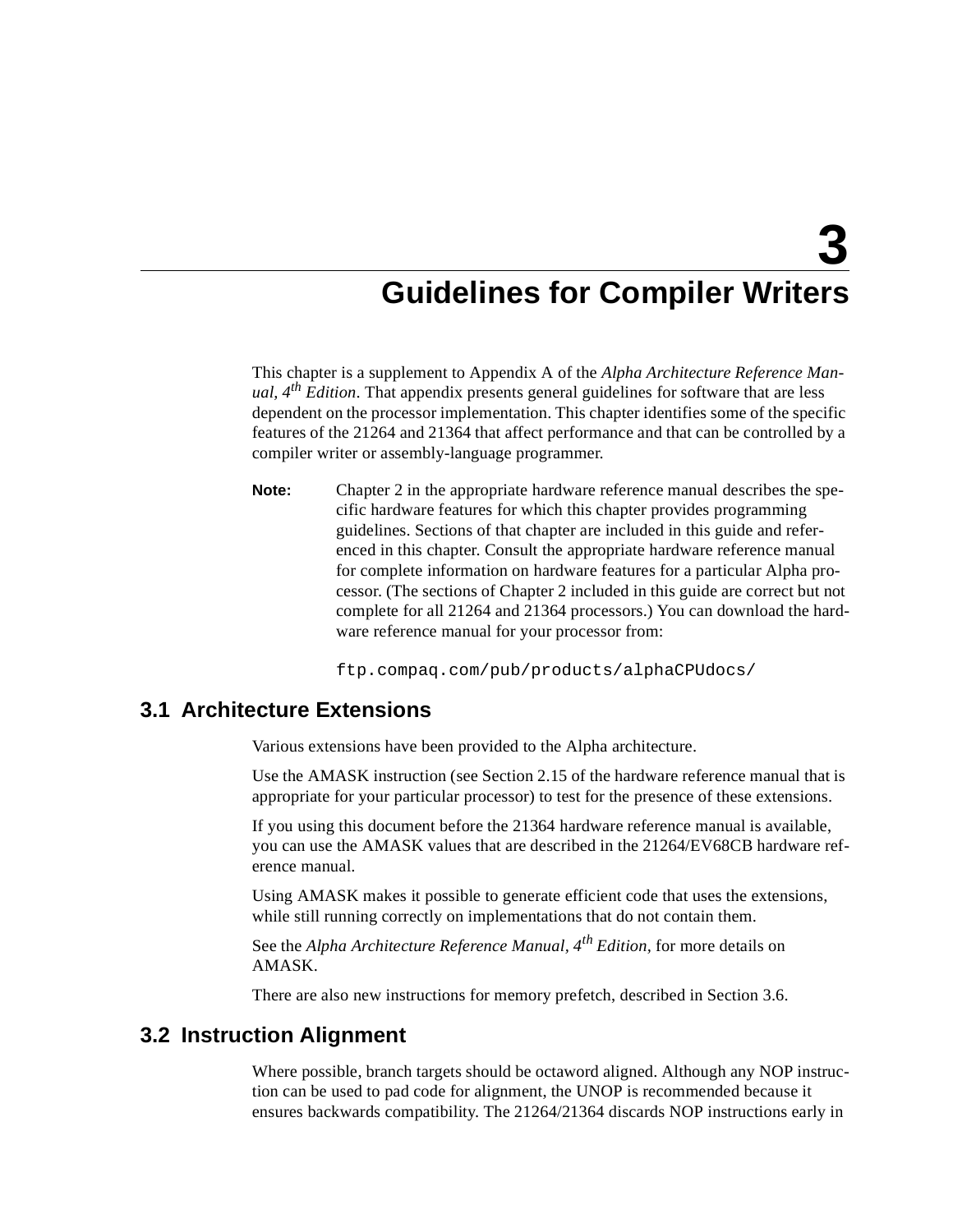the pipeline, so the main costs are space in the instruction cache and instruction fetch bandwidth. See Appendix A of the *Alpha Architecture Reference Manual, 4th Edition*, for the encodings to use for NOP instructions.

Always align routine beginnings and branch targets that are preceded in program order by:

- **•** Computed jumps
- **•** Unconditional branches
- **•** Return instructions

Always align targets of computed jumps (JMP and JSR), even if there is a fall-through path to the target.

Although not generally recommended, it may be beneficial to align branch targets that can also be reached by a fall through.

### <span id="page-35-0"></span>**3.3 Data Alignment**

As in previous implementations, references to unaligned data continue to trap and are completed in software. Programmers are encouraged to align their data on natural boundaries. When data cannot be aligned, use the nontrapping sequences listed in the *Alpha Architecture Reference Manual, 4th Edition*.

Because the 21264/21364 implements the BWX extension, it is beneficial to do unaligned word operations with two byte operations. For example, the following sequence loads an unsigned unaligned word:

| LDBU       | T3, 1(T0)  |
|------------|------------|
| LDBU       | T2, (T0)   |
| SLL        | T3, 8, T3  |
| <b>BIS</b> | T2, T3, V0 |

## <span id="page-35-1"></span>**3.4 Control Flow**

As in previous implementations, the compiler should lay out code so that fall through is the common path. For the 21264/21364, the line predictor is initialized to favor a fallthrough path. Furthermore, on a demand miss, the next three lines are prefetched into the instruction cache.

#### <span id="page-35-2"></span>**3.4.1 Need for Single Successors**

Code should be arranged so that each aligned octaword has at most one likely successor, because each of the following predictors stores only one prediction for each octaword:

- **•** The line predictor
- **•** The JMP/JSR predictor (which uses the line predictor)
- **•** Parts of the branch predictor

To ensure that there is only one successor, include at most one change of control flow instruction in each octaword. BSR and JSR instructions should be the last instruction in the octaword, so that the octaword does not have both the call target and the fallthrough octaword as successors. If an octaword has a JMP or JSR, there should not be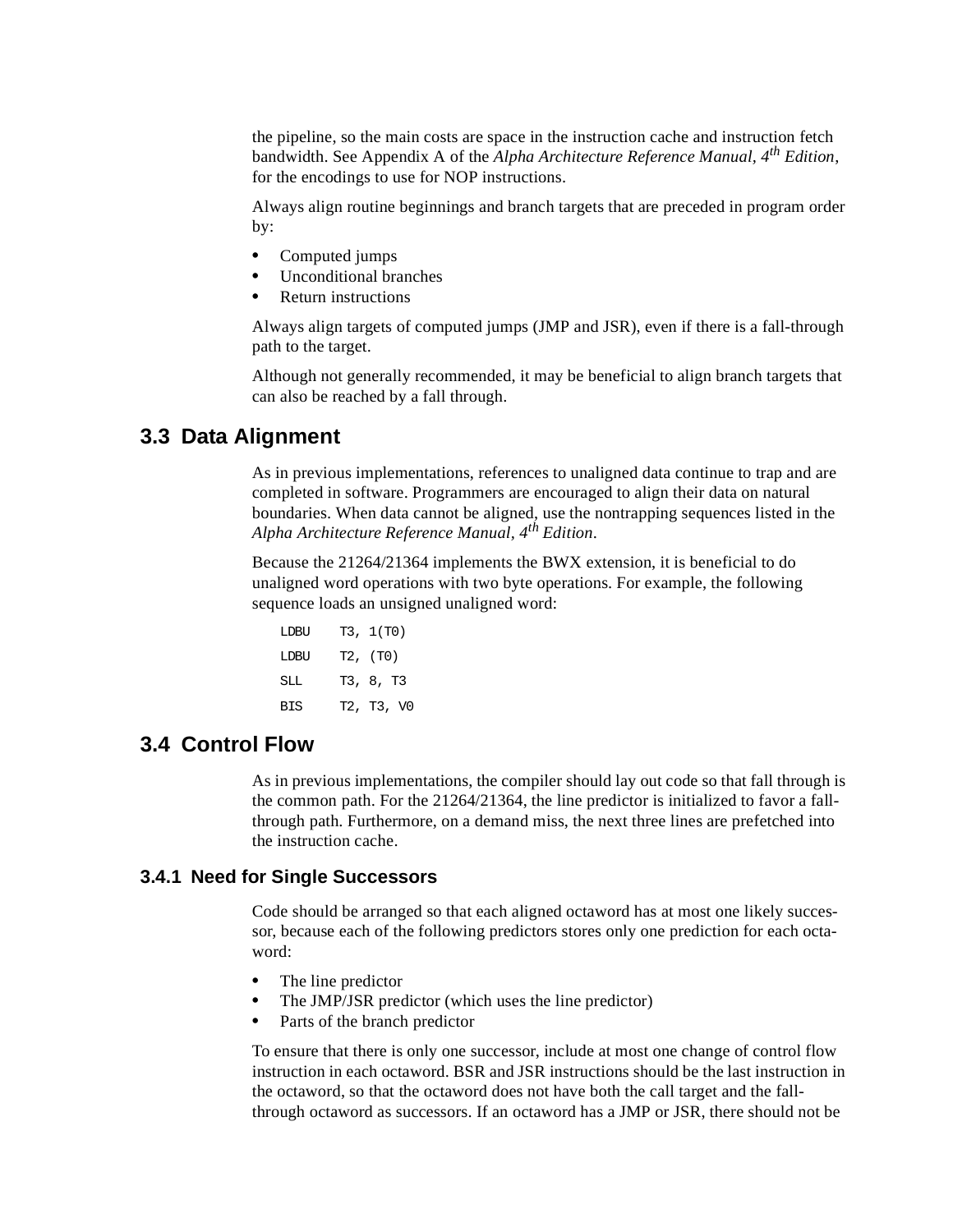another control flow instruction, CMOV, LDx\_L, STx\_C, WMB, MB, RS, RC, or RPCC instruction; these instructions prevent the line predictor from training. If the compiler puts multiple rarely taken conditional branches in the same octaword, there will not be a problem with aliasing in the line predictor or the branch predictor.

## **3.4.2 Branch Prediction**

The branch predictor in the 21264/21364 is sophisticated and can predict branch behavior where the behavior depends on past history of the same branch or previous branches. For example, branches are predicted that tend to go in the same direction or that have patterns. However, the following instructions interfere with the branch predictor and cause it to predict fall through when placed in the same octaword as conditional branch instructions: LDx\_L, STx\_C, WMB, MB, RS, RC, and RPCC.

Branches that cannot be predicted are costly, so try to use the conditional move instruction (CMOV) or logical operations to eliminate branch instructions. If a conditional branch guards a few instructions, it is almost always beneficial to eliminate the branch. For larger blocks of code, the benefit depends on whether the branch is predictable.

## **3.4.3 Filling Instruction Queues**

Normally, the 21264/21364 can fetch one aligned octaword per cycle and fill the instruction queues. There are some situations where it fetches less, which can reduce performance if the 21264/21364 is removing instructions from the queues (issuing them) faster than they can be filled. The 21264/21364 can predict at most one branch per cycle; if an aligned octaword contains *n* branches, it takes *n* cycles to fetch the entire aligned octaword. Thus, there can be a penalty for placing more than one branch in an octaword, even if the branches are rarely all taken. However, spacing out branches by padding the octaword with NOPs does not speed up the fetch. This is usually only a problem for code with very high ILP (instruction-level parallelism), where instruction fetch cannot keep up with execution.

## **3.4.4 Branch Elimination**

Removing branches eliminates potential branch mispredicts, improves instruction fetch, and removes barriers to optimization in the compiler. Many branches can be removed by using the CMOV instruction or logical instructions. The following sections describe some techniques for eliminating branches that are specific to the Alpha instruction set.

#### **3.4.4.1 Example of Branch Elimination with CMOV**

The C code in the following example can be implemented without branches by using the CMOV instruction.

In the example, the variable *D* is assigned on both paths, so it is replaced with an unconditional assignment — the value from one path followed by a CMOV to conditionally overwrite it. The variable *C* is not live out of the conditional, so its assignment can be done unconditionally. To conditionalize the store (\*p=a), a dummy location called the bitbucket is created on the stack, and the address register for the store is overwritten with the bitbucket address to prevent the store from occurring when the condition is false.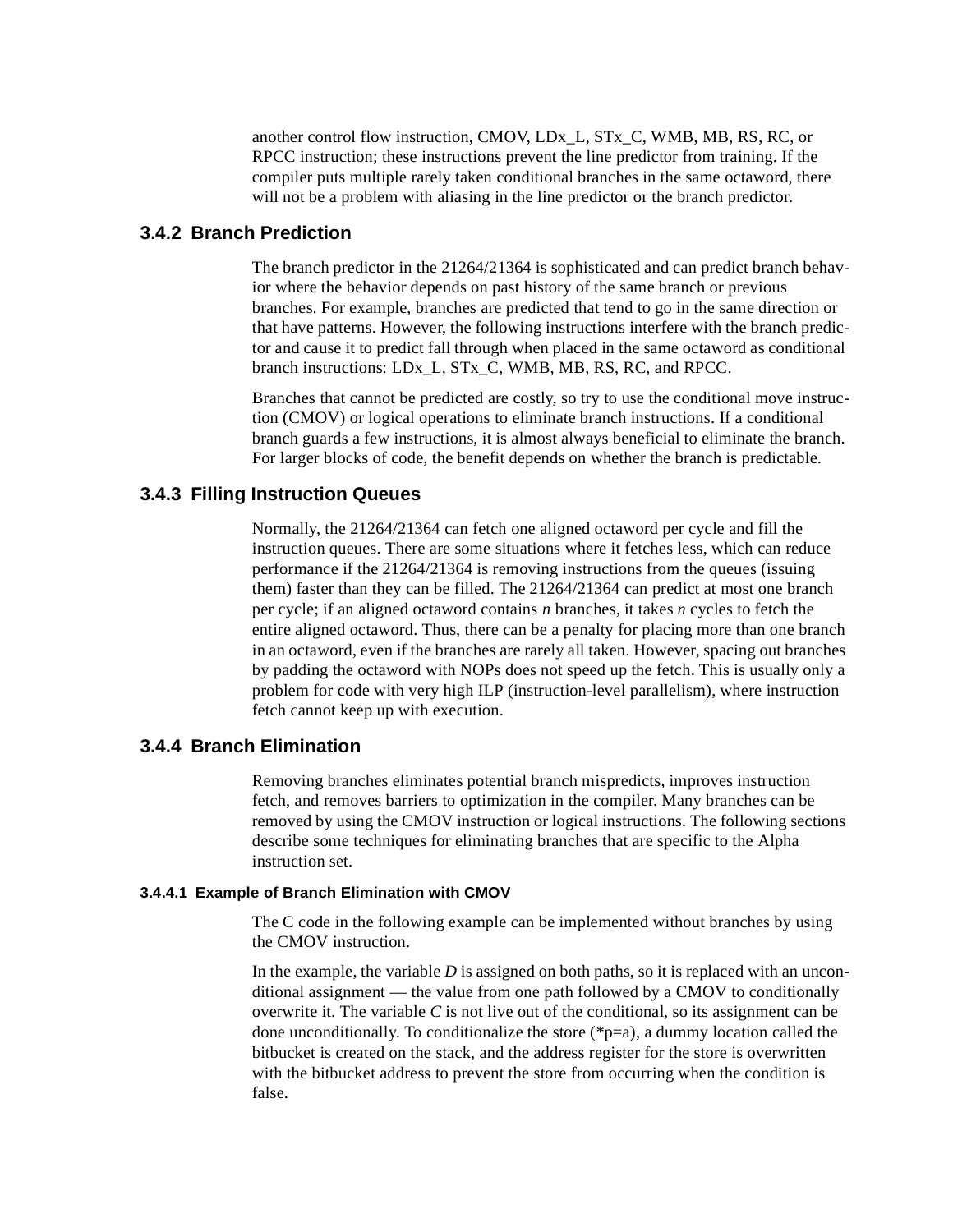The C code:

```
if (A < B) {
  C = A + B;
  D = C + 1;*P = A;}
else {
  D = 2i}
```
Implementation using the CMOV instruction:

```
CMPLT A,B,R0
ADDL A,B,C
ADDL C,1,R1
MOV 2, D
CMOVNE R0,R1,D
CMOVEQ R0,BB,P
STL A,(P)
```
#### **3.4.4.2 Replacing Conditional Moves with Logical Instructions**

If an octaword contains *n* CMOV instructions, it takes *n*+1 cycles to put that aligned octaword into the instruction queues. This is only a problem for code with very high ILP. When executing, the CMOV instruction is treated like two dependent instructions. If possible, it is usually a good idea to replace a CMOV instruction with one or two logical instructions. Integer compare instructions produce a value of zero or one. By subtracting one from the result of a compare, the values are all zeroes or all ones, which makes a convenient mask in evaluating conditional expressions. For example:

if  $(A > B) C = 0$ 

could be implemented with:

```
CMPLT B,A,R0
CMOVNE R0,R31,C
```
But a better sequence that consumes the same amount of execution resources but less fetch resources is:

```
CMPLT B,A,R0
SUBQ R0,1,R0
AND R0,C,C
```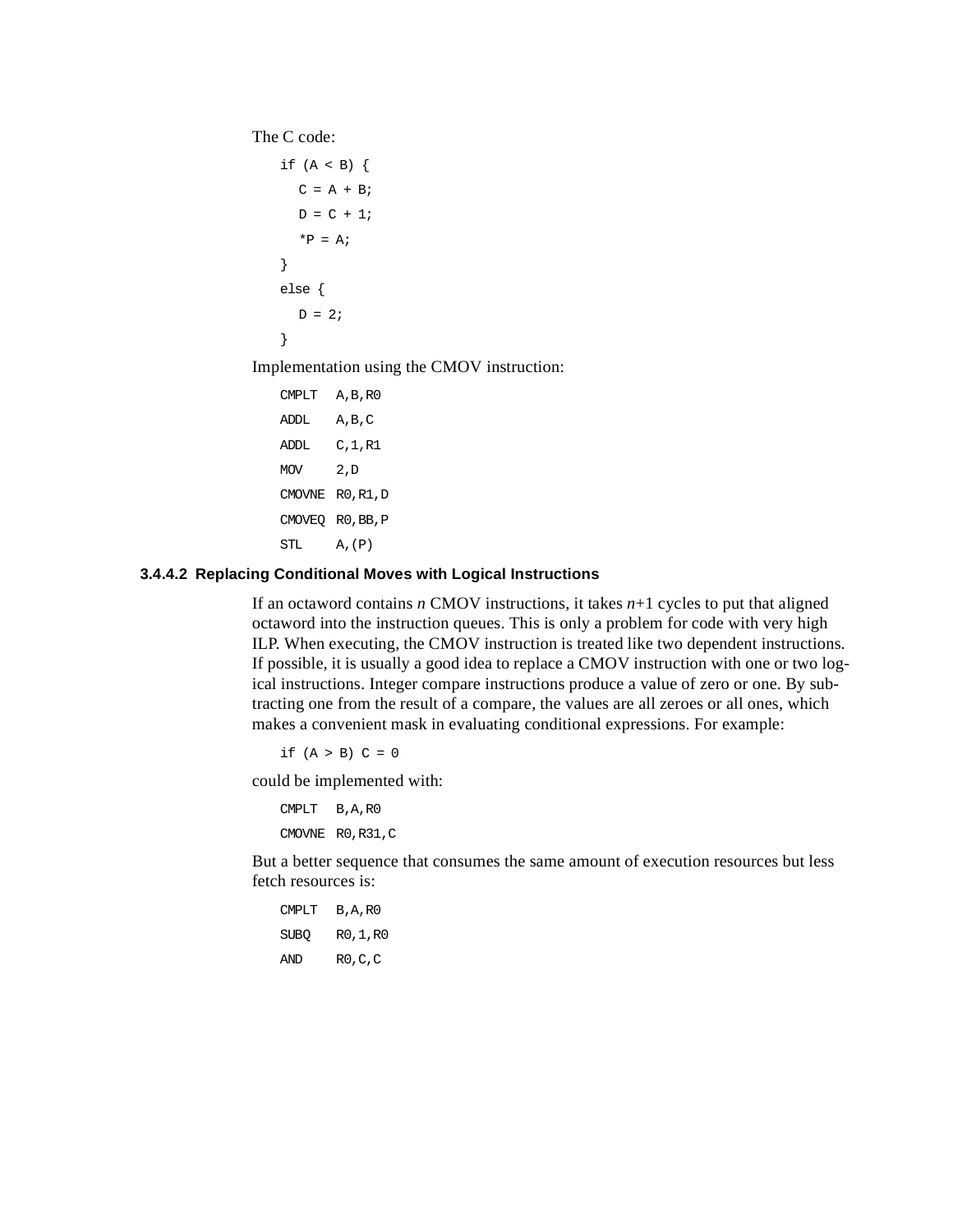#### **3.4.4.3 Combining Branches**

Multiple dependent branches can often be combined into a single branch. For example, the C expression (a > b  $&c > d$ ) can be computed with:

```
CMPLT B,A,R1
   BEQ R1,L1
   CMPLT D,C,R1
   BEQ R1,L1
or equivalently as:
   CMPLT B,A,R1
   CMPLT D,C,R2
   AND R1,R2,R2
   BEQ R2,L1
```
Combining the two branches into one branch avoids the problems caused by multiple branches in the same aligned octaword. Of even greater benefit, the combined branch is usually more predictable than the two original branches.

## **3.4.5 Computed Jumps and Returns**

The targets of computed jumps (JMP and JSR instructions) are predicted differently than PC-relative branches and require special attention. The first time a JMP or JSR instruction is brought into the cache, the target is computed by using the predicted target field contained in the jump instruction to compute an index into the cache, combined with the tag currently contained in that index. If that prediction is wrong, the processor quickly switches to another prediction mode that uses the line predictor for future occurrences of that jump. Because the line predictor predicts aligned octawords and not individual instructions, it always predicts the beginning of an aligned octaword even if the target is not the first instruction. Thus, it is important to align targets of computed jumps. Note that even if the predicted target field is correct in the JMP instruction, it still mispredicts if the target is not in the cache because the tag is wrong. Therefore, the compiler should both set the hint field bit and align the jump target so that line predication will work.

The target of a RET instruction is predicted with a return stack, as described in Appendix A of the *Alpha Architecture Reference Manual, 4th Edition*.

## **3.5 SIMD Parallelism**

Programs can do SIMD-style (single instruction stream, multiple data stream) parallelism in registers. SIMD parallelism can greatly reduce the number of instructions executed. The MVI instructions support SIMD parallelism and some non-MVI instructions are also useful. A simple example is implementing a byte-at-a-time copy loop with quadword copies. Another example is testing for a nonzero byte in an array of eight bytes with a single quadword load; a BNE instruction can determine if all the bytes are nonzero or a CMPBGE instruction can determine which byte is nonzero. See [Appendix](#page-50-0) [B](#page-50-0) for an example.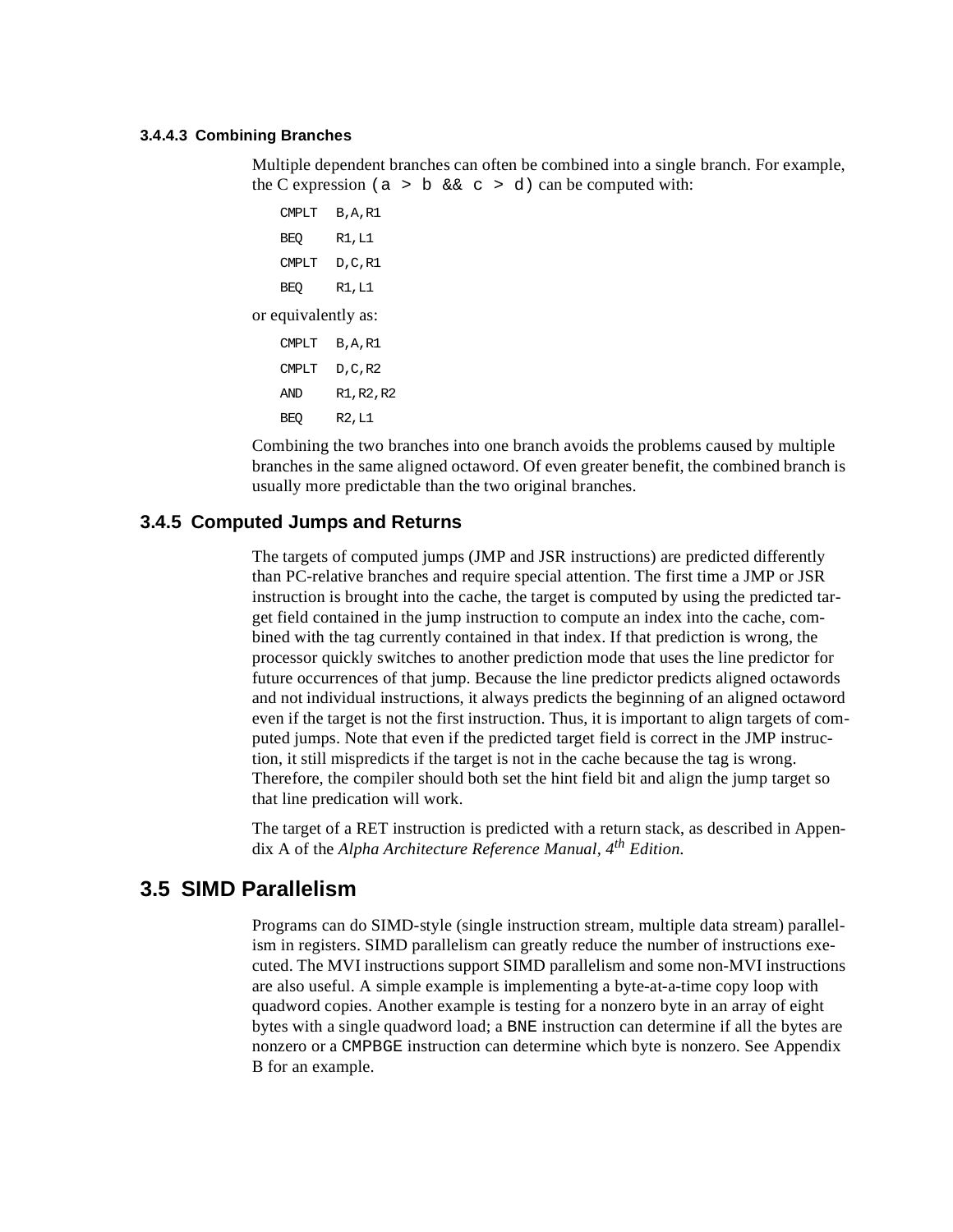## **3.6 Prefetching**

Prefetching is very important (by a factor of 2) for loops dominated by memory latency or bandwidth. The 21264 and 21364 both support three styles of prefetch, but the 21364 has more highly developed support for marking a cache block as having a short temporal cache life with the *evict next* qualifier.

**Table 3–1 Prefetch Support Summary**

| <b>Prefetch Type</b>                          | <b>Instruction</b> | <b>Processor Support</b> | <b>Description</b>                                                                                                                                              |
|-----------------------------------------------|--------------------|--------------------------|-----------------------------------------------------------------------------------------------------------------------------------------------------------------|
| Normal prefetch                               | <b>PREFETCH</b>    | 21264 and 21364          | Prefetch for loading data that is expected<br>to be read only. Reduces the latency to<br>read memory.                                                           |
| Normal prefetch, evict<br>next                | PREFETCH EN        | 21264 and 21364          | Normal prefetch and mark for preferential<br>eviction in future cache fills.                                                                                    |
| Prefetch with modify<br>intent                | PREFETCH M         | 21264 and 21364          | Prefetch for data that will probably be<br>written. Reduces the latency to read<br>memory and bus traffic.                                                      |
| Prefetch with modify<br>intent, evict next    | PREFETCH MEN       | 21364 only               | Prefetch with modify intent and mark for<br>preferential eviction in future cache fills.                                                                        |
| Write $hint - 64$ bytes                       | <b>WH64</b>        | 21264 and 21364          | Execute if the program intends to write an<br>entire aligned block of 64 bytes. Reduces<br>the amount of memory bandwidth<br>required to write a block of data. |
| Write $\text{hint} - 64$ bytes,<br>evict next | WH64EN             | 21364 only               | Hint to the processor that the correspond-<br>ing block should be marked for preferen-<br>tial eviction in future cache fills.                                  |

The actual cache eviction policy is implementation-dependent and described in the corresponding implementation's hardware reference manual.

The prefetch instructions and write hints are recognized as prefetches or ignored on pre-21264/21364 implementations, so it is always safe for a compiler to use them. The load prefetches have no architecturally visible effect, so inserting prefetches never causes a program error. Because of its more powerful memory system, prefetches on a 21264/ 21364 have more potential benefit than previous Alpha implementations and unnecessary prefetching is less costly. Support for prefetching varies between implementations; consult the appropriate hardware reference manual for particular support and the *Alpha Architecture Reference Manual, 4th Edition* for general information*.*

How far ahead to prefetch depends on whether the processor is a 21264 or 21364. The number of instructions that are prefetched can be normally controlled by a compiler switch. The 21264 has an 8-entry miss address file (MAF); the 21364 a 15-entry MAF. Therefore, prefetch ahead further with the 21364, as follows:

#### **21264**

Always prefetch ahead at least two cache blocks for each stream. Prefetch farther ahead if possible, unless doing so requires more than eight offchip references to be in progress at the same time. That is, for a loop that references *n* streams, prefetch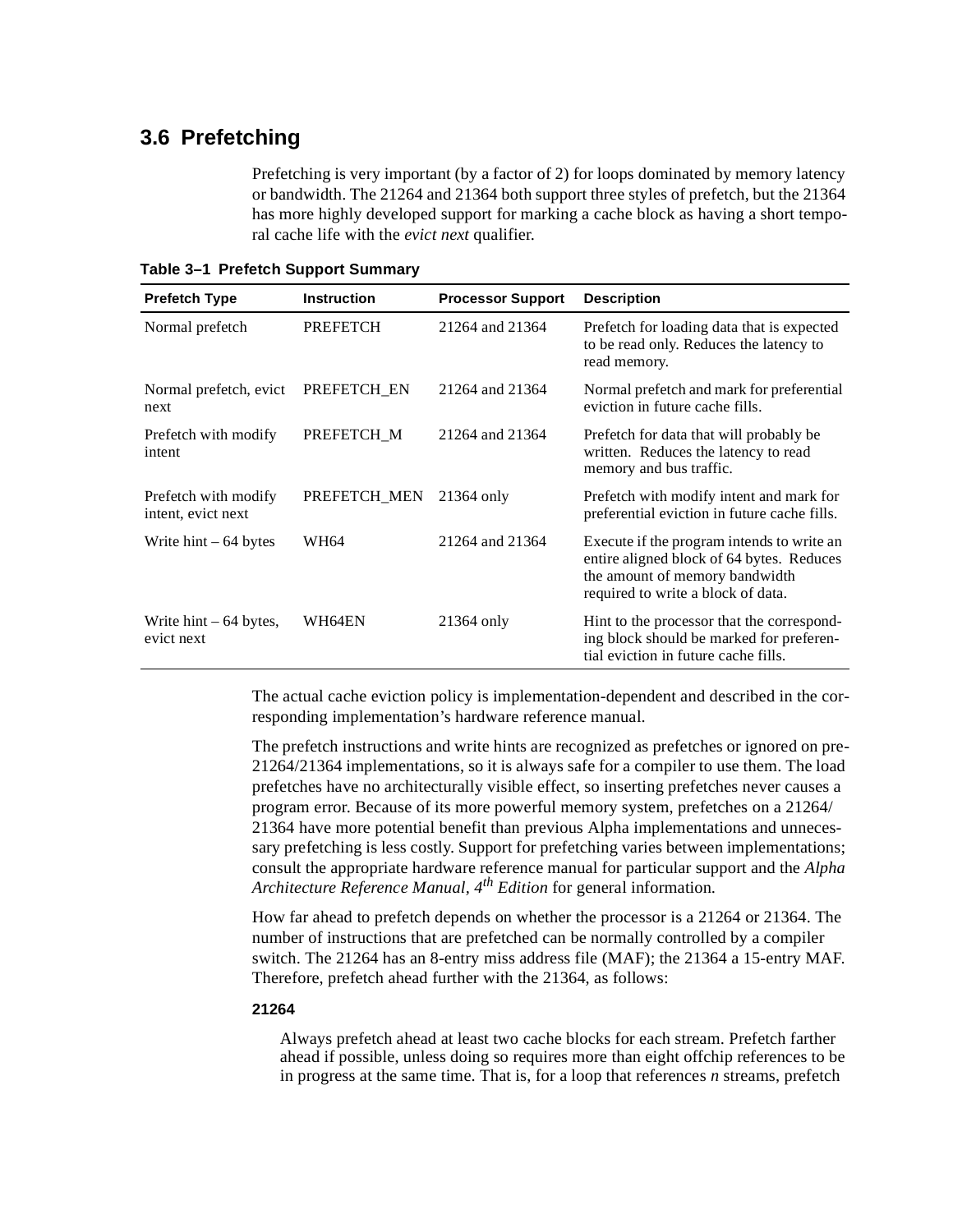ahead 2 blocks for each stream or 8/*n* blocks, whichever is greater. Note, however, that for short trip count loops, it may be beneficial to reduce the prefetch distance, so that the prefetched data is likely to be used.

#### **21364**

Always prefetch ahead at least two cache blocks for each stream. Prefetch farther ahead if possible (up to 10 blocks), unless doing so requires more than 15 offchip references to be in progress at the same time. That is, for a loop that references *n* streams, prefetch ahead 2 blocks for each stream or 15/*n* blocks, whichever is greater. Note, however, that for short trip count loops, it may be beneficial to reduce the prefetch distance, so that the prefetched data is likely to be used.

Prefetches to invalid addresses are dismissed by PALcode, so it is safe to prefetch off the end of an array, but it does incur a small (less than 30 cycle) performance penalty. Prefetches can have alignment traps, so align the pointer used to prefetch.

The WH64 instruction sets an aligned 64-byte block to an unknown state. Use WH64 when the program intends to completely write an aligned 64-byte area of memory. Unlike load prefetches, the WH64 instruction modifies data, and it is not safe to execute WH64 off the end of an array. Although a conditional branch can guard the WH64 instruction so that it does not go beyond the end of an array, a better solution is to create a dummy aligned block of 64 bytes of memory on the stack (bitbucket) and use a CMOV instruction to select the bitbucket address when nearing the end of the array. For example:

CMPLT R0,R1,R2 # test if there are at least 64 bytes left CMOVEQ R2,R3,R4 # if not, overwrite r4 with address of bit bucket WH64 R4

## **3.7 Avoiding Replay Traps**

The 21264/21364 can have several memory operations in progress at the same time, rather than necessarily waiting for one memory operation to complete before starting another. The 21264/21364 can reorder memory operations if one operation is delayed because its input operands are not data ready or because of system dynamics.

There are some situations where the execution of a memory operation must be aborted, together with all newer instructions in progress. When the situation is corrected, the instruction is refetched and execution continues. This is called a replay trap and is described in [Section 2.8.](#page-30-0)

A replay trap is a hardware mechanism for aborting speculative work and is not the same as a software exception or trap. Typically, the main cost of a replay trap is the processor must wait for the condition that caused the trap (such as a cache miss or a store queue drain) to clear before executing any instructions after the trapping instruction. In addition, instructions must be restarted in the pipeline, which adds the penalty listed in [Table 2–1](#page-23-0). The actual effect on performance depends on the length of the stall and how much the processor can overlap the stall with other work, such as restarting the pipeline.

Replay traps occur when there are multiple concurrent loads and/or stores in progress to the same address or same cache index. The farther apart the loads and/or stores are in the instruction stream, the less likely they will be active at the same time. It is impossi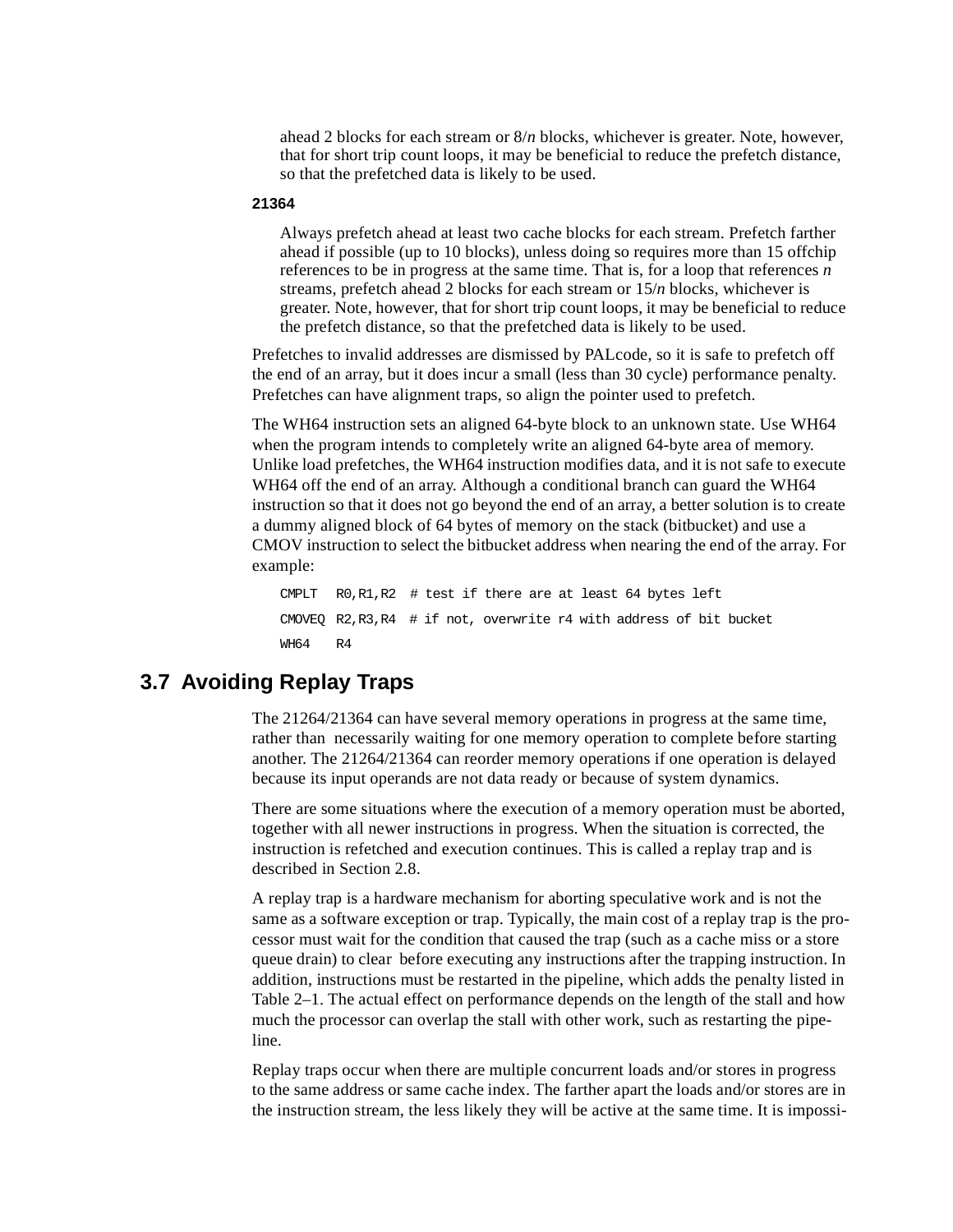ble to predict exactly how much distance is needed, but 40 instructions should be safe if the data is in the level 2 cache. The best way to avoid replay traps is to keep values in registers so that multiple references to the same address are not in progress at the same time.

Generally, there are three causes for multiple loads and stores to the same address. The following lists those causes and suggests remedies:

- **•** High register pressure causes repeated spills and reloads of variables. Profile information is especially useful to ensure that frequently referenced values are kept in registers.
- **•** Memory aliasing prevents the compiler from keeping values in registers. Pointer and interprocedural analysis are important techniques for eliminating unnecessary memory references.
- **•** Reuse of stack location for temporaries leads to repeated references to the stack address. Immediate reuse of stack locations is discouraged because it creates a dependence through memory that the 21264/21364 is unable to break.

[Section 2.8](#page-30-0) describes the general concept of replay traps and provides some examples. The following sections describe the replay traps that have been found to occur frequently and contain specific recommendations for avoiding them.

## **3.7.1 Store-Load Order Trap**

Stores go into the store queue, and loads to the same address can get the data from the store queue. Operations tend to be executed in program order, unless an operation is not data ready. However, if the processor reorders the instructions so that the load executes before the store, a replay trap occurs and execution restarts at the load. This is called a store-load order trap. If this happens frequently enough, the processor will learn to delay issuing the load until all previous stores have completed. Delaying the load can decrease performance because it must wait for all stores, rather than just stores to the same address. However, the delay is faster than replay trapping.

The FTOI*x* and ITOF*x* instructions transfer data between the floating-point and integer register files. Because they avoid situations where data is stored and immediately loaded back, they avoid store-load order replay traps and should be used wherever possible.

## **3.7.2 Wrong-Size Replay Trap**

If there is a store followed by a load that reads the same data, and the load data type is larger than the store, then the load must get some of the data from the store queue and the rest from the cache. The processor replay traps until the store queue drains into the Dcache and then gets all the data from the cache. This is called a wrong-size replay trap. Unlike the store-load order replay trap, the wrong-size replay trap occurs even if the store and load execute in order. The trap can take over 20 cycles and can be avoided by widening the store, narrowing the load, or eliminating the load and getting the value from a register. If the store data is larger than the load data, a wrong-size replay trap does not occur.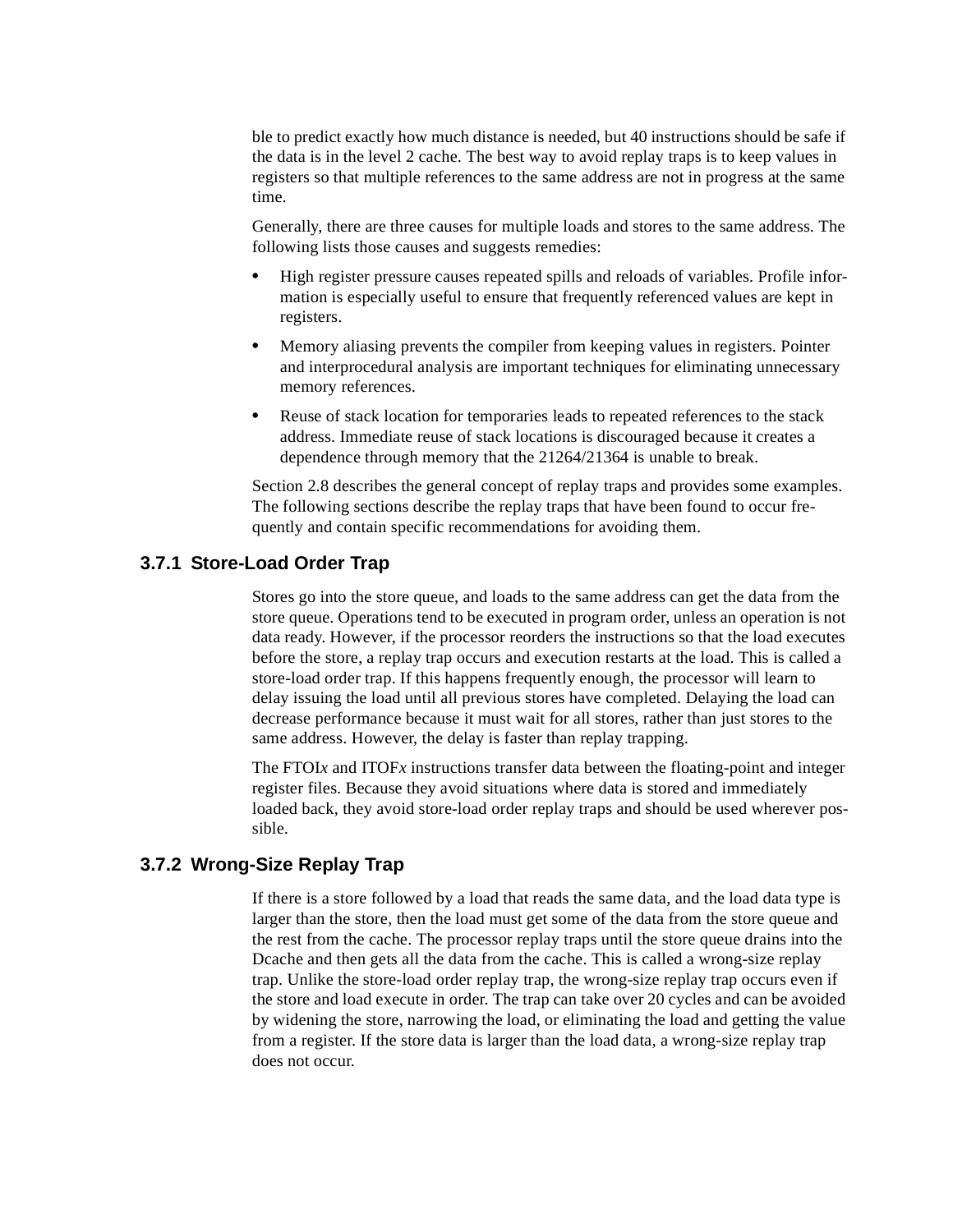## **3.7.3 Load-Miss Load Replay Trap**

If there is a load followed by another load to the same address and the first load misses, then the processor replay traps until the data comes back from the cache. This is called a load-miss load replay trap.

## **3.7.4 Mapping to the Same Cache Line**

Loads and stores that are in progress at the same time and map to the same cache line (32KB apart) can replay trap. This is similar to the problem that direct-mapped caches have, the difference being that the 21264/21364 cache can hold two data items that map to the same index, but can have only one memory operation in progress at a time that maps to any one cache index. See Section A.3.3 of the *Alpha Architecture Reference Manual, 4th Edition*, for a discussion of laying out data to avoid direct-mapped cache thrashes. If possible, avoid loops where a single iteration or nearby interations touch data that is 32KB apart. Avoid creating data that is a multiple of 32KB and pad it with extra cache blocks if possible. Also note that prefetches can cause these traps and outof-order execution can cause multiple iterations of a loop to overlap in execution, so when padding or spacing data references apart, one must consider factors such as the prefetch distance and store delay in computing a safe distance.

## **3.7.5 Store Queue Overflow**

Each store instruction is buffered in the store queue until it retires, up to a maximum of 32. If the store queue overflows, the processor replay traps. To avoid overflow, avoid code with a burst of more than 32 stores and do not expect the processor to sustain more than one store per cycle.

## <span id="page-42-0"></span>**3.8 Scheduling**

The 21264/21364 can rearrange instruction execution order to achieve maximum throughput. However, it has limited resources: instruction queue slots and physical registers. The closer the compiler's static schedule is to the actual desired issue order, the less likely the processor will run out of resources and stall. Therefore, it is still beneficial to schedule the code as if the 21264/21364 is an in-order microprocessor, such as the 21164. Software pipelining is also beneficial for loops.

The basic model is a processor that can execute 4 aligned instructions per cycle. Schedule for the resources described in [Table 2–2](#page-24-0) and the latencies in [Table 2–4](#page-27-0) and assume a cross-cluster delay will occur. When determining load latency, assume that scalar references are Dcache hits and array and pointer references are not. Load latencies in [Table](#page-27-0) [2–4](#page-27-0) are best case, so schedule for longer latencies if register pressure is not high. Prefetch data where possible and assume the actual load is a Dcache hit.

To reduce Dcache bus traffic, loads should be grouped with loads, stores with stores, two per cycle. Memory operations to different parts of the same cache block can combine together. Group operations with different offsets off the same pointer where possible. Do operations in memory address order (such as a bunch of stack saves) where possible.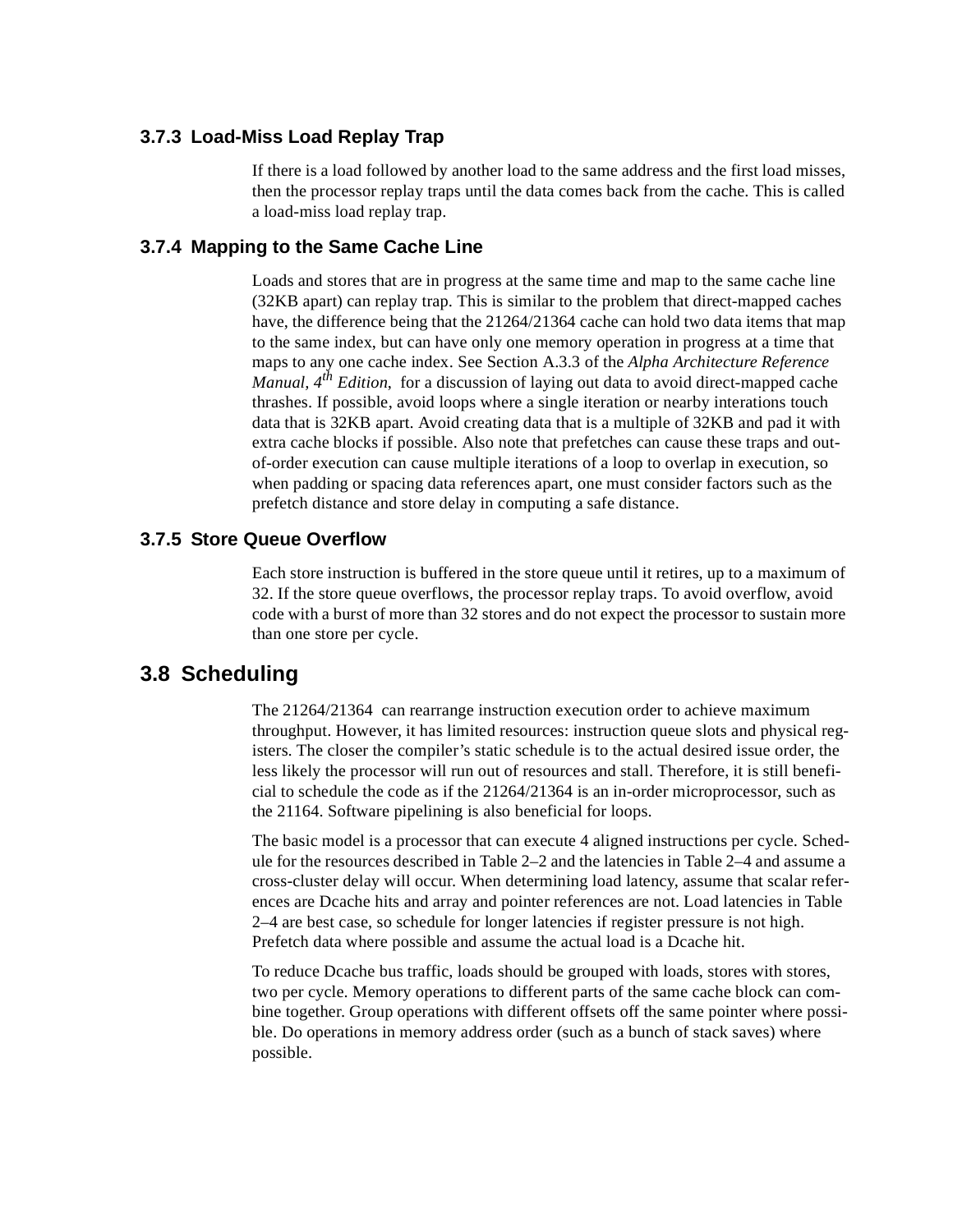## **3.9 Detailed Modeling of the Pipeline**

[Section 3.8](#page-42-0) describes a simple model for a compiler. More detailed models must take into account physical register allocation and Ebox slotting and clustering. Such models are difficult to get right because the compiler cannot easily predict the order in which instructions will be executed. However, it is possible to produce schedules that achieve higher performance by more accurately modeling the 21264/21364. This section describes such a model.

## **3.9.1 Physical Registers**

Physical registers are a resource that need to be managed to achieve optimal performance. As described in [Section 2.1,](#page-18-0) architectural registers are renamed to physical registers. A physical register is allocated when an instruction is placed in the instruction queue and a physical register is released when the instruction is retired; the physical register that is released is the prior mapping of the destination register. A distinct physical register is required to hold the result of each instruction that has not yet retired; instructions that do not write a register (such as stores, conditional branches, prefetches, and other instructions that target R31 or F31) do not allocate a physical register.

[Table 3–2](#page-43-2) presents the minimum latency between an instruction allocating a physical register and the instruction releasing the physical register. That latency is divided into the latency from the map stage to the retire stage and an additional latency from the retire stage until the physical register is actually released. Note that instructions retire in order — a delay in the retire of one instruction delays the retire and the release of physical registers for all subsequent instructions. [Table 3–2](#page-43-2) is an approximation; the register mapper has a number of special cases and edge conditions that are ignored.

| <b>Instruction Class</b>          | <b>Map-to-Retire</b>      | <b>Retire-to-Release</b> | Map-to-Release |
|-----------------------------------|---------------------------|--------------------------|----------------|
| <b>BSR/JSR</b>                    | 8                         | 2                        | 10             |
| Floating-point add                | 9                         | 4                        | 13             |
| Floating-point conditional branch | 9                         | 4                        | 13             |
| Floating-point divide/square root | $9+$ latency <sup>1</sup> | $\overline{4}$           | $13+latency1$  |
| Floating-point load               | 8                         | $\overline{2}$           | 10             |
| Floating-point multiply           | 9                         | $\overline{4}$           | 13             |
| Floating-point store              | 12                        | 4 <sup>2</sup>           | $16^{2}$       |
| Integer conditional branch        | 5                         | $2^2$                    | $7^2$          |
| Integer load                      | 8                         | $\overline{c}$           | 10             |
| Integer multiply                  | 5/11                      | $\overline{2}$           | 7/13           |
| Integer operate                   | 5                         | $\overline{2}$           | 7              |
| Integer store                     | 8                         | $2^2$                    | $10^{2}$       |

<span id="page-43-2"></span>**Table 3–2 Minimum Latencies from Map to Release of a Physical Register**

<span id="page-43-0"></span>See [Table 2–5](#page-28-0) and [Section 2.6.1](#page-29-0).

<span id="page-43-1"></span><sup>2</sup> Conditional branches and stores do not release physical registers. However, their retire point delays the release of registers from subsequent instructions.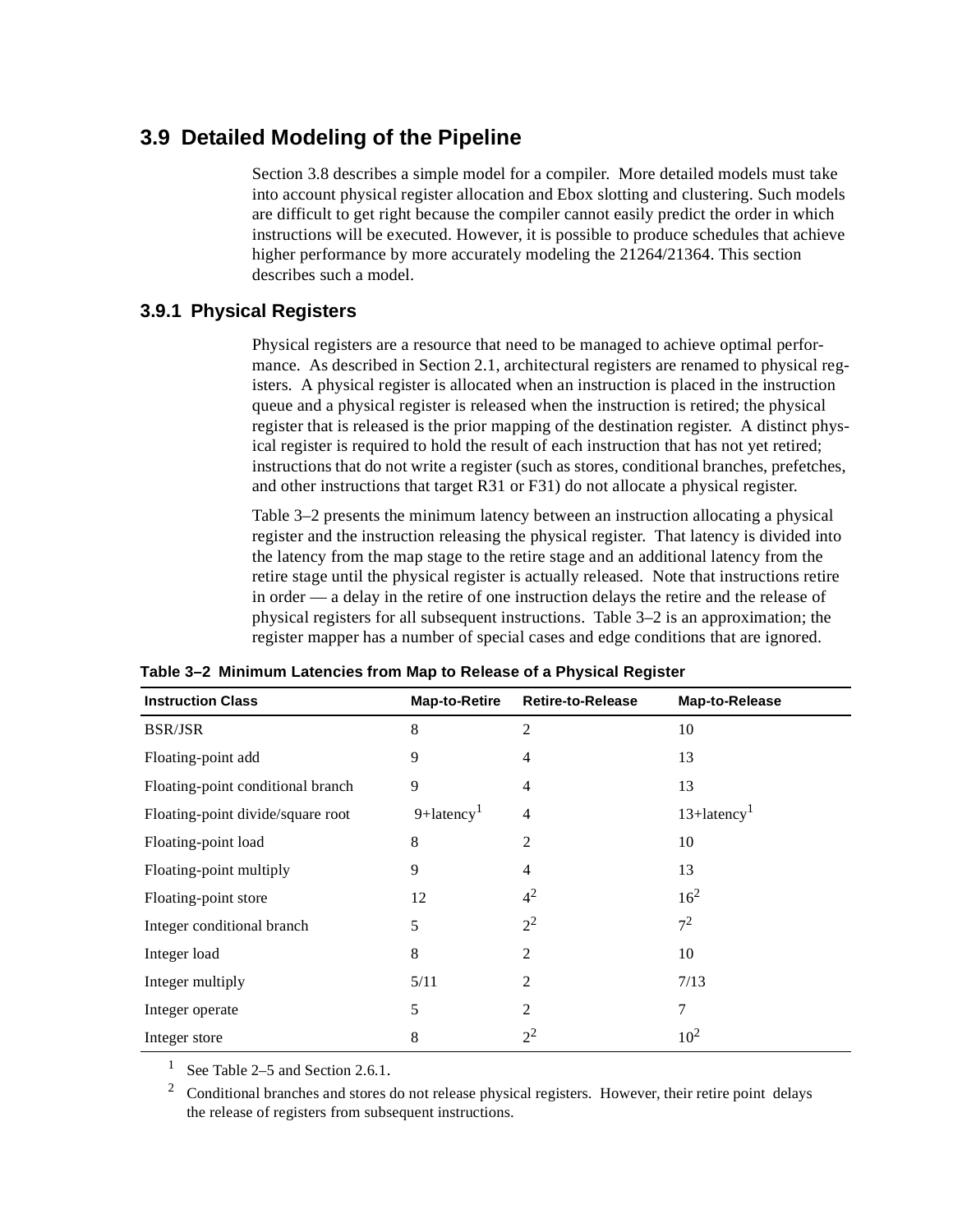#### **3.9.1.1 Integer Execution Unit**

Of the 80 physical registers in the integer execution unit, 33 are available to hold the results of instructions in flight.

The 80 physical registers are allocated as follows:

- **•** 39 registers to hold the values of the 31 Alpha architectural registers the value of R31 is not stored — and the values of eight PALshadow registers.
- **•** 41 registers to hold results that are written by instructions that have not retired and released a physical register. Of those 41, the mapper holds eight in reserve to map the instructions presented in the next two cycles<sup>1</sup>. That leaves the 33 registers to hold the results of instructions in flight.

If 33 instructions that require an integer physical register have been mapped and have not retired and released a physical register, stage 2 of the pipeline (see [Section 2.4](#page-21-0)) stalls if an additional integer physical register is requested.

For a schedule of integer instructions that contains loads or stores, the peak sustainable rate of physical register allocation is 3.3 registers per cycle. (This is obtained by dividing 33 instructions by a 10-cycle map-to-release latency.) Experiments have confirmed that 3.2 physical registers per cycle is a sustainable rate for integer schedules containing loads or stores. This assumes the loads and stores are best-case Dcache hits. If there are no loads or stores, it is possible to sustain 4 physical registers per cycle. Sometimes the best schedule has loads and stores grouped together and has significant stretches of register-to-register instructions.

#### **3.9.1.2 Floating-Point Execution Unit**

Of the 72 physical registers in the floating-point execution unit, 37 are available to hold the results of instructions in flight.

The 72 physical registers are allocated as follows:

- **•** 31 registers to hold the values of the 31 Alpha architectural registers the value of F31 is not stored.
- **•** 41 registers to hold results that are written by instructions that are not yet retired and released a physical register. Of these 41, the mapper holds 4 in reserve to map the instructions presented in the next two cycles<sup>2</sup>. This leaves 37 registers to hold the results of instructions in flight.

If 37 instructions that require a floating-point physical register have been mapped and have not retired and released a physical register, stage 2 of the pipeline (see [Section 2.4](#page-21-0)) stalls if an additional floating-point physical register is requested.

For a schedule of floating-point instructions that contains floating-point loads, the peak sustainable rate of physical register allocation is 2.85 registers per cycle. (This is obtained by dividing 37 instructions by a 13-cycle map-to-release latency.) Experi-

<sup>1</sup> Reserving 8 registers is an approximation of a more complicated algorithm.

<sup>2</sup> Reserving 4 registers is an approximation of a more complicated algorithm.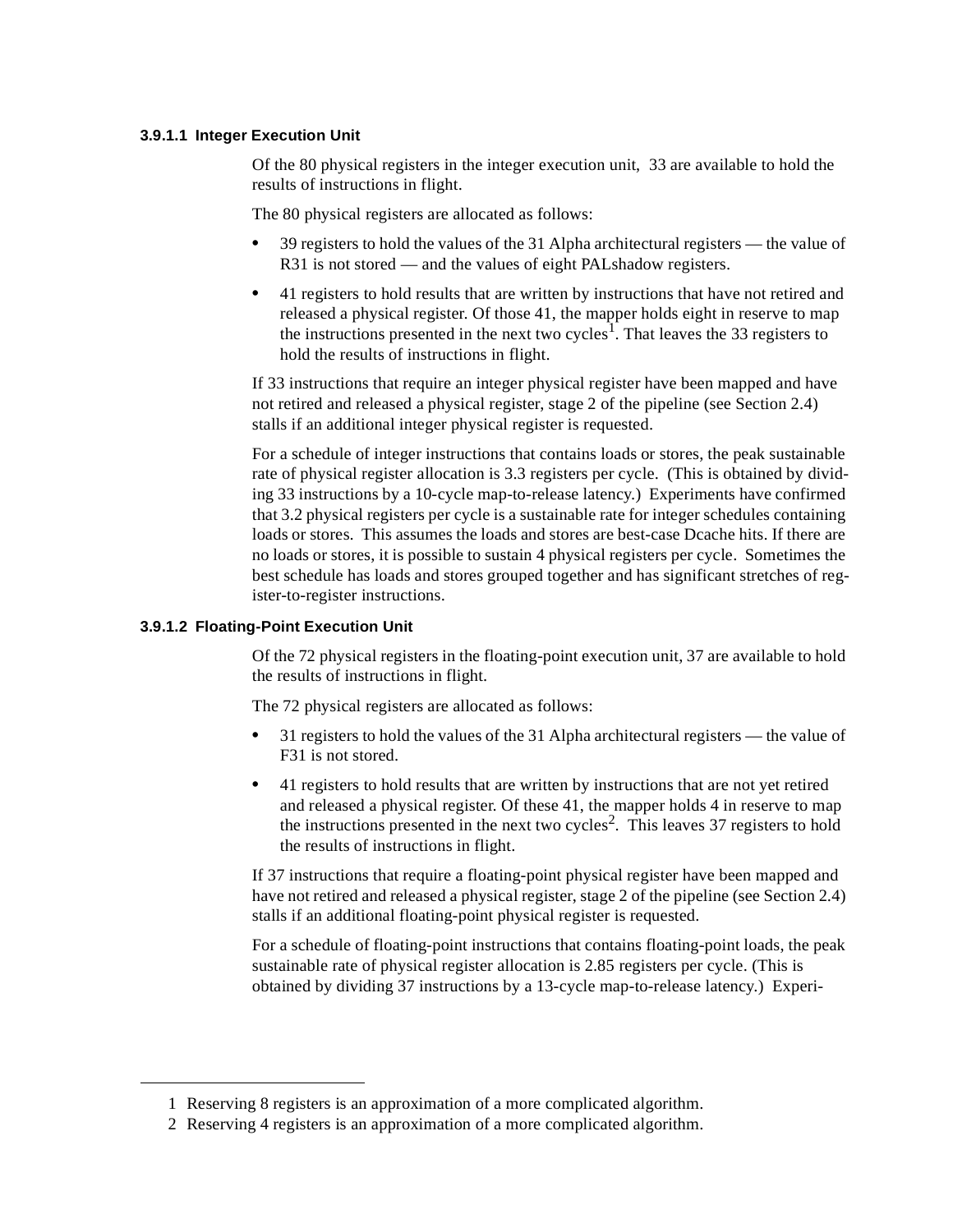ments have confirmed that 2.9 physical registers per cycle<sup>1</sup> is a sustainable rate for floating-point schedules containing loads. This assumes the loads and stores are bestcase Dcache hits.

Floating-point stores take 3 cycles longer to retire than a floating-point operate. Even though a store does not free a register, it delays the retiring of subsequent instructions. For schedules of floating-point instructions that contain floating-point stores, the peak sustainable rate of physical register allocation is 2.31 registers per cycle. (This is obtained by dividing 37 instructions by a 16-cycle map-to-release latency.) Experiments have confirmed that 2.3 physical registers per cycle is a sustainable rate.

For schedules with no load or stores, only 2 floating-point operate instructions can be executed per cycle, and physical register allocation should not be a limit for schedules that respect the latencies of the instructions. This is true for square root and divide only if the instructions retire early (see [Section 2.6.1](#page-29-0)).

#### **3.9.1.3 Register Files**

The integer and floating-point register files are separate. Schedules that intermix integer and floating-point instructions must separately meet the limits for allocating integer physical registers and floating-point physical registers. For example, a schedule that requires two integer physical registers and two floating-point physical registers per cycle is sustainable.

## **3.9.2 Ebox Slotting and Clustering**

As described in [Section 2.2,](#page-19-0) the integer execution unit has four functional units, implemented as two nearly-identical functional unit clusters labeled 0 and 1. Each cluster has an upper (U) and lower (L) functional unit called a subcluster. When they are decoded, instructions are statically assigned (or *slotted*) to an upper or lower subcluster. When they are issued, instructions are dynamically assigned (or *clustered*) to cluster 0 or cluster 1. To obtain optimal performance, the scheduler must understand the algorithms used for slotting and clustering.

The slotting of an instruction is determined by its opcode and its position in the aligned octaword that contains the instruction. The details of the slotting algorithm are described in [Section 2.5.2](#page-25-0) and in [Appendix A](#page-48-0).

Most integer instructions have a one-cycle latency for consumers that execute within the same cluster. There is an additional one-cycle delay associated with producing a value in one cluster and consuming the value in the other cluster. If it is not possible to provide two cycles of latency for an integer instruction, controlling the cluster assignment of the producer and consumer is necessary to avoid a stall.

The following rules are used to issue an instruction:

- **•** An instruction is a candidate to be issued when its operands are data ready.
	- Values produced by integer instructions will be data ready in one cluster before another.
	- Values loaded from cache or memory are available in both clusters at the same time.

<sup>1</sup> The fact that the experimental result is larger than our analytic result is due to approximations of the map-to-release latencies and number of reserved registers.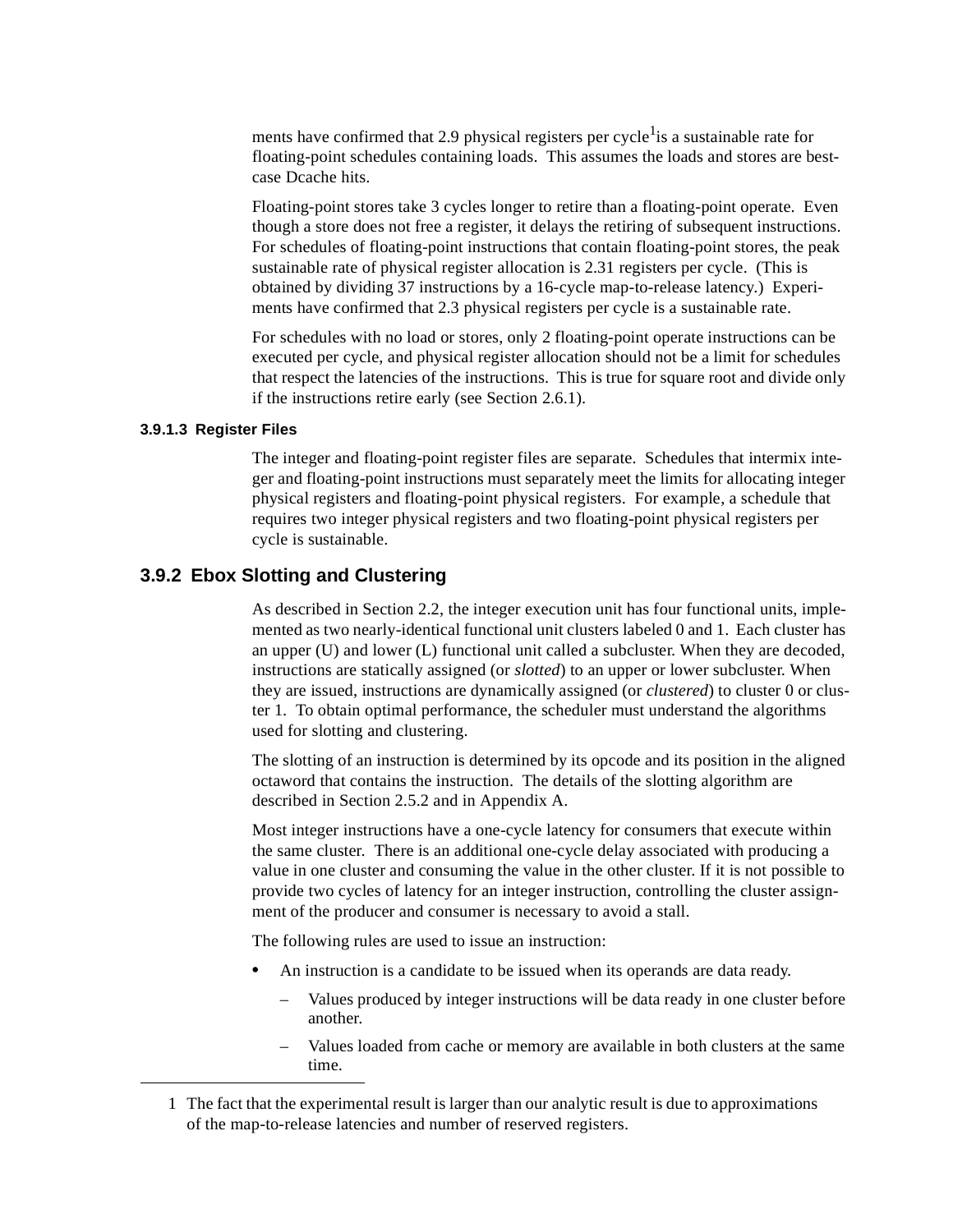- **•** Older data-ready instructions have priority over younger instructions.
- An instruction assigned to the upper subcluster (U) will first check if it can issue on cluster 1, then on cluster 0.
- **•** An instruction assigned to the lower subcluster (L) will first check if it can issue on cluster 0, then on cluster 1.

[Appendix B](#page-50-0) contains an example of scheduled code that considers these issue rules.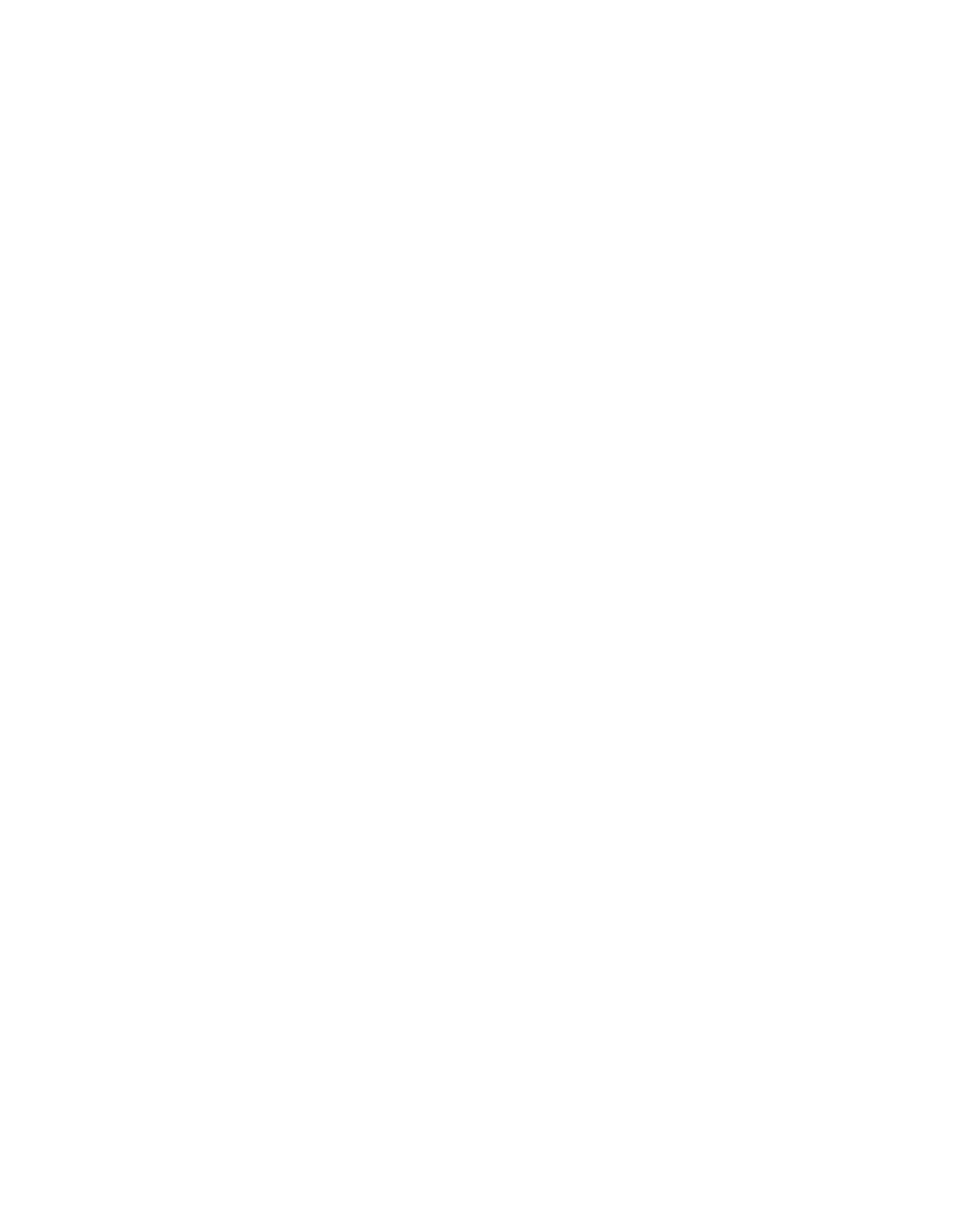# **21264/21364 Upper-Lower Rules Summary**

<span id="page-48-0"></span>As required for instructions, the subclusters *upper*, *lower*, and *either* are defined in [Table 2–3](#page-25-1).

Cases are organized by what is the maximum number of requirements for either upper or lower.

## **Cases Quad-pack 3&4**

When your quad-pack of instructions has more than two instructions requiring upper, or more than two instructions requiring lower, the more-than-two's will meet their requirement; others will go to the other level. The machine can't execute this in one cycle; there are only two uppers and two lowers.

| SLL  |               | U  | Requires upper          |
|------|---------------|----|-------------------------|
| ZAP  | $\Rightarrow$ |    | U Requires upper        |
| addq |               | т. | Either; forced to lower |
| BGT  |               | U  | Requires upper          |

## **Case Quad-pack 2**

When your quad-pack of instructions has two instructions requiring upper, and/or two instructions requiring lower, these two's will meet their requirement; others will go to the other level.

| LDO        |               |    | Requires lower                        |
|------------|---------------|----|---------------------------------------|
| STT        | $\Rightarrow$ |    | L Requires lower                      |
| <b>NOP</b> |               | τT | Vacated slot for NOP; forced to upper |
| XOR        |               | U  | Either; forced to upper               |

### **Cases Quad-pack 0&1**

When your quad-pack has less than two instructions requiring upper, and less than two instructions requiring lower, each of the first and last PAIR's of instructions will map one to upper and one to lower. So the CASES here are handled by pairs. Many loops can be pair-wise assigned.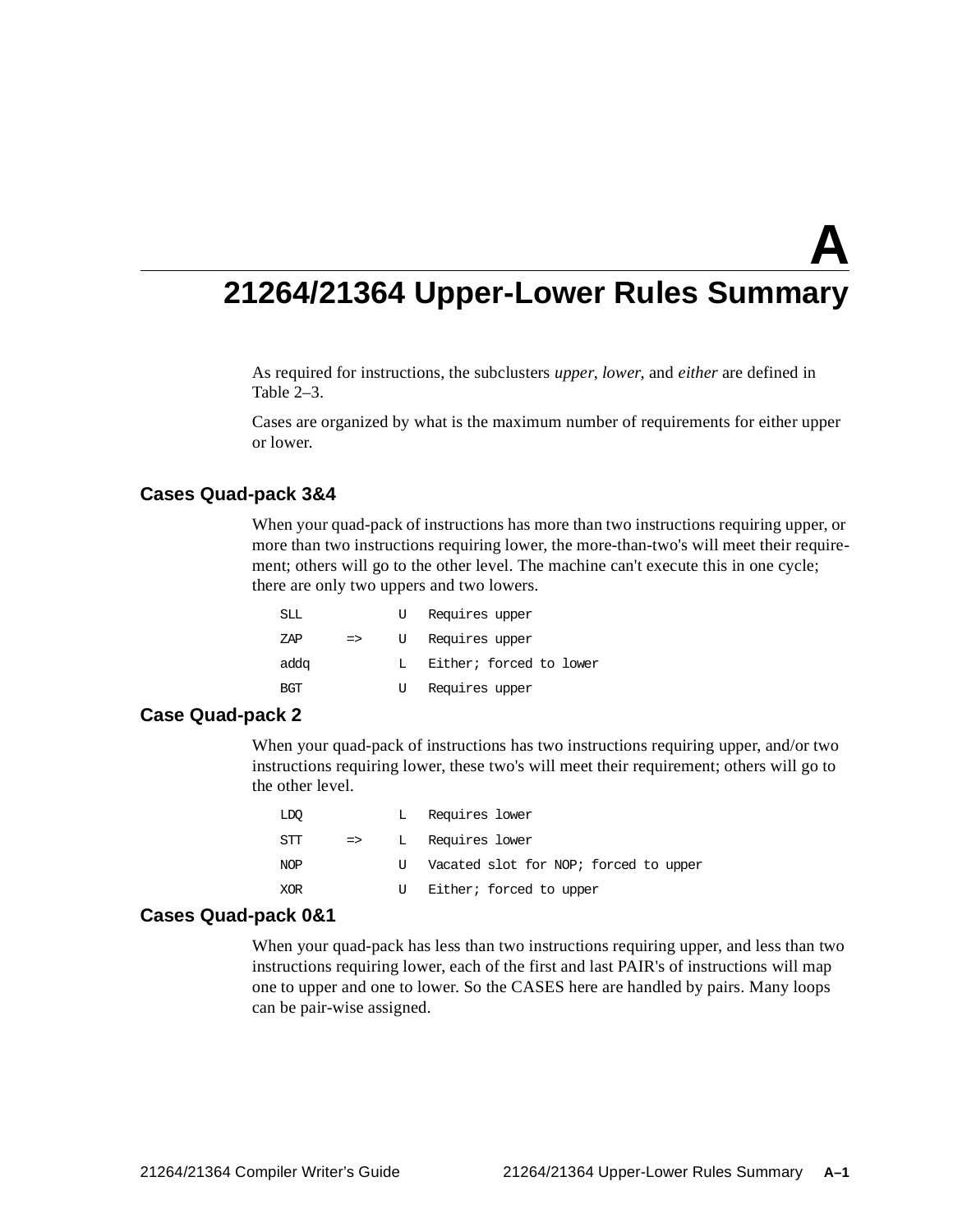## **Case Either Pair 1 (Also Fits Quad-pack 2, Requires Split by Pairs)**

When one or more of the instruction pair has a requirement, that requirement is met; the other instruction go to the other level.

MB => L Requires lower CMOVEQ U Either; pair forced to upper

## **Case Last Pair 0**

When the third and fourth instructions of the quad-pack have NO requirements (could be either L or U), the third is lower and the fourth is upper.

ADDT => L Vacated slot for float; rule assigns to lower ADDQ U Either; rule assigns upper

## **Case First Pair 0**

When the first and second instructions of the quad-pack have NO requirements (could be either L or U), their UL pattern is the same as that of the third and fourth instructions (whether or not the third and fourth instructions had any requirement)!

| <b>BIS</b> |               |    | Either; upper same as third  |
|------------|---------------|----|------------------------------|
| BIC.       | $\Rightarrow$ | T. | Either; lower same as fourth |
| S4ADDO     |               |    | Either; pair forced to upper |
| <b>BR</b>  |               |    | Requires lower               |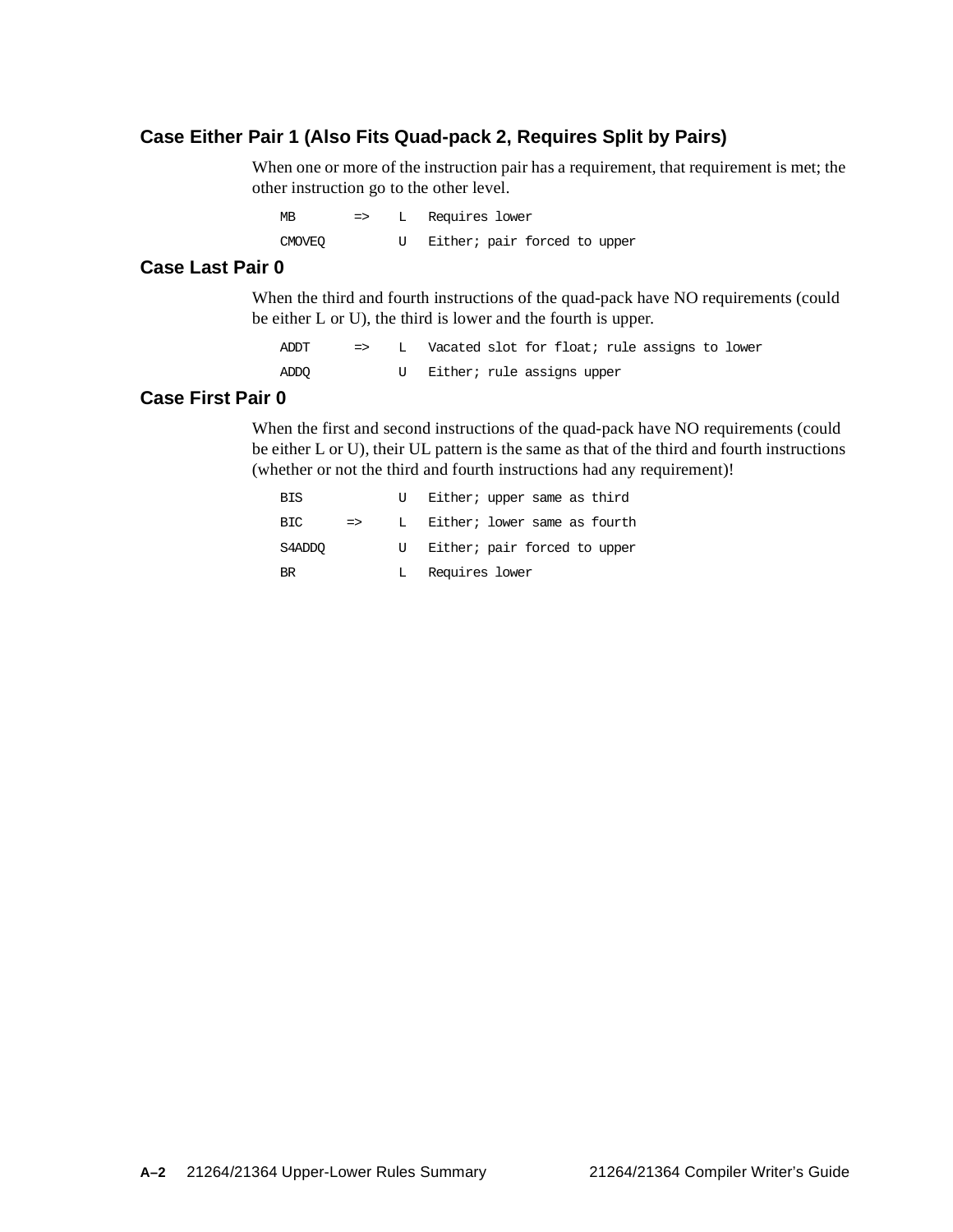# <span id="page-50-0"></span>**Checksum Inner Loop Schedule**

The following algorithm illustrates 21264/21364 scheduling and SIMD parallelism. A significantly more efficient algorithm is provided aftewards.

```
# Here we have the inner loop for a one's
# compliment checksum of 16-bit data.
# $16 is the pointer.
# $17 is the counter.
# $18, and $19 are input quadwords.
#
# We split the input DCBA to 0C0A and D0B0.
# The latter gets shifted down
# and they are added into dual acc's $24 and $25.
# The LDBU is the two-block-ahead-pfetch.
# We would want that to be larger for a big loop
   going to memory. This two-at-a-time speeds the
# code and we can only do this for 65536 times without
# overflow problems.
#
# NOPs bring the code density to 2.8 physical registers
# per cycle (quadpack). Only do this if you are sure.
# If you are going to stall ANYWAY, you don't
   want the NOPs, just code it packed.
# In the first aligned octaword, the zaps are upper,
# the load is lower, and the ALU is forced to lower
   to meet 2 upper and 2 lower. The 1's and 0's
# on the sides show precedence.
# In the second half of the second aligned octaword, the
# shift is upper, forcing partner LDA (an ALU operation)
# to lower. The indeterminate first 2, then
# 'follow' the second 2.
# The third and fourth quad packs have the same pattern
# as the first and second.
# For the fifth quad pack, the branch is upper, forcing
# its 'nothing' partner to lower. The first two
# 'follow' the second two.
```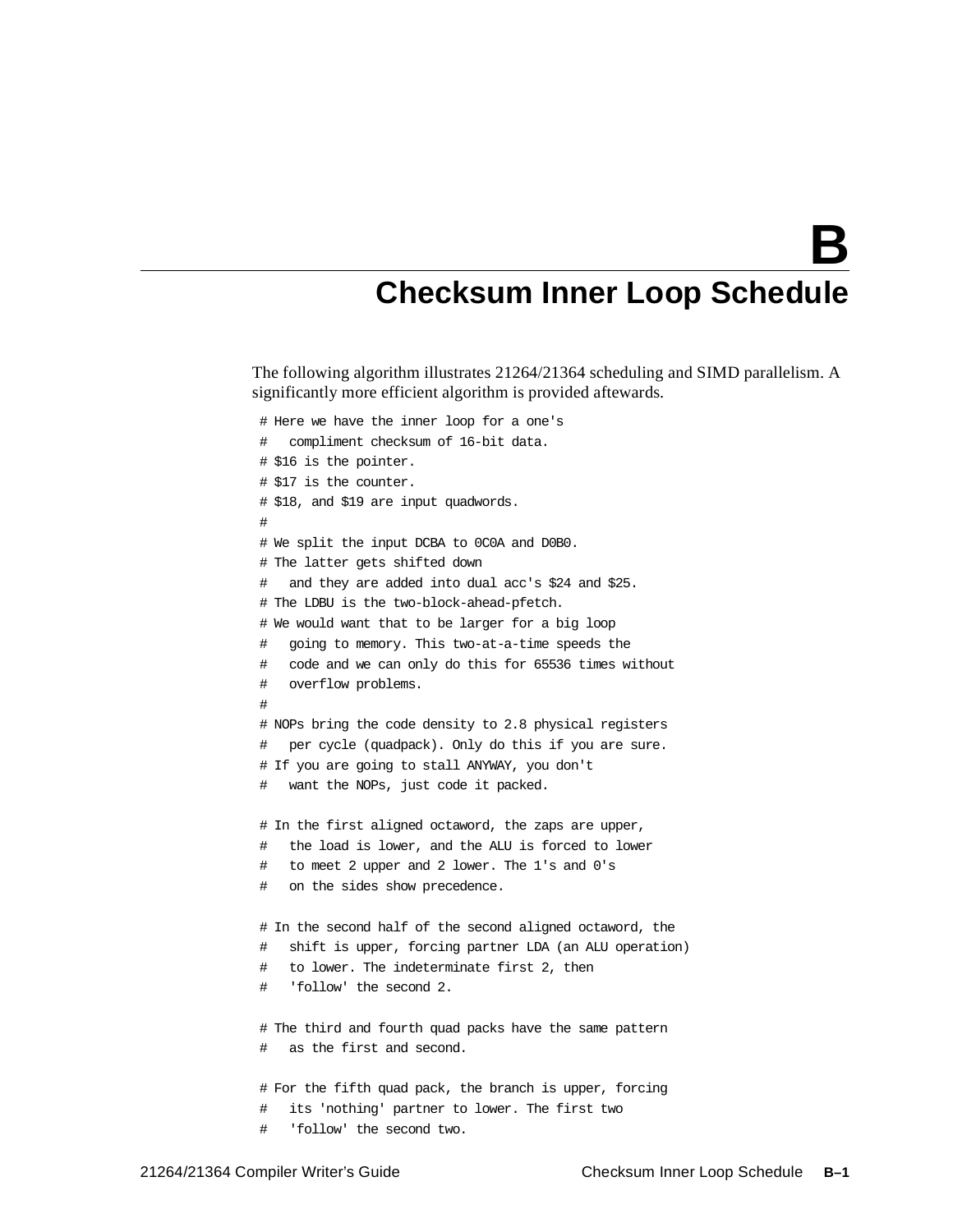```
# Note that register usage in sequential cycles
   has been held to the same side.
 # Note, loads can be delayed to prefetch filling
 # traffic, so leave the MT's in lower wherever
 # possible to relieve rescheduling strain.
 # For iteration counts of moderate size, the BGT will
   be trained, so we only take a mispredict on the
 # final fall through. For (consistent) iteration counts
 # of 10 or less, the branch can learn to exit without
 # a mispredict. (There still remains a line mispredict
 # of one cycle.)
 # So this will predominantly execute in the proposed
 # five cycles per loop iteration.
 # The use, use, refill of r18 is totally legal.
 # There is no impact on the physical registers of
 # which architectual names are used. so you can
 # create new R1's every cycle, or do the R18 trick
 # with no cost. The R18 trick allows 5 cycles of
 # latency to bring up data from the Dcache. This
 # is tight. For a heavy-duty loop, we would have
 # unrolled to do 16 data in 9 cycles (2.9 reg's).
 # We could then have provided more latency
 # coverage for the stores. Only one prefetch would
 # still be needed in the larger loop. It is still
 # only 1/2 cache-block per loop. The 21264 releases
 # the 'irrelevant' extra prefetches cheaply. For
 # a heavy-duty memory loop, we would have the prefetch
 # at 512($16), eight cache blocks.
 # Note, side can affect load/store operations.
 # We do the lda $16, 16($16).
 # It is NOT possible to do two loads in the next
 # cycle because $16 is only valid on one side and loads
    can only be done in lower.
 # Note, the data ARRIVING from loads is posted in
   both sides.
 # Note, the extra blank line has no function to
 # the assembler. But it is great for a person to
 # see where the quad-packs are.
 # Note that the example uses Tru64 Unix assembler syntax.
loop:
```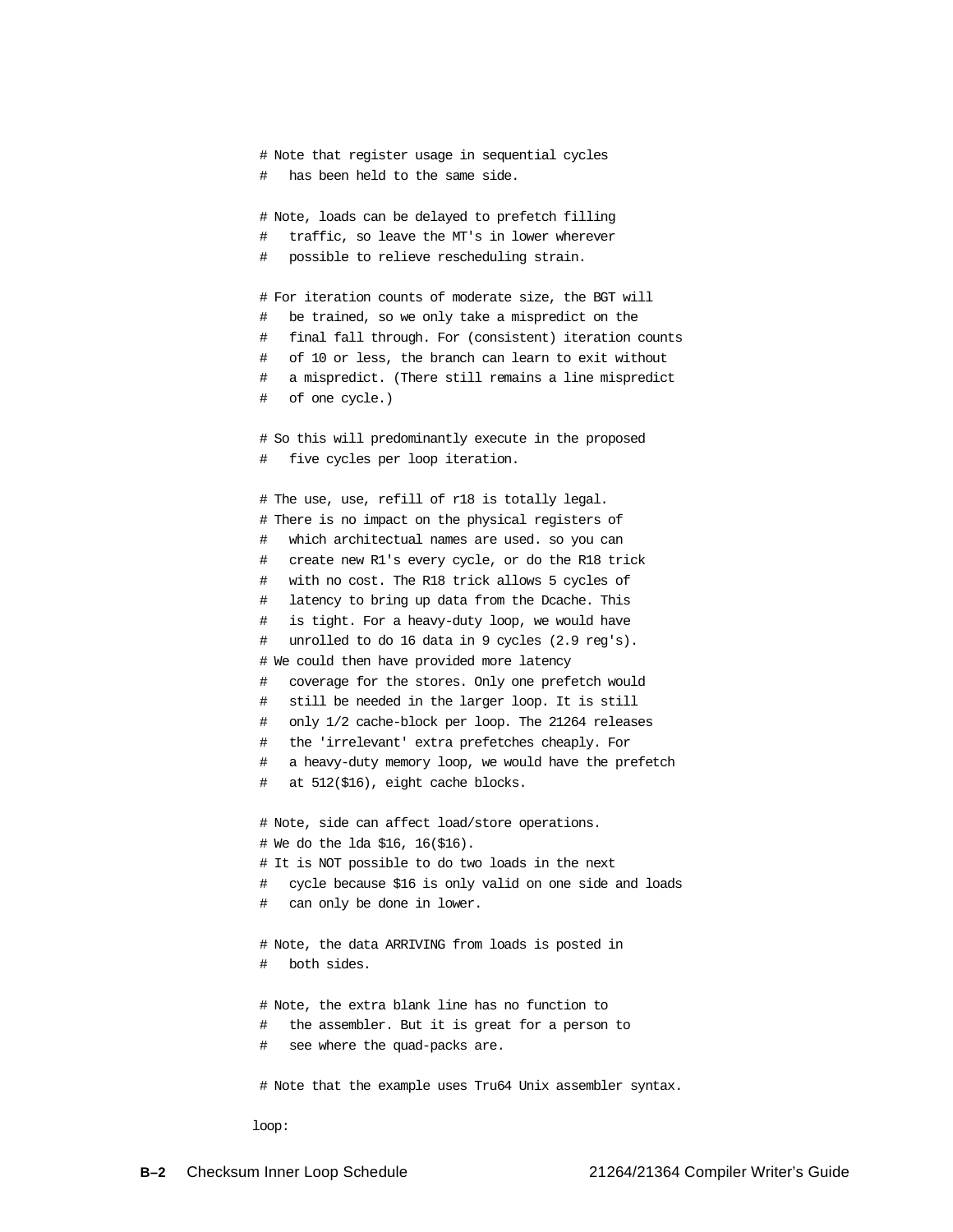|     |             | ZAPNOT \$18, 51, \$0  | # U1 low zebra                                          |
|-----|-------------|-----------------------|---------------------------------------------------------|
|     |             |                       | UNOP $$31,$ $$31,$ $$31$ $$1$ $$1$ (NOPs not clustered) |
|     |             | ZAP \$18, 51, \$1     | # U0 hi zebra                                           |
|     |             | LDQ \$18, (\$16)      | # L1 get next data                                      |
|     |             |                       | # LDA result side 1                                     |
|     |             |                       |                                                         |
|     |             | ADDQ \$24, \$0, \$24  | # U1 accum 0                                            |
|     |             |                       | UNOP $$31$ , $$31$ , $$31$ # L (NOPs not clustered)     |
|     |             |                       | SRL $$1,$ $16,$ $$1$ $\#$ UO hi=>lo                     |
|     |             | LDA $$17, -8 ($17)$   | # L0 countdown                                          |
|     |             |                       |                                                         |
|     |             | ZAPNOT \$19, 51, \$0  | # U1 low zebra                                          |
|     |             | UNOP \$31, \$31, \$31 | # L (NOPs not clustered)                                |
|     |             | ZAP \$19, 51, \$27    | # U0 hi zebra                                           |
| LDO |             | \$19, 8(\$16)         | # L0 get next data                                      |
|     |             |                       |                                                         |
|     |             |                       | ADDQ $$24$ , $$0$ , $$24$ # U1 accum 0                  |
|     |             | ADDQ \$25, \$1, \$25  | # L0 accum 1                                            |
|     |             | SRL \$27, 16, \$27    | # U0 hi=>lo                                             |
|     |             |                       | LDBU $$31, 128 ($16)$ # L1 prefetch                     |
|     |             |                       |                                                         |
|     |             |                       | LDA \$16, 16(\$16) # U1 move pointer                    |
|     |             |                       | ADDQ $$25,$ $$27,$ $$25$ $$10$ accum 1                  |
|     |             | BGT \$17, loop        | # U0 loop cntl                                          |
|     | Wrapup code |                       |                                                         |

## **Better Design Algorithm**

The following unscheduled algorithm provides superior performance to the previous algorithm.

| LDQ           | $$18,$ (\$16) |                  |      | # Fetch quadword,                      |
|---------------|---------------|------------------|------|----------------------------------------|
|               |               |                  |      | provide latency, of course.<br>#       |
| ADDQ          |               | \$24, \$18, \$24 |      | # Full quadword add                    |
|               |               |                  |      | each 16 carries to the bottom<br>#     |
|               |               |                  |      | of some other $16$ .<br>#              |
| <b>CMPULT</b> | \$24, \$18,   |                  | \$18 | # Except the one, out of the top       |
|               |               |                  |      | #<br>\$24 is only less, unsigned, than |
|               |               |                  |      | #<br>either argument, if there         |
|               |               |                  |      | #<br>was overflow!                     |
| ADDO          |               | \$24, \$18, \$24 |      | # This wraps back the top.             |
|               |               |                  |      | # For scheduling, one might want       |
|               |               |                  |      | to collect the overflow(s) into<br>#   |
|               |               |                  |      | $\#$<br>separate register(s).          |
|               |               |                  |      | # Collect the 16's within the register |
|               |               |                  |      | $\#$<br>at wrapup time.                |
|               |               |                  |      |                                        |
|               |               |                  |      | # If we want to maximize the \$18      |
|               |               |                  |      | latency, then, instead --<br>#         |
| ADDO          |               | \$24, \$18,      | \$25 | # Pingpong between two accum's.        |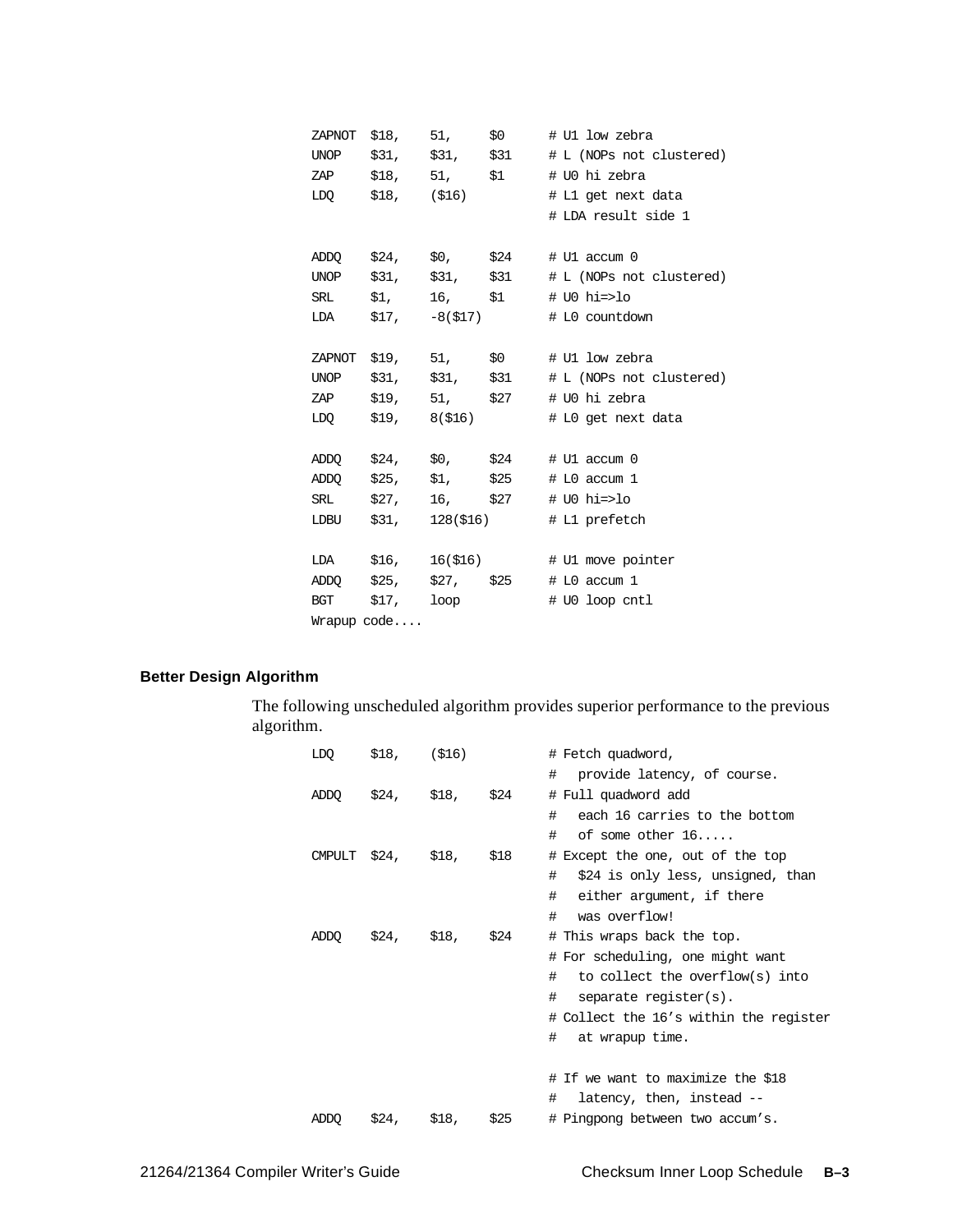| CMPULT \$25, \$24, \$24 |  |  | # One if overflow, else zero.   |  |  |
|-------------------------|--|--|---------------------------------|--|--|
| ADDO \$25, \$24, \$25   |  |  | # Gather overflow (has to fit). |  |  |

The four instructions in the better algorithm replace the following six instructions in the first algorithm:

| ZAPNOT | \$19, | 51,   | \$0  | # Ul low zebra      |
|--------|-------|-------|------|---------------------|
| ZAP    | \$18, | 51,   | \$1  | # U0 hi zebra       |
| LDO    | \$18, | (S16) |      | # L1 get next data  |
|        |       |       |      | # LDA result side 1 |
| SRL    | \$1.  | 16,   | \$1  | # UO hi=>lo         |
| ADDO   | \$24. | \$0,  | \$24 | # U1 accum 0        |
| ADDO   | \$25. | \$1,  | \$25 | # L0 accum 1        |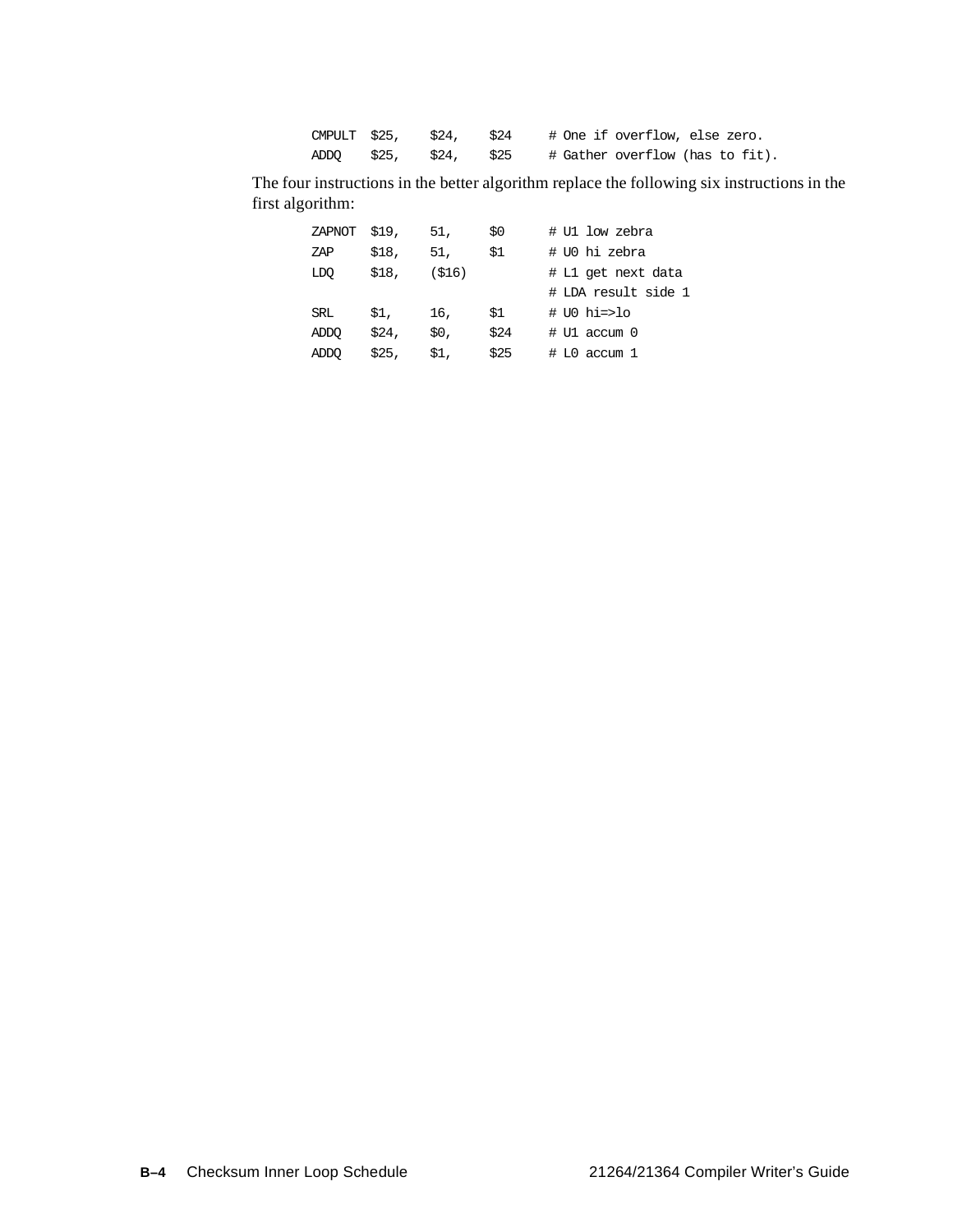**C**

# **IEEE Floating-Point Conformance**

The 21264/21364 supports the IEEE floating-point operations defined in the *Alpha System Reference Manual*, *Revision* 8 and therefore also from the *Alpha Architecture Reference Manual, 4th Edition*. Support for a complete implementation of the IEEE Standard for Binary Floating-Point Arithmetic (ANSI/IEEE Standard 754 1985) is provided by a combination of hardware and software.

The 21264/21364 provides the following hardware features to facilitate complete support of the IEEE standard:

- **•** The 21264/21364 implements precise exception handling in hardware, as denoted by the AMASK instruction returning bit 9 set. TRAPB instructions are treated as NOPs and are not issued.
- The 21264/21364 accepts both Signaling and Quiet NaNs as input operands and propagates them as specified by the Alpha architecture. In addition, the 21264/ 21364 delivers a canonical Quiet NaN when an operation is required to produce a NaN value and none of its inputs are NaNs. Encodings for Signaling NaN and Quiet NaN are defined by the *Alpha Architecture Reference Manual, 4th Edition*.
- **•** The 21264/21364 accepts infinity operands and implements infinity arithmetic as defined by the IEEE standard and the *Alpha Architecture Reference Manual, 4th Edition*.
- **•** The 21264/21364 implements SQRT for single (SQRTS) and double (SQRTT) precision in hardware.
- **Note:** In addition, the 21264/21364 also implements the VAX SQRTF and SQRTG instructions.
- **•** The 21264/21364 implements the FPCR[DNZ] bit. When FPCR[DNZ] is set, denormal input operand traps can be avoided for arithmetic operations that include the /S qualifier. When FPCR[DNZ] is clear, denormal input operands for arithmetic operations produce an unmaskable denormal trap. CPYSE/CPYSN, FCMOVxx, and MF\_FPCR/MT\_FPCR are not arithmetic operations, and pass denormal values without initiating arithmetic traps.
- **•** The 21264/21364 implements the following disable bits in the floating-point control register (FPCR):
	- Underflow disable (UNFD)
	- Overflow disable (OVFD)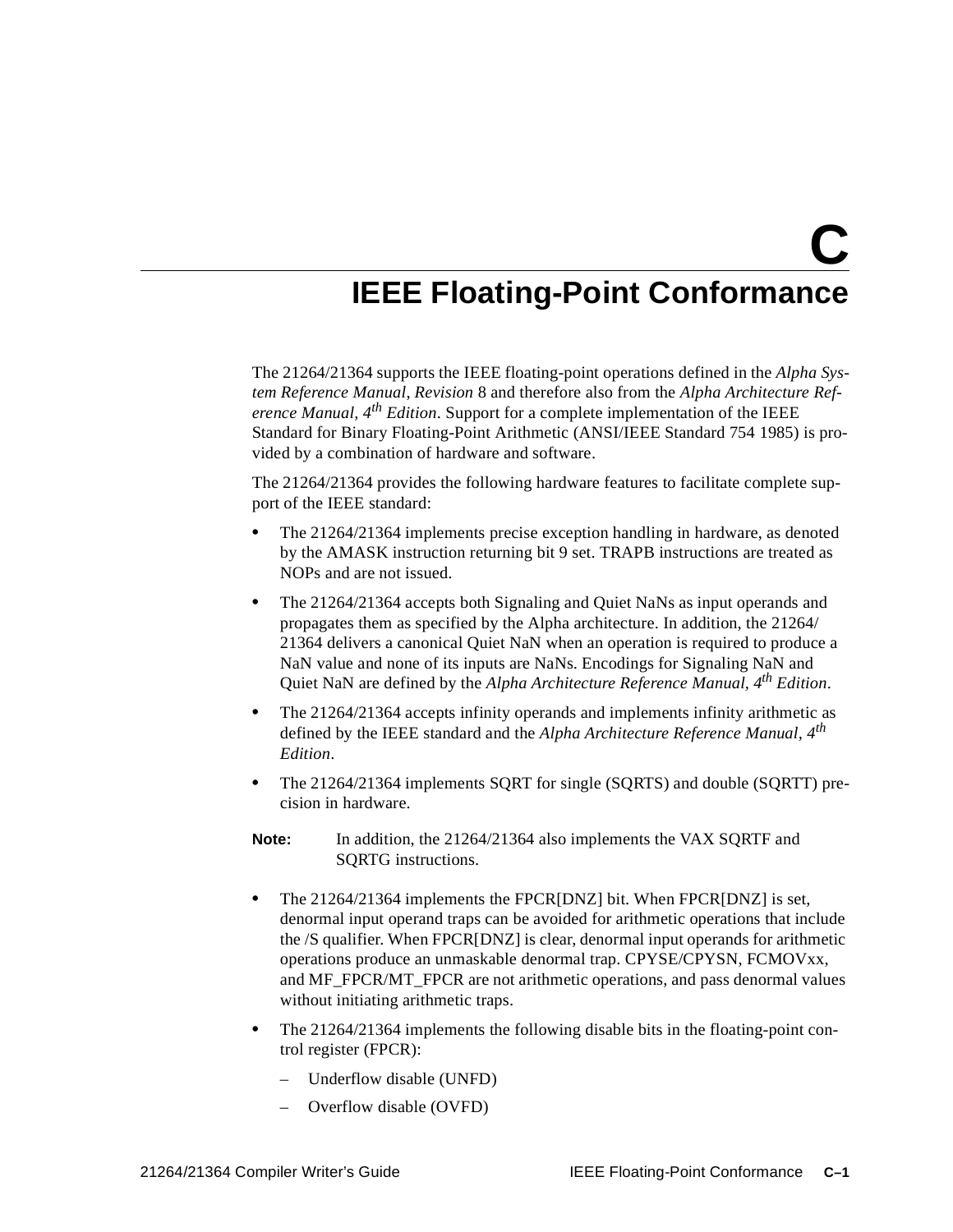- Inexact result disable (INED)
- Division by zero disable (DZED)
- Invalid operation disable (INVD)

If one of these bits is set, and an instruction with the /S qualifier set generates the associated exception, the 21264/21364 produces the IEEE nontrapping result and suppresses the trap. These nontrapping responses include correctly signed infinity, largest finite number, and Quiet NaNs as specified by the IEEE standard.

The 21264/21364 will not produce a Denormal result for the underflow exception. Instead, a true zero (+0) is written to the destination register. In the 21264/21364, the FPCR underflow to zero (UNDZ) bit must be set if underflow disable (UNFD) bit is set. If desired, trapping on underflow can be enabled by the instruction and the FPCR, and software may compute the Denormal value as defined in the IEEE Standard.

The 21264/21364 records floating-point exception information in two places:

- The FPCR status bits record the occurrence of all exceptions that are detected, whether or not the corresponding trap is enabled. The status bits are cleared only through an explicit clear command (MT\_FPCR); hence, the exception information they record is a summary of all exceptions that have occurred since the last time they were cleared.
- If an exception is detected and the corresponding trap is enabled by the instruction, and is not disabled by the FPCR control bits, the 21264/21364 will record the condition in the EXC\_SUM register and initiate an arithmetic trap.

The following items apply to [Table C–1:](#page-55-0)

- **•** The 21264/21364 traps on a Denormal input operand for all arithmetic operations unless  $FPCR[DNZ] = 1$ .
- Input operand traps take precedence over arithmetic result traps.
- **•** The following abbreviations are used:

Inf: Infinity

QNaN: Quiet NaN

SNaN: Signalling NaN

CQNaN: Canonical Quiet NaN

For IEEE instructions with /S, [Table C–1](#page-55-0) lists all exceptional input and output conditions recognized by the 21264/21364, along with the result and exception generated for each condition.

<span id="page-55-0"></span>

| <b>Alpha Instructions</b> | 21264/21364 Hardware<br><b>Supplied Result</b> | <b>Exception</b> |
|---------------------------|------------------------------------------------|------------------|
| <b>ADDx SUBx INPUT</b>    |                                                |                  |
| Inf operand               | $\pm$ Inf                                      | (none)           |
| QNaN operand              | ONaN                                           | (none)           |

## **Table C–1 Exceptional Input and Output Conditions**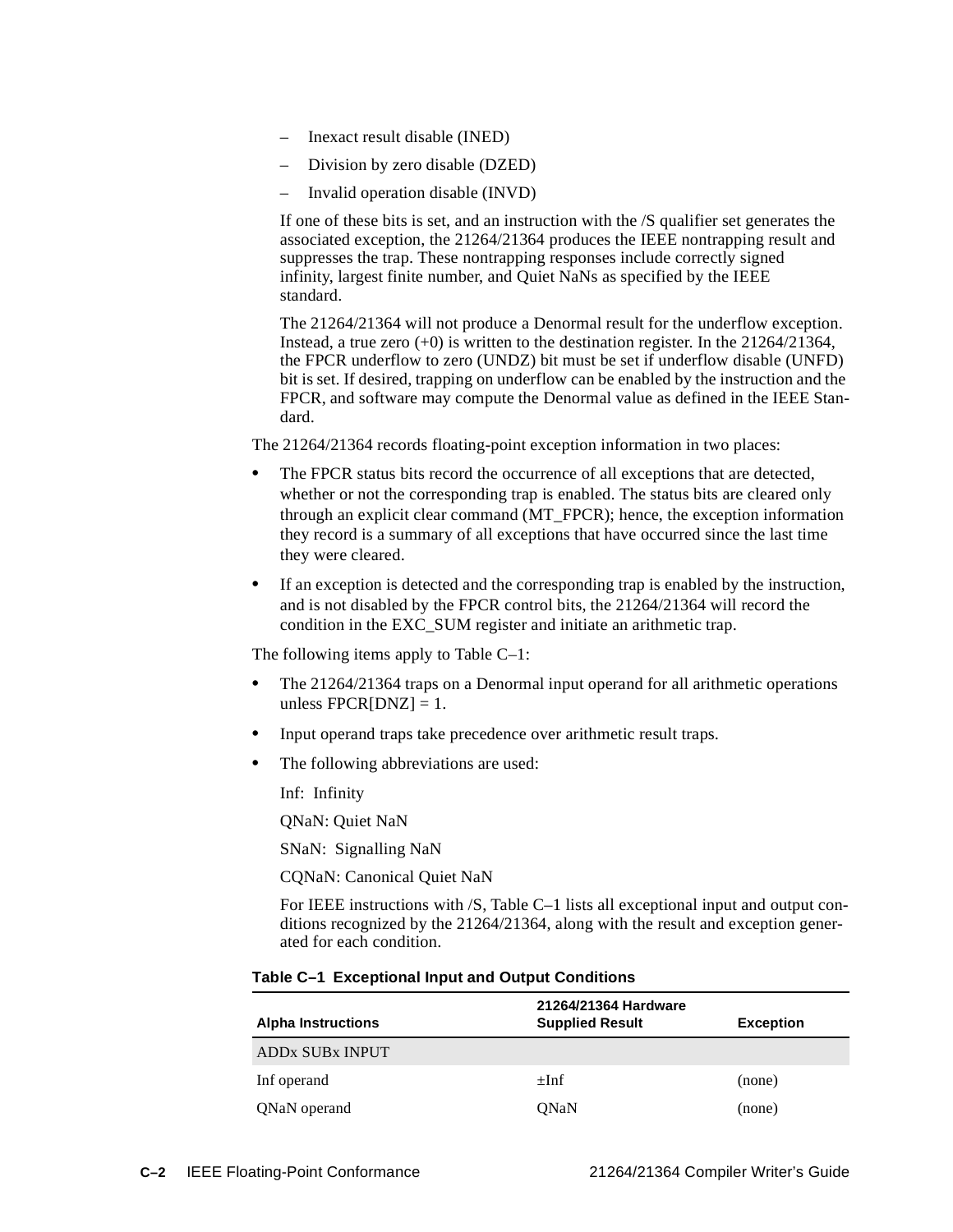| <b>Alpha Instructions</b>              | 21264/21364 Hardware<br><b>Supplied Result</b> | <b>Exception</b> |
|----------------------------------------|------------------------------------------------|------------------|
| SNaN operand                           | QNaN                                           | Invalid Op       |
| Effective subtract of two Inf operands | CQNaN                                          | Invalid Op       |
| <b>ADDx SUBx OUTPUT</b>                |                                                |                  |
| Exponent overflow                      | $\pm$ Inf or $\pm$ MAX                         | Overflow         |
| Exponent underflow                     | $+0$                                           | Underflow        |
| Inexact result                         | Result                                         | Inexact          |
| <b>MULx INPUT</b>                      |                                                |                  |
| Inf operand                            | $\pm$ Inf                                      | (none)           |
| QNaN operand                           | QNaN                                           | (none)           |
| SNaN operand                           | QNaN                                           | Invalid Op       |
| $0 * Inf$                              | CQNaN                                          | Invalid Op       |
| MULx OUTPUT (same as ADDx)             |                                                |                  |
| <b>DIV<sub>x</sub></b> INPUT           |                                                |                  |
| QNaN operand                           | QNaN                                           | (none)           |
| SNaN operand                           | QNaN                                           | Invalid Op       |
| $0/0$ or Inf/Inf                       | CQNaN                                          | Invalid Op       |
| $A/0$ (A not 0)                        | $\pm$ Inf                                      | Div Zero         |
| A/Inf                                  | $\pm 0$                                        | (none)           |
| Inf/A                                  | $\pm$ Inf                                      | (none)           |
|                                        |                                                |                  |
| DIVx OUTPUT (same as ADDx)             |                                                |                  |
| <b>SQRTx INPUT</b>                     |                                                |                  |
| $+Inf$ operand                         | $+Inf$                                         | (none)           |
| QNaN operand                           | QNaN                                           | (none)           |
| SNaN operand                           | QNaN                                           | Invalid Op       |
| $-A(Anot0)$                            | CQNaN                                          | Invalid Op       |
| $-0$                                   | $-0$                                           | (none)           |
| <b>SQRTx OUTPUT</b>                    |                                                |                  |
| Inexact result                         | root                                           | Inexact          |
| <b>CMPTEQ CMPTUN INPUT</b>             |                                                |                  |
| Inf operand                            | True or False                                  | (none)           |
| QNaN operand                           | False for EQ, True for UN                      | (none)           |
| SNaN operand                           | False for EQ, True for UN                      | Invalid Op       |

**Table C–1 Exceptional Input and Output Conditions (Continued)**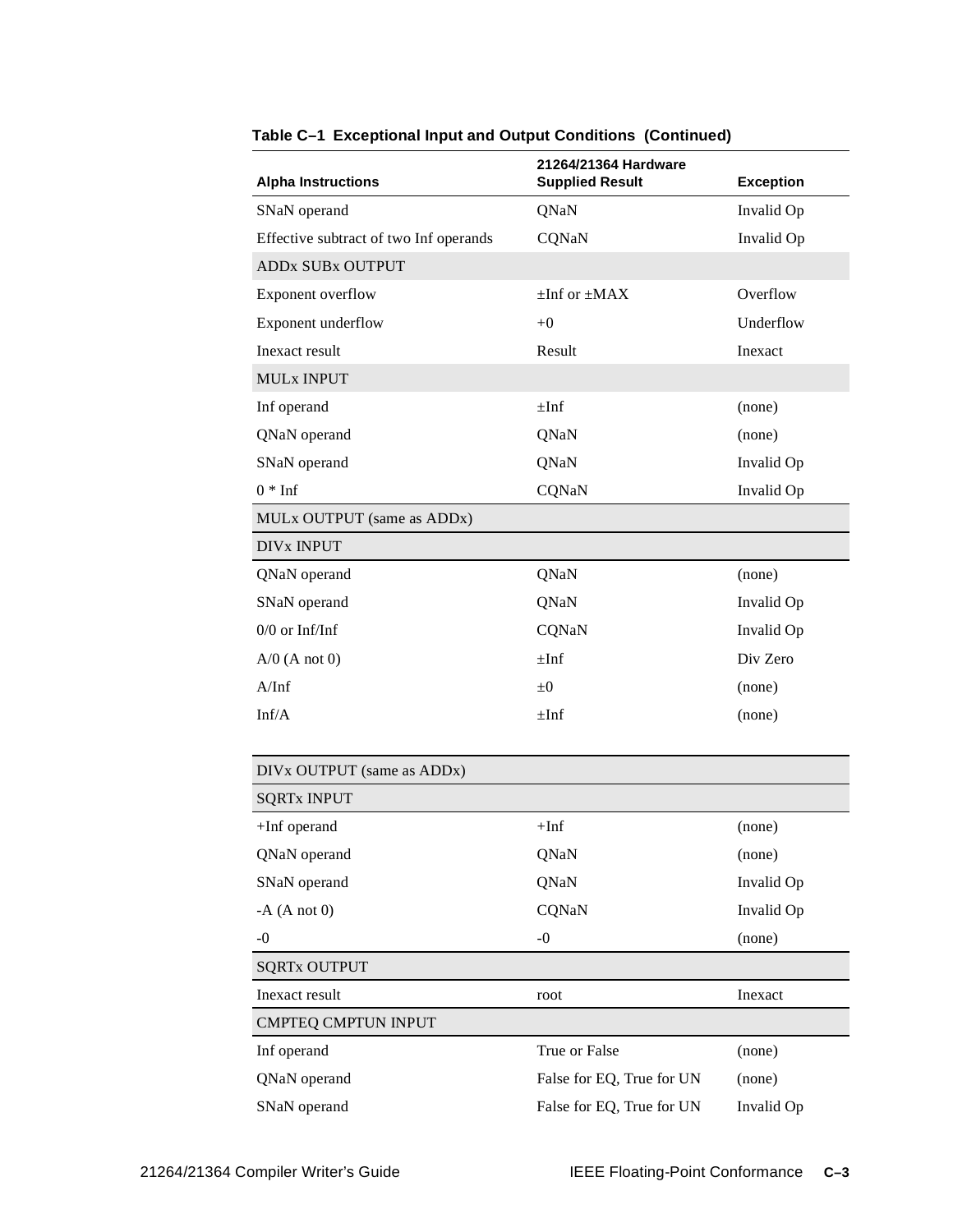| <b>Alpha Instructions</b>                                                                                   | 21264/21364 Hardware<br><b>Supplied Result</b> | <b>Exception</b> |
|-------------------------------------------------------------------------------------------------------------|------------------------------------------------|------------------|
| <b>CMPTLT CMPTLE INPUT</b>                                                                                  |                                                |                  |
| Inf operand                                                                                                 | True or False                                  | (none)           |
| QNaN operand                                                                                                | False                                          | Invalid Op       |
| SNaN operand                                                                                                | False                                          | Invalid Op       |
| <b>CVTfi INPUT</b>                                                                                          |                                                |                  |
| Inf operand                                                                                                 | $\overline{0}$                                 | Invalid Op       |
| QNaN operand                                                                                                | $\theta$                                       | Invalid Op       |
| SNaN operand                                                                                                | $\Omega$                                       | Invalid Op       |
| <b>CVTfi OUTPUT</b>                                                                                         |                                                |                  |
| Inexact result                                                                                              | Result                                         | Inexact          |
| Integer overflow                                                                                            | Truncated result                               | Invalid Op       |
| <b>CVTif OUTPUT</b>                                                                                         |                                                |                  |
| Inexact result                                                                                              | Result                                         | Inexact          |
| <b>CVTff INPUT</b>                                                                                          |                                                |                  |
| Inf operand                                                                                                 | $\pm$ Inf                                      | (none)           |
| QNaN operand                                                                                                | QNaN                                           | (none)           |
| SNaN operand                                                                                                | QNaN                                           | Invalid Op       |
| CVTff OUTPUT (same as ADDx)                                                                                 |                                                |                  |
| FBEQ FBNE FBLT FBLE FBGT FBGE<br>LDS LDT<br><b>STS STT</b><br><b>CPYS CPYSN</b><br><b>FCMOV<sub>x</sub></b> |                                                |                  |

**Table C–1 Exceptional Input and Output Conditions (Continued)**

See [Section 2.9](#page-31-0) for information about the floating-point control register (FPCR).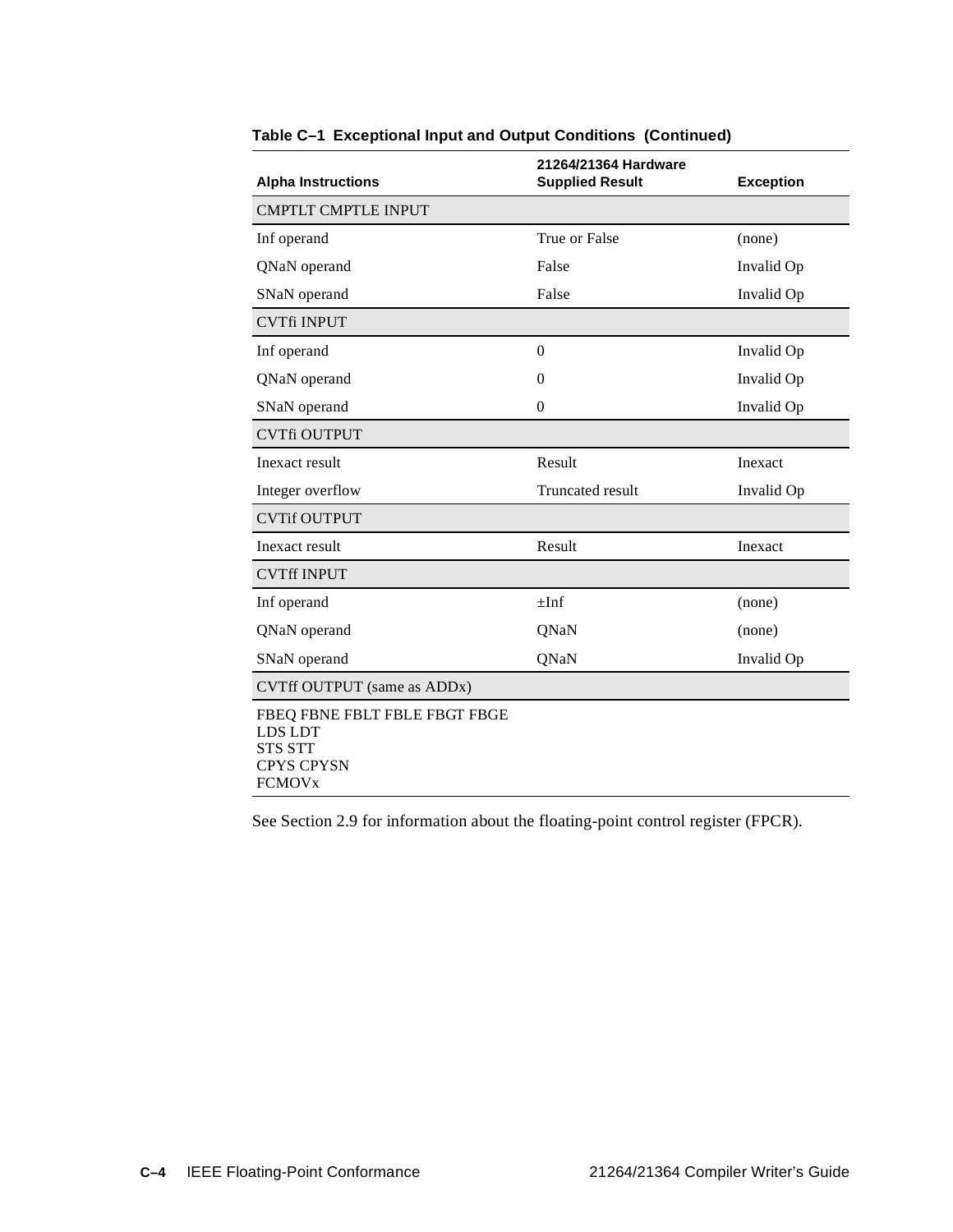# **Glossary**

This glossary provides definitions for specific terms and acronyms associated with the Alpha 21264/21364 microprocessor and chips in general.

## **abort**

The unit stops the operation it is performing, without saving status, to perform some other operation.

### **address space number (ASN)**

An optionally implemented register used to reduce the need for invalidation of cached address translations for process-specific addresses when a context switch occurs. ASNs are processor specific; the hardware makes no attempt to maintain coherency across multiple processors.

## **address translation**

The process of mapping addresses from one address space to another.

| <b>ALIGNED</b> |                                                                                                                                               |
|----------------|-----------------------------------------------------------------------------------------------------------------------------------------------|
|                | A datum of size $2^{**}N$ is stored in memory at a byte address that is a multiple of $2^{**}N$<br>(that is, one that has N low-order zeros). |
| <b>ALU</b>     |                                                                                                                                               |
|                | Arithmetic logic unit.                                                                                                                        |
| <b>ANSI</b>    |                                                                                                                                               |
|                | American National Standards Institute. An organization that develops and publishes<br>standards for the computer industry.                    |
| <b>ASIC</b>    |                                                                                                                                               |
|                | Application-specific integrated circuit.                                                                                                      |
| <b>ASM</b>     |                                                                                                                                               |
|                | Address space match.                                                                                                                          |
| <b>ASN</b>     |                                                                                                                                               |
|                | See address space number.                                                                                                                     |
| assert         |                                                                                                                                               |
|                | To cause a signal to change to its logical true state.                                                                                        |
| <b>AST</b>     |                                                                                                                                               |
|                | See asynchronous system trap.                                                                                                                 |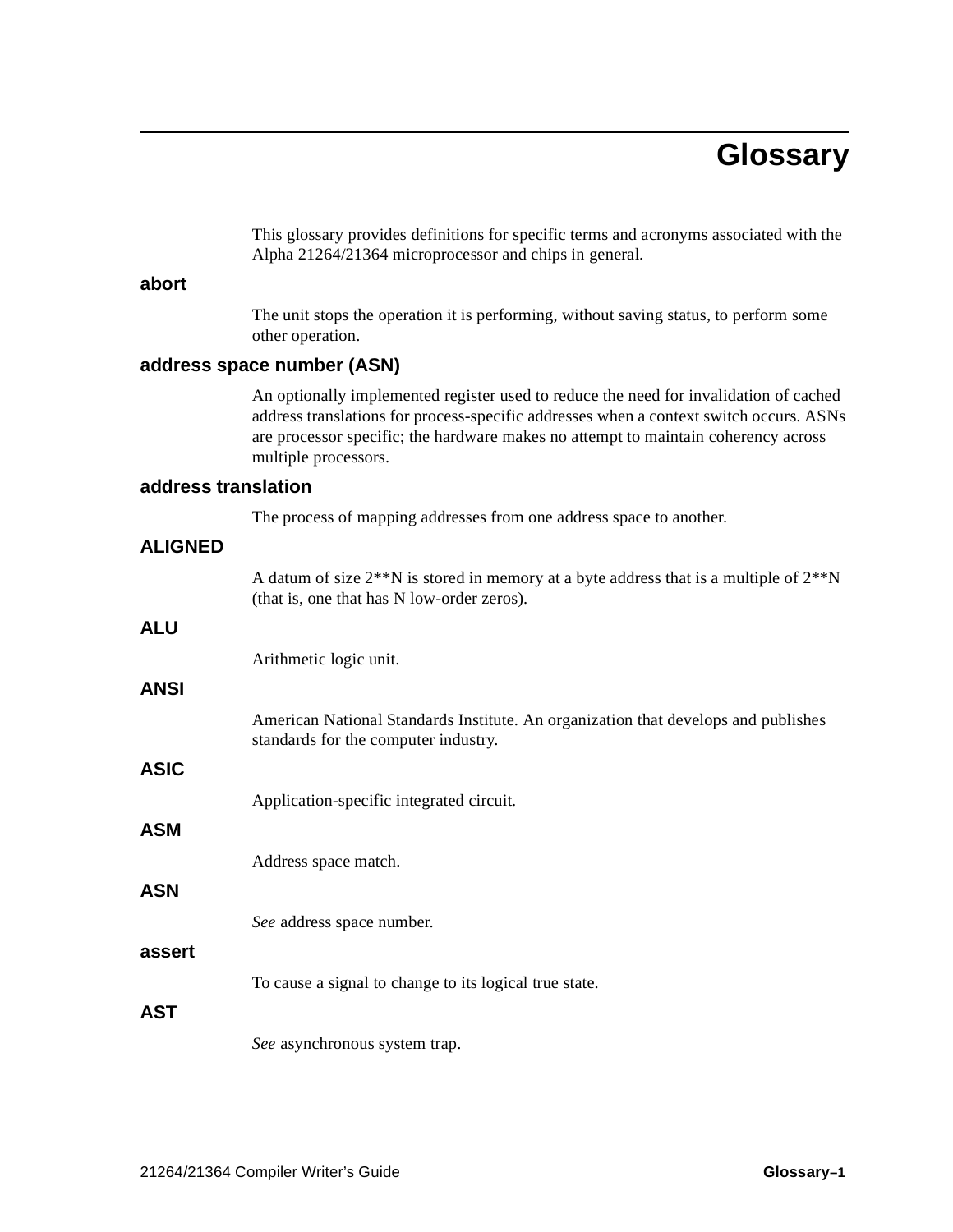## **asynchronous system trap (AST)**

A software-simulated interrupt to a user-defined routine. ASTs enable a user process to be notified asynchronously, with respect to that process, of the occurrence of a specific event. If a user process has defined an AST routine for an event, the system interrupts the process and executes the AST routine when that event occurs. When the AST routine exits, the system resumes execution of the process at the point where it was interrupted.

### **bandwidth**

Bandwidth is often used to express the rate of data transfer in a bus or an I/O channel.

#### **barrier transaction**

A transaction on the external interface as a result of an MB (memory barrier) instruction.

### **Bcache**

*See* second-level cache.

## **bidirectional**

Flowing in two directions. The buses are bidirectional; they carry both input and output signals.

## **BiSI**

Built-in self-initialization.

## **BiST**

Built-in self-test.

## **bit**

Binary digit. The smallest unit of data in a binary notation system, designated as 0 or 1.

## **bit time**

The total time that a signal conveys a single valid piece of information (specified in ns). All data and commands are associated with a clock and the receiver's latch on both the rise and fall of the clock. Bit times are a multiple of the 21264/21364 clocks. Systems must produce a bit time identical to 21264/21364's bit time. The bit time is one-half the period of the forwarding clock.

### **BIU**

Bus interface unit. *See* Cbox.

## **block exchange**

Memory feature that improves bus bandwidth by paralleling a cache victim write-back with a cache miss fill.

#### **board-level cache**

*See* second-level cache.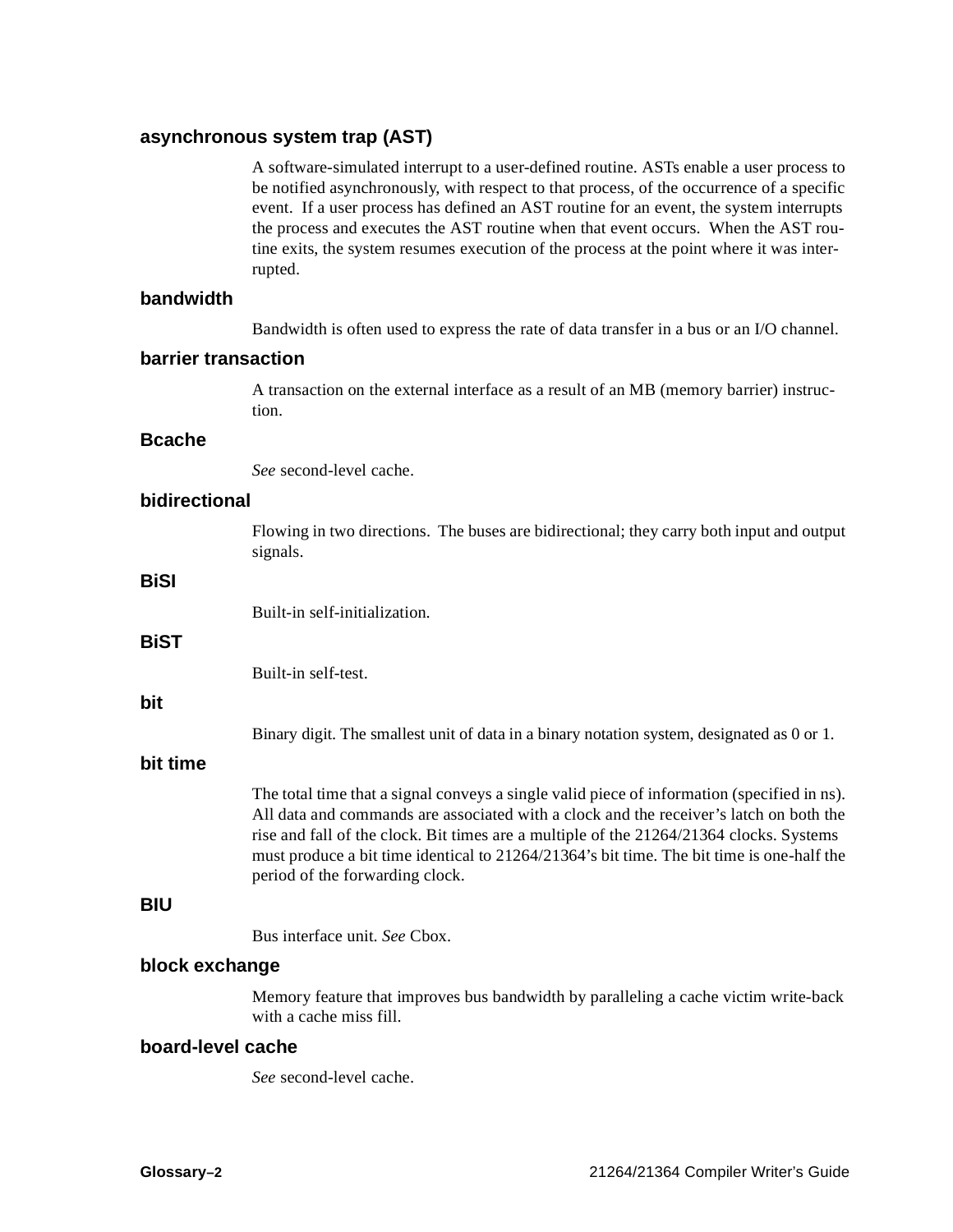| boot             |                                                                                                                                                                                                                                                                                                                                                                             |
|------------------|-----------------------------------------------------------------------------------------------------------------------------------------------------------------------------------------------------------------------------------------------------------------------------------------------------------------------------------------------------------------------------|
|                  | Short for bootstrap. Loading an operating system into memory is called booting.                                                                                                                                                                                                                                                                                             |
| BSR              |                                                                                                                                                                                                                                                                                                                                                                             |
|                  | Boundary-scan register.                                                                                                                                                                                                                                                                                                                                                     |
| buffer           |                                                                                                                                                                                                                                                                                                                                                                             |
|                  | An internal memory area used for temporary storage of data records during input or<br>output operations.                                                                                                                                                                                                                                                                    |
| bugcheck         |                                                                                                                                                                                                                                                                                                                                                                             |
|                  | A software condition, usually the response to software's detection of an "internal incon-<br>sistency," which results in the execution of the system bugcheck code.                                                                                                                                                                                                         |
| bus              |                                                                                                                                                                                                                                                                                                                                                                             |
|                  | A group of signals that consists of many transmission lines or wires. It interconnects<br>computer system components to provide communications paths for addresses, data, and<br>control information.                                                                                                                                                                       |
| byte             |                                                                                                                                                                                                                                                                                                                                                                             |
|                  | Eight contiguous bits starting on an addressable byte boundary. The bits are numbered<br>right to left, 0 through 7.                                                                                                                                                                                                                                                        |
| byte granularity |                                                                                                                                                                                                                                                                                                                                                                             |
|                  | Memory systems are said to have byte granularity if adjacent bytes can be written con-<br>currently and independently by different processes or processors.                                                                                                                                                                                                                 |
| cache            |                                                                                                                                                                                                                                                                                                                                                                             |
|                  | See cache memory.                                                                                                                                                                                                                                                                                                                                                           |
| cache block      |                                                                                                                                                                                                                                                                                                                                                                             |
|                  | The smallest unit of storage that can be allocated or manipulated in a cache. Also<br>known as a cache line.                                                                                                                                                                                                                                                                |
| cache coherence  |                                                                                                                                                                                                                                                                                                                                                                             |
|                  | Maintaining cache coherence requires that when a processor accesses data cached in<br>another processor, it must not receive incorrect data and when cached data is modified,<br>all other processors that access that data receive modified data. Schemes for maintain-<br>ing consistency can be implemented in hardware or software. Also called cache consis-<br>tency. |
| cache fill       |                                                                                                                                                                                                                                                                                                                                                                             |
|                  | An operation that loads an entire cache block by using multiple read cycles from main<br>memory.                                                                                                                                                                                                                                                                            |
| cache flush      |                                                                                                                                                                                                                                                                                                                                                                             |
|                  | An operation that marks all cache blocks as invalid.                                                                                                                                                                                                                                                                                                                        |
|                  |                                                                                                                                                                                                                                                                                                                                                                             |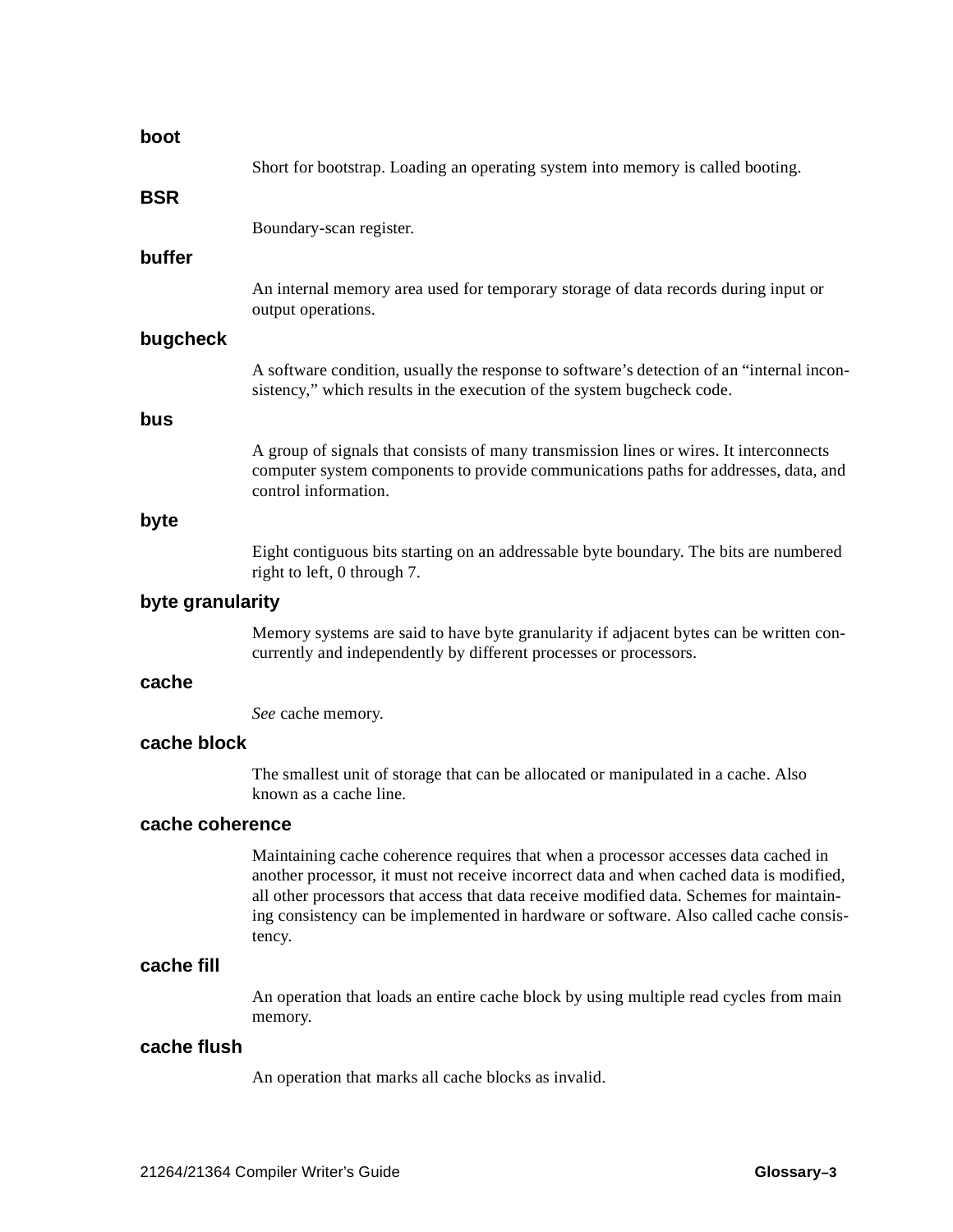## **cache hit**

The status returned when a logic unit probes a cache memory and finds a valid cache entry at the probed address.

#### **cache interference**

The result of an operation that adversely affects the mechanisms and procedures used to keep frequently used items in a cache. Such interference may cause frequently used items to be removed from a cache or incur significant overhead operations to ensure correct results. Either action hampers performance.

## **cache line**

*See* cache block.

#### **cache line buffer**

A buffer used to store a block of cache memory.

#### **cache memory**

A small, high-speed memory placed between slower main memory and the processor. A cache increases effective memory transfer rates and processor speed. It contains copies of data recently used by the processor and fetches several bytes of data from memory in anticipation that the processor will access the next sequential series of bytes. The 21264/21364 microprocessor contains two onchip internal caches. *See also* writethrough cache and write-back cache.

#### **cache miss**

The status returned when cache memory is probed with no valid cache entry at the probed address.

#### **CALL\_PAL instructions**

Special instructions used to invoke PALcode.

## **Cbox**

External cache and system interface unit. Controls the Bcache and the system ports.

#### **central processing unit (CPU)**

The unit of the computer that is responsible for interpreting and executing instructions.

#### **CISC**

Complex instruction set computing. An instruction set that consists of a large number of complex instructions. *Contrast with* RISC.

## **clean**

In the cache of a system bus node, refers to a cache line that is valid but has not been written.

#### **clock**

A signal used to synchronize the circuits in a computer.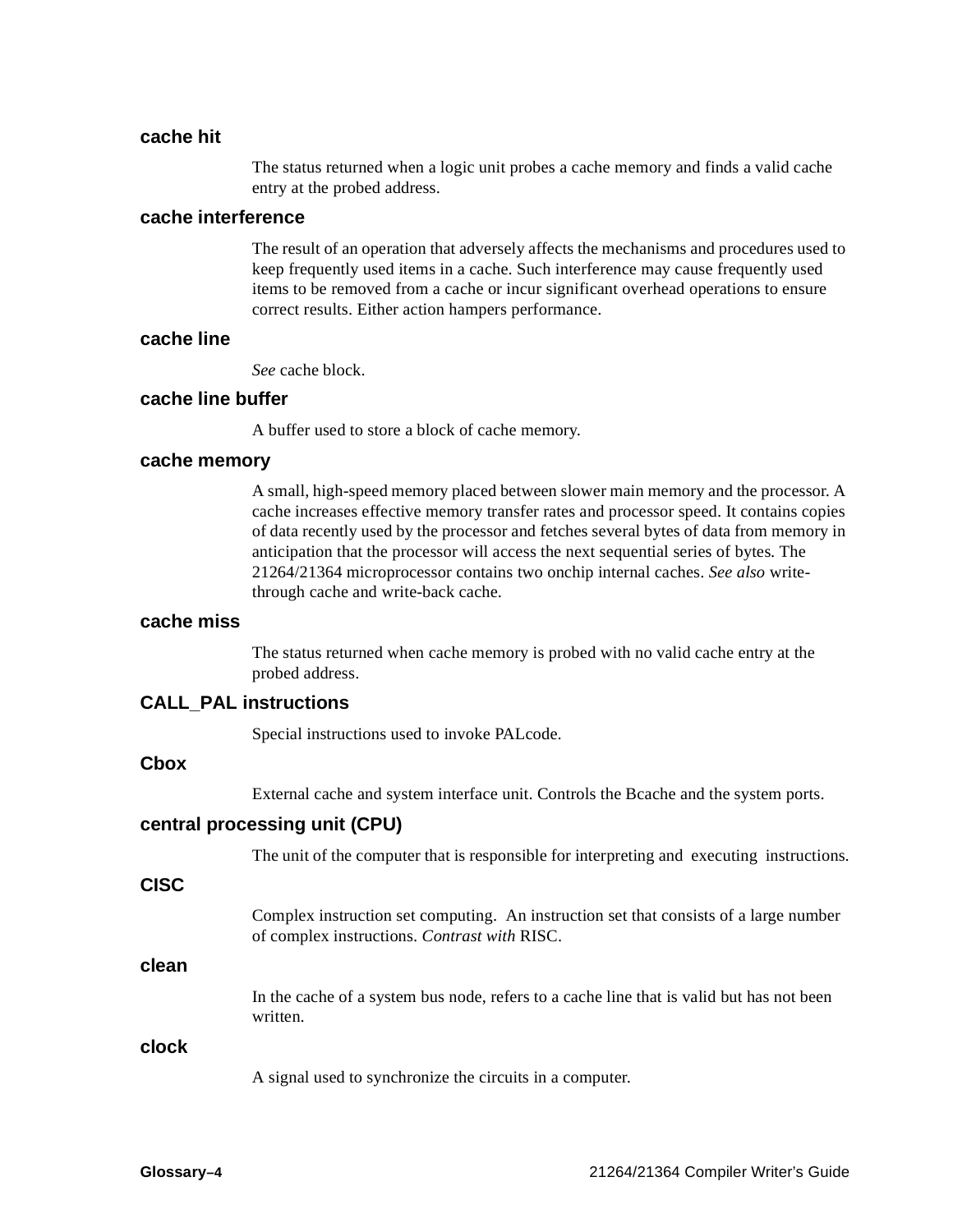## **clock offset (or clkoffset)**

The delay intentionally added to the forwarded clock to meet the setup and hold requirements at the Receive Flop.

## **CMOS**

Complementary metal-oxide semiconductor. A silicon device formed by a process that combines PMOS and NMOS semiconductor material.

## **conditional branch instructions**

Instructions that test a register for positive/negative or for zero/nonzero. They can also test integer registers for even/odd.

## **control and status register (CSR)**

|               | A device or controller register that resides in the processor's I/O space. The CSR ini-<br>tiates device activity and records its status. |
|---------------|-------------------------------------------------------------------------------------------------------------------------------------------|
| core          |                                                                                                                                           |
|               | That part of the pipeline that lies between the L1 Icache and the L1 Dcache.                                                              |
| <b>CPI</b>    |                                                                                                                                           |
|               | Cycles per instruction.                                                                                                                   |
| <b>CPU</b>    |                                                                                                                                           |
|               | See central processing unit.                                                                                                              |
| <b>CSR</b>    |                                                                                                                                           |
|               | See control and status register.                                                                                                          |
| cycle         |                                                                                                                                           |
|               | One clock interval.                                                                                                                       |
| data bus      |                                                                                                                                           |
|               | A group of wires that carry data.                                                                                                         |
| <b>Dcache</b> |                                                                                                                                           |
|               | Data cache. A cache reserved for storage of data. The Dcache does not contain instruc-<br>tions.                                          |
| <b>DDR</b>    |                                                                                                                                           |
|               | Dual-data rate. A dual-data rate SSRAM can provide data on both the rising and falling<br>edges of the clock signal.                      |
| denormal      |                                                                                                                                           |
|               | An IEEE floating-point bit pattern that represents a number whose magnitude lies<br>between zero and the smallest finite number.          |
| <b>DIP</b>    |                                                                                                                                           |
|               | Dual inline package.                                                                                                                      |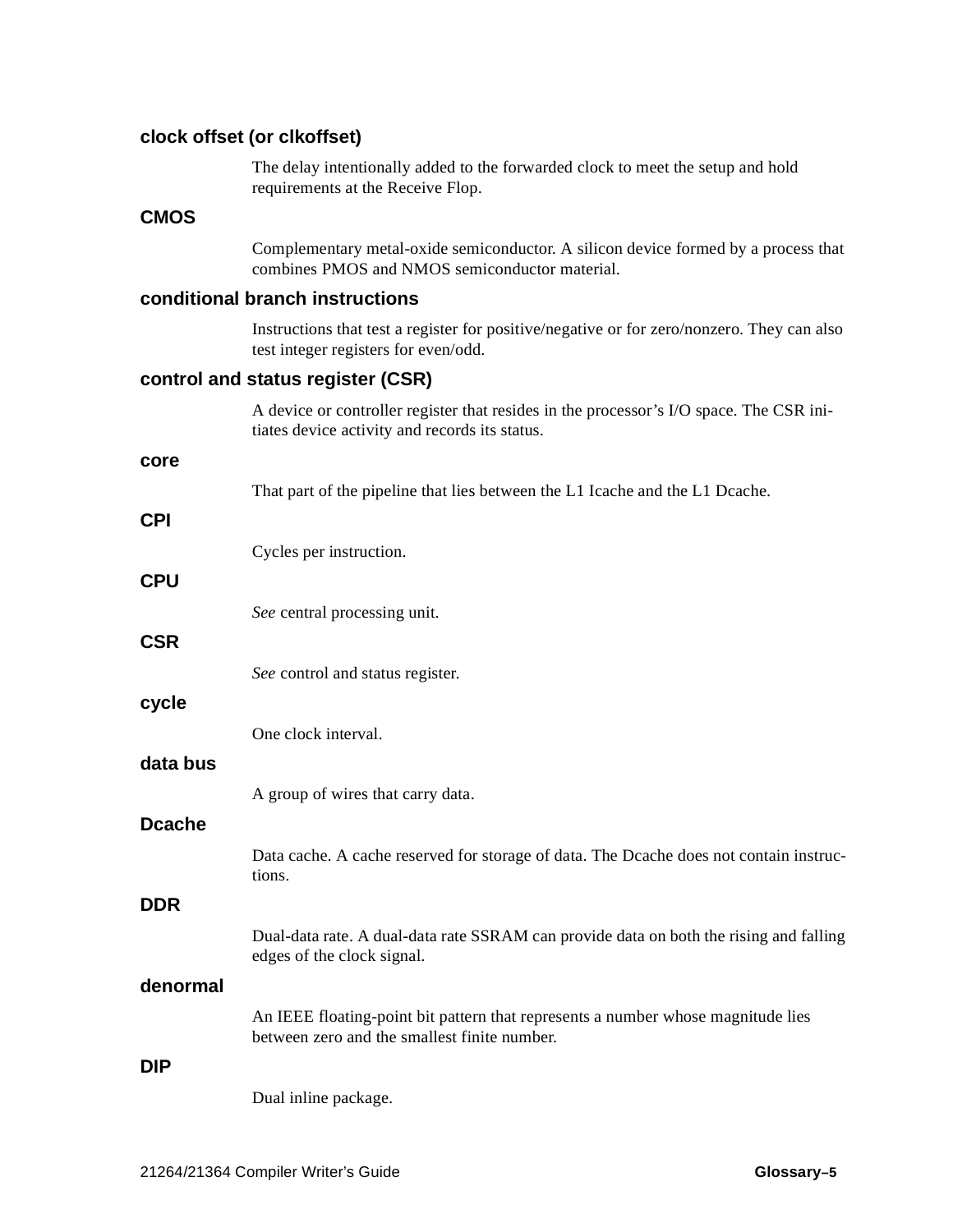## **direct-mapping cache**

A cache organization in which only one address comparison is needed to locate any data in the cache, because any block of main memory data can be placed in only one possible position in the cache.

### **direct memory access (DMA)**

Access to memory by an I/O device that does not require processor intervention.

#### **dirty**

One status item for a cache block. The cache block is valid and has been written so that it may differ from the copy in system main memory.

#### **dirty victim**

Used in reference to a cache block in the cache of a system bus node. The cache block is valid but is about to be replaced due to a cache block resource conflict. The data must therefore be written to memory.

#### **DMA**

*See* direct memory access.

## **DRAM**

Dynamic random-access memory. Read/write memory that must be refreshed (read from or written to) periodically to maintain the storage of information.

#### **DTB**

Data translation buffer. *Also defined as* Dstream translation buffer.

#### **DTL**

Diode-transistor logic.

#### **dual issue**

Two instructions are issued, in parallel, during the same microprocessor cycle. The instructions use different resources and so do not conflict.

## **ECC**

Error correction code. Code and algorithms used by logic to facilitate error detection and correction. *See also* ECC error.

#### **ECC error**

An error detected by ECC logic, to indicate that data (or the protected "entity") has been corrupted. The error may be correctable (soft error) or uncorrectable (hard error).

## **ECL**

Emitter-coupled logic.

## **EEPROM**

Electrically erasable programmable read-only memory. A memory device that can be byte-erased, written to, and read from. *Contrast with* FEPROM.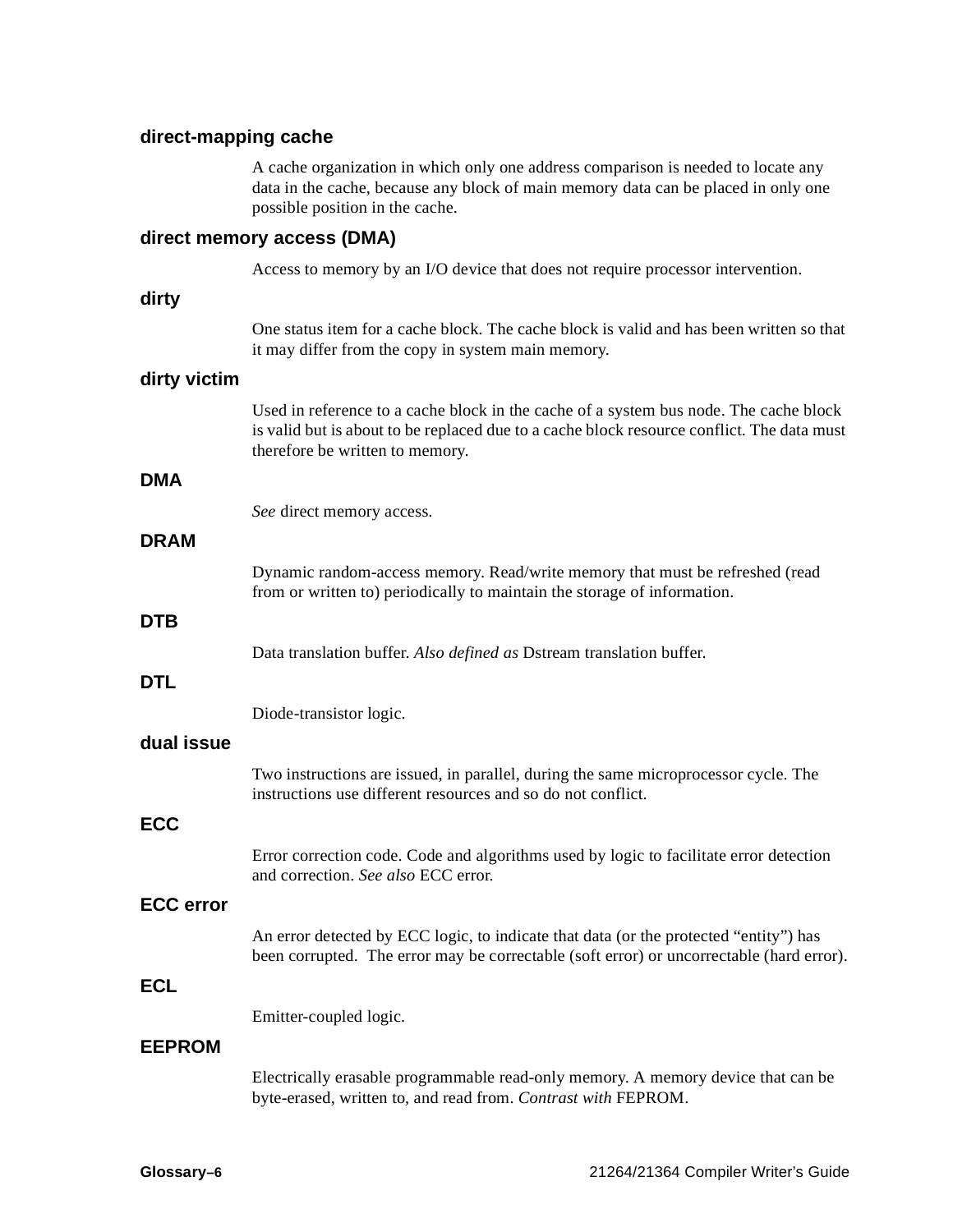| external cache  |                                                                                                                                                                                                                                                                                                                                                                                                                                        |  |
|-----------------|----------------------------------------------------------------------------------------------------------------------------------------------------------------------------------------------------------------------------------------------------------------------------------------------------------------------------------------------------------------------------------------------------------------------------------------|--|
|                 | See second-level cache.                                                                                                                                                                                                                                                                                                                                                                                                                |  |
| <b>FEPROM</b>   |                                                                                                                                                                                                                                                                                                                                                                                                                                        |  |
|                 | Flash-erasable programmable read-only memory. FEPROMs can be bank- or bulk-<br>erased. Contrast with EEPROM.                                                                                                                                                                                                                                                                                                                           |  |
| <b>FET</b>      |                                                                                                                                                                                                                                                                                                                                                                                                                                        |  |
|                 | Field-effect transistor.                                                                                                                                                                                                                                                                                                                                                                                                               |  |
| <b>FEU</b>      |                                                                                                                                                                                                                                                                                                                                                                                                                                        |  |
|                 | The unit within the 21264/21364 microprocessor that performs floating-point calcula-<br>tions.                                                                                                                                                                                                                                                                                                                                         |  |
| firmware        |                                                                                                                                                                                                                                                                                                                                                                                                                                        |  |
|                 | Machine instructions stored in nonvolatile memory.                                                                                                                                                                                                                                                                                                                                                                                     |  |
| floating point  |                                                                                                                                                                                                                                                                                                                                                                                                                                        |  |
|                 | A number system in which the position of the radix point is indicated by the exponent<br>part and another part represents the significant digits or fractional part.                                                                                                                                                                                                                                                                   |  |
| flush           |                                                                                                                                                                                                                                                                                                                                                                                                                                        |  |
|                 | See cache flush.                                                                                                                                                                                                                                                                                                                                                                                                                       |  |
| forwarded clock |                                                                                                                                                                                                                                                                                                                                                                                                                                        |  |
|                 | A single-ended differential signal that is aligned with its associated fields. The for-<br>warded clock is sourced and aligned by the sender with a period that is two times the bit<br>time. Forwarded clocks must be 50% duty cycle clocks whose rising and falling edges<br>are aligned with the changing edge of the data.                                                                                                         |  |
| <b>FPGA</b>     |                                                                                                                                                                                                                                                                                                                                                                                                                                        |  |
|                 | Field-programmable gate array.                                                                                                                                                                                                                                                                                                                                                                                                         |  |
| <b>FPLA</b>     |                                                                                                                                                                                                                                                                                                                                                                                                                                        |  |
|                 | Field-programmable logic array.                                                                                                                                                                                                                                                                                                                                                                                                        |  |
| FQ              |                                                                                                                                                                                                                                                                                                                                                                                                                                        |  |
|                 | Floating-point issue queue.                                                                                                                                                                                                                                                                                                                                                                                                            |  |
| framing clock   |                                                                                                                                                                                                                                                                                                                                                                                                                                        |  |
|                 | The framing clock defines the start of a transmission either from the system to the<br>$21264/21364$ or from the $21264/21364$ to the system. The framing clock is a power-of-<br>2 multiple of the 21264/21364 GCLK frequency, and is usually the system clock. The<br>framing clock and the input oscillator can have the same frequency. The<br>add_frame_select IPR sets that ratio of bit times to framing clock. The frame clock |  |

could have a period that is four times the bit time with a add\_frame\_select of 2X. Transfers begin on the rising and falling edge of the frame clock. This is useful for systems that have system clocks with a period too small to perform the synchronous reset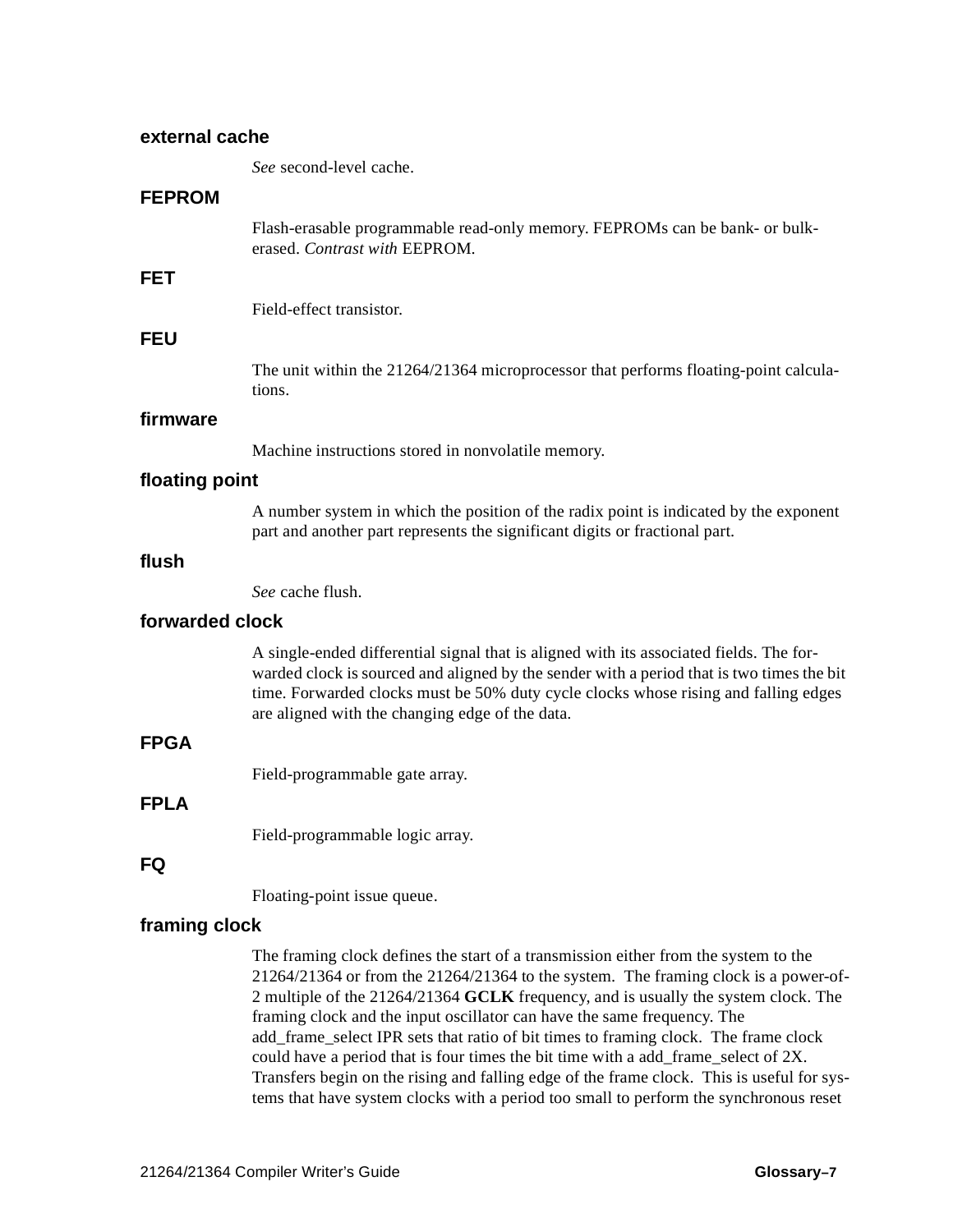of the clock forward logic. Additionally, the framing clock can have a period that is less than, equal to, or greater than the time it takes to send a full four cycle command/ address.

## **GCLK**

Global clock within the 21264/21364.

#### **granularity**

A characteristic of storage systems that defines the amount of data that can be read and/ or written with a single instruction, or read and/or written independently.

#### **hardware interrupt request (HIR)**

An interrupt generated by a peripheral device.

## **high-impedance state**

An electrical state of high resistance to current flow, which makes the device appear not physically connected to the circuit.

#### **hit**

*See* cache hit.

## **Icache**

Instruction cache. A cache reserved for storage of instructions. One of the three areas of primary cache (located on the 21264/21364) used to store instructions. The Icache contains 8KB of memory space. It is a direct-mapped cache. Icache blocks, or lines, contain 32 bytes of instruction stream data with associated tag as well as a 6-bit ASM field and an 8-bit branch history field per block. Icache does not contain hardware for maintaining cache coherency with memory and is unaffected by the invalidate bus.

## **IDU**

A logic unit within the 21264/21364 microprocessor that fetches, decodes, and issues instructions. It also controls the microprocessor pipeline.

## **IEEE Standard 754**

A set of formats and operations that apply to floating-point numbers. The formats cover 32-, 64-, and 80-bit operand sizes.

## **IEEE Standard 1149.1**

A standard for the Test Access Port and Boundary Scan Architecture used in boardlevel manufacturing test procedures.

## **ILP**

Instruction-level parallelism.

#### **Inf**

Infinity.

## **Instruction queues**

Both the integer issue queue (IQ) and the floating-point issue queue (FQ).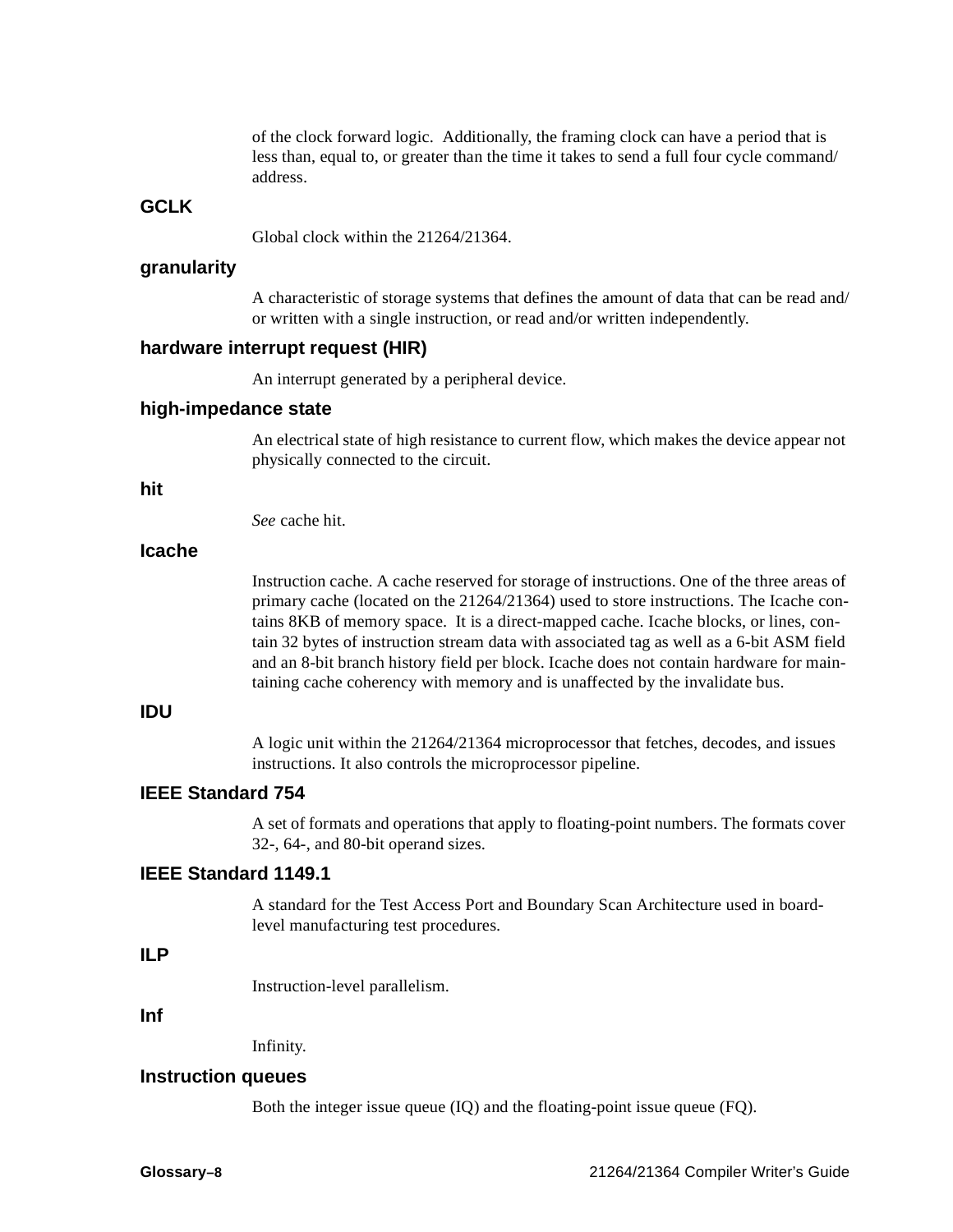## **INT nn**

The term INT*nn*, where *nn* is one of 2, 4, 8, 16, 32, or 64, refers to a data field size of *nn* contiguous NATURALLY ALIGNED bytes. For example, INT4 refers to a NATU-RALLY ALIGNED longword.

## **interface reset**

A synchronously received reset signal that is used to preset and start the clock forwarding circuitry. During this reset, all forwarded clocks are stopped and the presettable count values are applied to the counters; than, some number of cycles later, the clocks are enabled and are free running.

## **Internal processor register (IPR)**

Special registers that are used to configure options or report status.

| <b>IOWB</b>             |                                                                                                                                                                                                                                                     |
|-------------------------|-----------------------------------------------------------------------------------------------------------------------------------------------------------------------------------------------------------------------------------------------------|
|                         | I/O write buffer.                                                                                                                                                                                                                                   |
| <b>IPGA</b>             |                                                                                                                                                                                                                                                     |
|                         | Interstitial pin grid array.                                                                                                                                                                                                                        |
| IQ                      |                                                                                                                                                                                                                                                     |
|                         | Integer issue queue.                                                                                                                                                                                                                                |
| <b>ITB</b>              |                                                                                                                                                                                                                                                     |
|                         | Instruction translation buffer.                                                                                                                                                                                                                     |
| <b>JFET</b>             |                                                                                                                                                                                                                                                     |
| latency                 | Junction field-effect transistor.                                                                                                                                                                                                                   |
|                         | The amount of time it takes the system to respond to an event.                                                                                                                                                                                      |
| <b>LCC</b>              |                                                                                                                                                                                                                                                     |
|                         | Leadless chip carrier.                                                                                                                                                                                                                              |
| <b>LFSR</b>             |                                                                                                                                                                                                                                                     |
|                         | Linear feedback shift register.                                                                                                                                                                                                                     |
| load/store architecture |                                                                                                                                                                                                                                                     |
|                         | A characteristic of a machine architecture where data items are first loaded into a pro-<br>cessor register, operated on, and then stored back to memory. No operations on memory<br>other than load and store are provided by the instruction set. |
| longword (LW)           |                                                                                                                                                                                                                                                     |
|                         | Four contiguous bytes starting on an arbitrary byte boundary. The bits are numbered<br>from right to left, 0 through 31.                                                                                                                            |
| LQ                      |                                                                                                                                                                                                                                                     |
|                         | Load queue.                                                                                                                                                                                                                                         |
|                         |                                                                                                                                                                                                                                                     |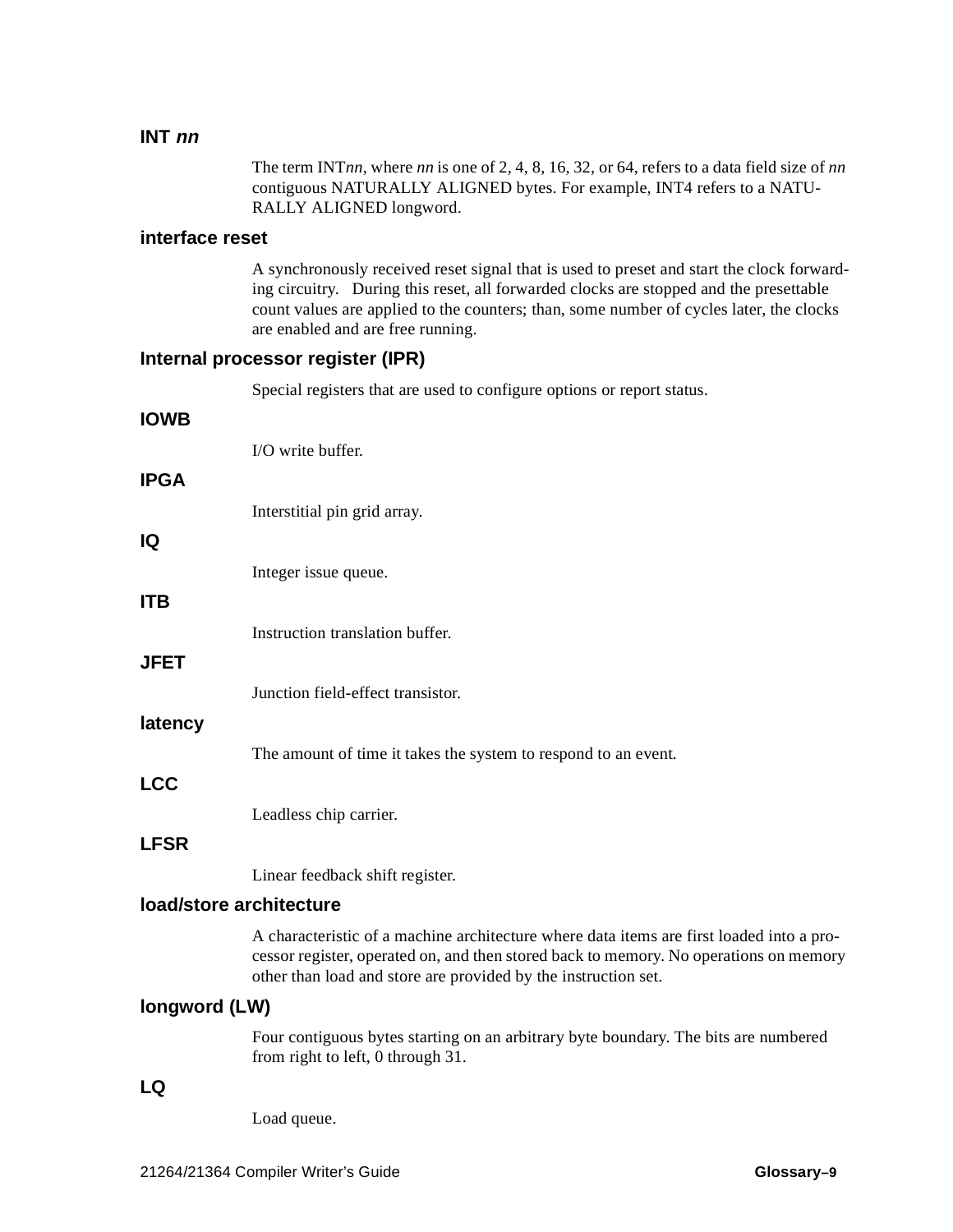#### **LSB**

Least significant bit.

## **machine check**

An operating system action triggered by certain system hardware-detected errors that can be fatal to system operation. Once triggered, machine check handler software analyzes the error.

## **MAF**

Miss address file.

## **main memory**

The large memory, external to the microprocessor, used for holding most instruction code and data. Usually built from cost-effective DRAM memory chips. May be used in connection with the microprocessor's internal caches and an external cache.

#### **masked write**

A write cycle that only updates a subset of a nominal data block.

## **MBO**

*See* must be one.

#### **Mbox**

This section of the processor unit performs address translation, interfaces to the Dcache, and performs several other functions.

## **MBZ**

*See* must be zero.

#### **MESI protocol**

A cache consistency protocol with full support for multiprocessing. The MESI protocol consists of four states that define whether a block is modified (M), exclusive (E), shared (S), or invalid (I).

## **MIPS**

Millions of instructions per second.

#### **miss**

*See* cache miss.

## **module**

A board on which logic devices (such as transistors, resistors, and memory chips) are mounted and connected to perform a specific system function.

## **module-level cache**

*See* second-level cache.

#### **MOS**

Metal-oxide semiconductor.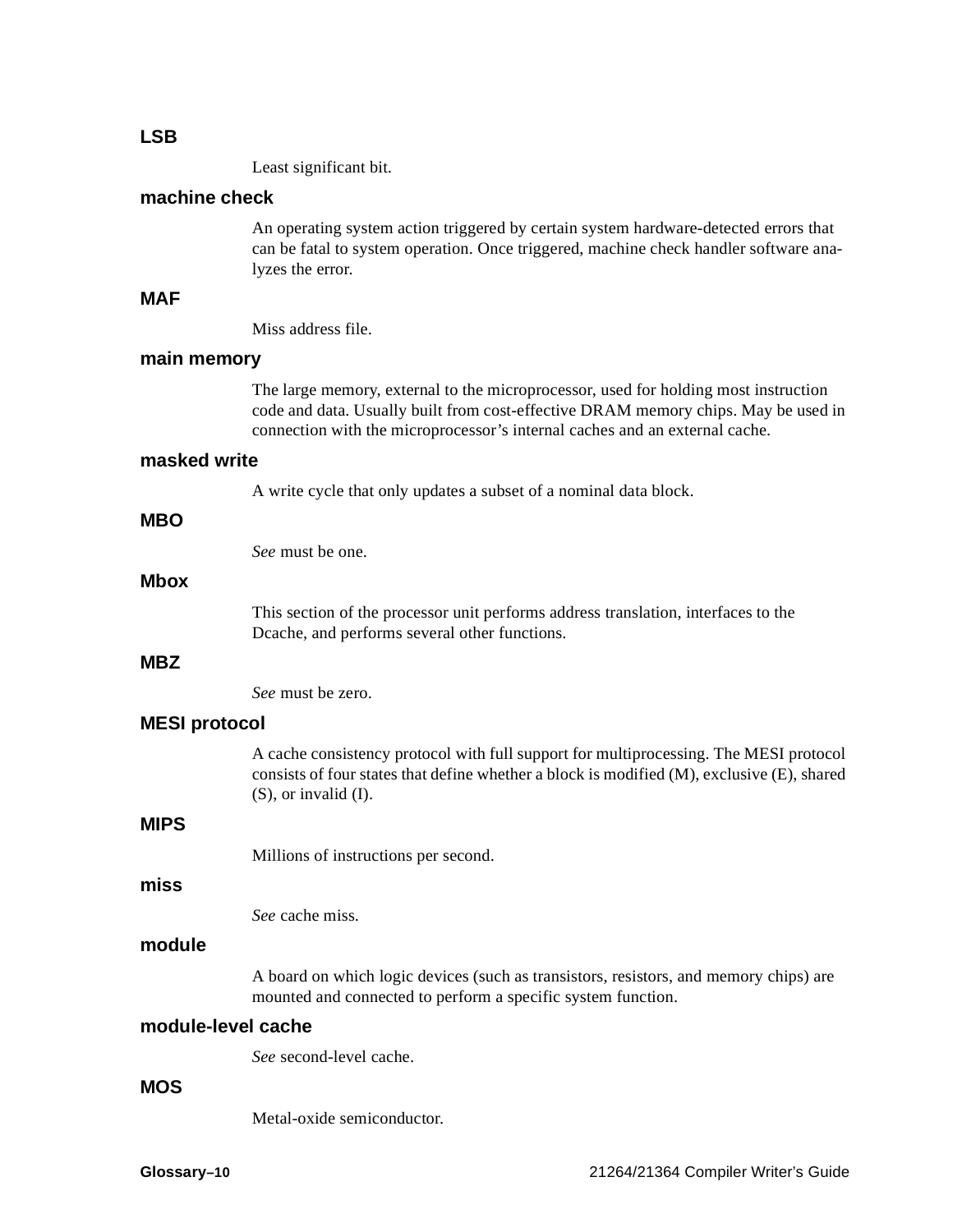## **MOSFET**

Metal-oxide semiconductor field-effect transistor.

### **MSI**

Medium-scale integration.

## **multiprocessing**

A processing method that replicates the sequential computer and interconnects the collection so that each processor can execute the same or a different program at the same time.

## **must be one (MBO)**

A field that must be supplied as one.

## **must be zero (MBZ)**

A field that is reserved and must be supplied as zero. If examined, it must be assumed to be UNDEFINED.

## **NaN**

Not-a-Number. An IEEE floating-point bit pattern that represents something other than a number. This comes in two forms: signaling NaNs (for Alpha, those with an initial fraction bit of 0) and quiet NaNs (for Alpha, those with an initial fraction bit of 1).

## **NATURALLY ALIGNED**

*See* ALIGNED.

## **NATURALLY ALIGNED data**

Data stored in memory such that the address of the data is evenly divisible by the size of the data in bytes. For example, an ALIGNED longword is stored such that the address of the longword is evenly divisible by 4.

## **NMOS**

N-type metal-oxide semiconductor.

## **NVRAM**

Nonvolatile random-access memory.

## **OBL**

Observability linear feedback shift register.

## **octaword**

Sixteen contiguous bytes starting on an arbitrary byte boundary. The bits are numbered from right to left, 0 through 127.

## **OpenVMS Alpha operating system**

The version of the open VMS operating system for Alpha platforms.

#### **operand**

The data or register upon which an operation is performed.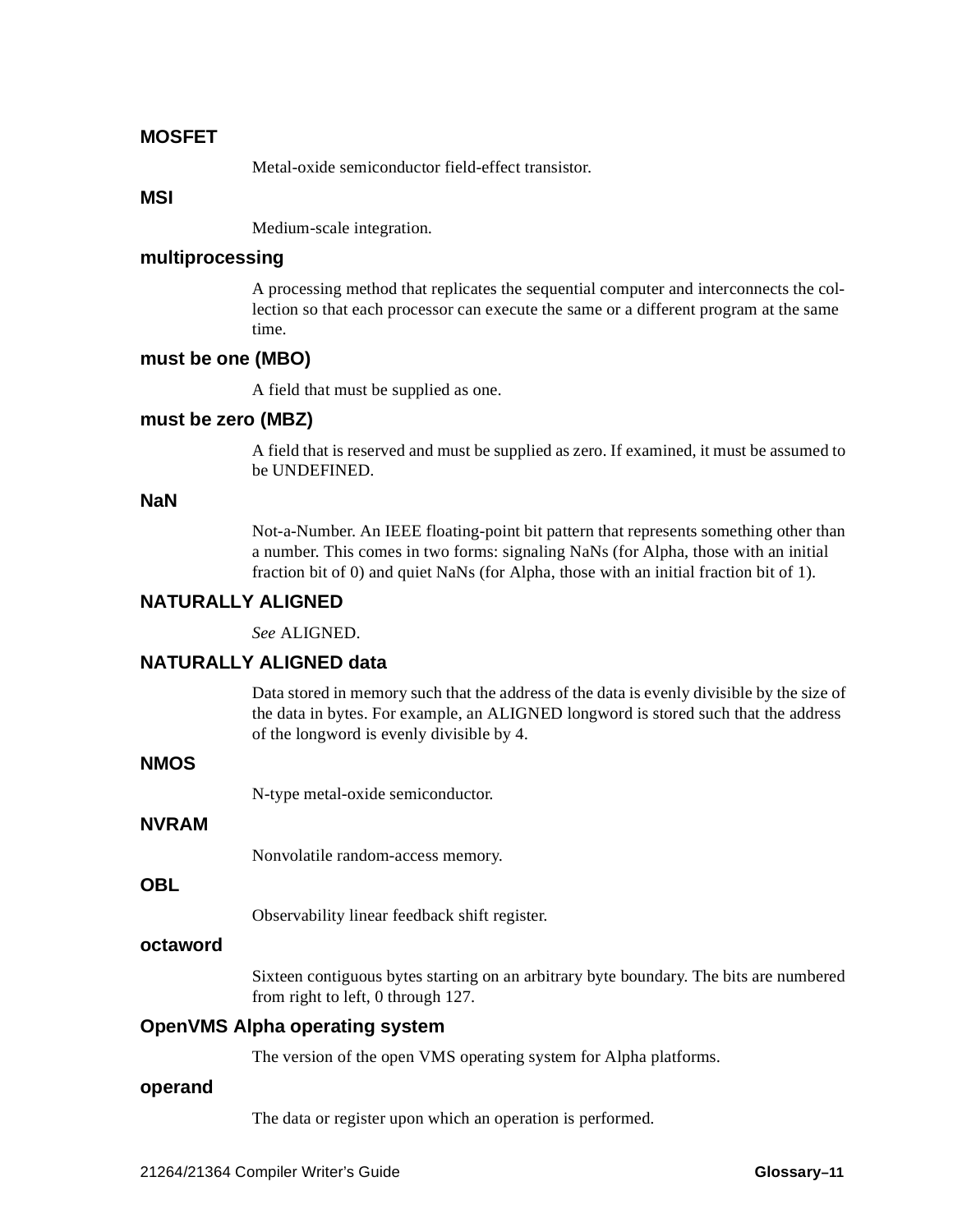## **output mux counter**

|                | Counter used to select the output mux that drives address and data. It is reset with the<br>Interface Reset and incremented by a copy of the locally generated forwarded clock.                                                                |
|----------------|------------------------------------------------------------------------------------------------------------------------------------------------------------------------------------------------------------------------------------------------|
| <b>PAL</b>     |                                                                                                                                                                                                                                                |
|                | Privileged architecture library. See also PALcode. Also Programmable array logic<br>(hardware). A device that can be programmed by a process that blows individual fuses<br>to create a circuit.                                               |
| <b>PALcode</b> |                                                                                                                                                                                                                                                |
|                | Alpha privileged architecture library code, written to support Alpha microprocessors.<br>PALcode implements architecturally defined behavior.                                                                                                  |
| <b>PALmode</b> |                                                                                                                                                                                                                                                |
|                | A special environment for running PALcode routines.                                                                                                                                                                                            |
| parameter      |                                                                                                                                                                                                                                                |
|                | A variable that is given a specific value that is passed to a program before execution.                                                                                                                                                        |
| parity         |                                                                                                                                                                                                                                                |
|                | A method for checking the accuracy of data by calculating the sum of the number of<br>ones in a piece of binary data. Even parity requires the correct sum to be an even num-<br>ber; odd parity requires the correct sum to be an odd number. |
| <b>PGA</b>     |                                                                                                                                                                                                                                                |
|                | Pin grid array.                                                                                                                                                                                                                                |
| pipeline       |                                                                                                                                                                                                                                                |
|                | A CPU design technique whereby multiple instructions are simultaneously overlapped<br>in execution.                                                                                                                                            |
| <b>PLA</b>     |                                                                                                                                                                                                                                                |
|                | Programmable logic array.                                                                                                                                                                                                                      |
| <b>PLCC</b>    |                                                                                                                                                                                                                                                |
|                | Plastic leadless chip carrier or plastic-leaded chip carrier.                                                                                                                                                                                  |
| <b>PLD</b>     |                                                                                                                                                                                                                                                |
|                | Programmable logic device.                                                                                                                                                                                                                     |
| <b>PLL</b>     |                                                                                                                                                                                                                                                |
|                | Phase-locked loop.                                                                                                                                                                                                                             |
| <b>PMOS</b>    |                                                                                                                                                                                                                                                |
|                | P-type metal-oxide semiconductor.                                                                                                                                                                                                              |
| PQ             |                                                                                                                                                                                                                                                |
|                | Probe queue.                                                                                                                                                                                                                                   |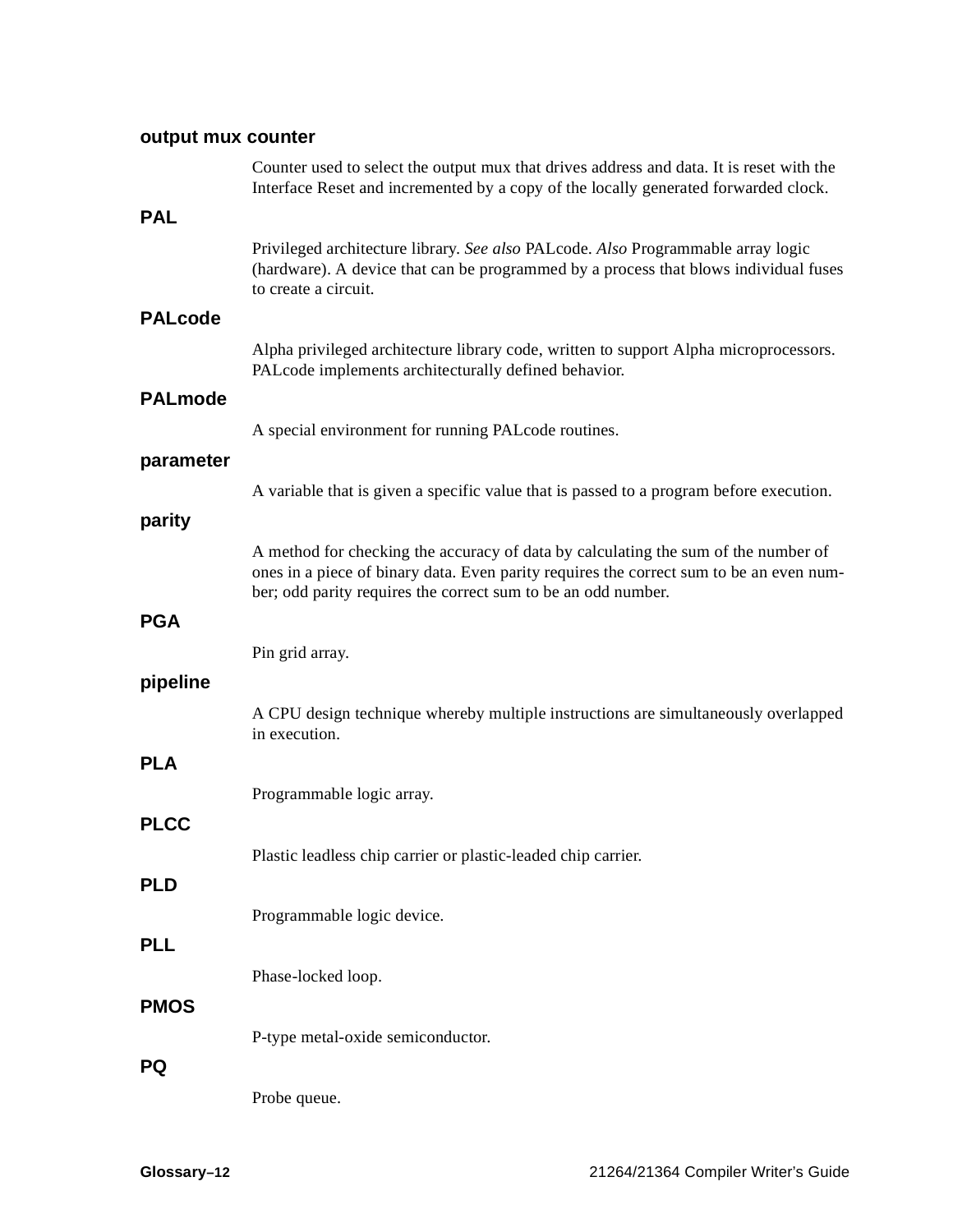## **PQFP**

Plastic quad flat pack.

## **primary cache**

The cache that is the fastest and closest to the processor. The first-level caches, located on the CPU chip, composed of the Dcache and Icache.

### **program counter**

That portion of the CPU that contains the virtual address of the next instruction to be executed. Most current CPUs implement the program counter (PC) as a register. This register may be visible to the programmer through the instruction set.

## **PROM**

Programmable read-only memory.

#### **pull-down resistor**

A resistor placed between a signal line and a negative voltage.

#### **pull-up resistor**

A resistor placed between a signal line to a positive voltage.

## **quad issue**

Four instructions are issued, in parallel, during the same microprocessor cycle. The instructions use different resources and so do not conflict.

#### **quadword**

Eight contiguous bytes starting on an arbitrary byte boundary. The bits are numbered from right to left, 0 through 63.

## **RAM**

Random-access memory.

## **RAS**

Row address select.

## **RAW**

Read-after-write.

## **READ\_BLOCK**

A transaction where the 21264/21364 requests that an external logic unit fetch read data.

## **read data wrapping**

System feature that reduces apparent memory latency by allowing read data cycles to differ the usual low-to-high sequence. Requires cooperation between the 21264/21364 and external hardware.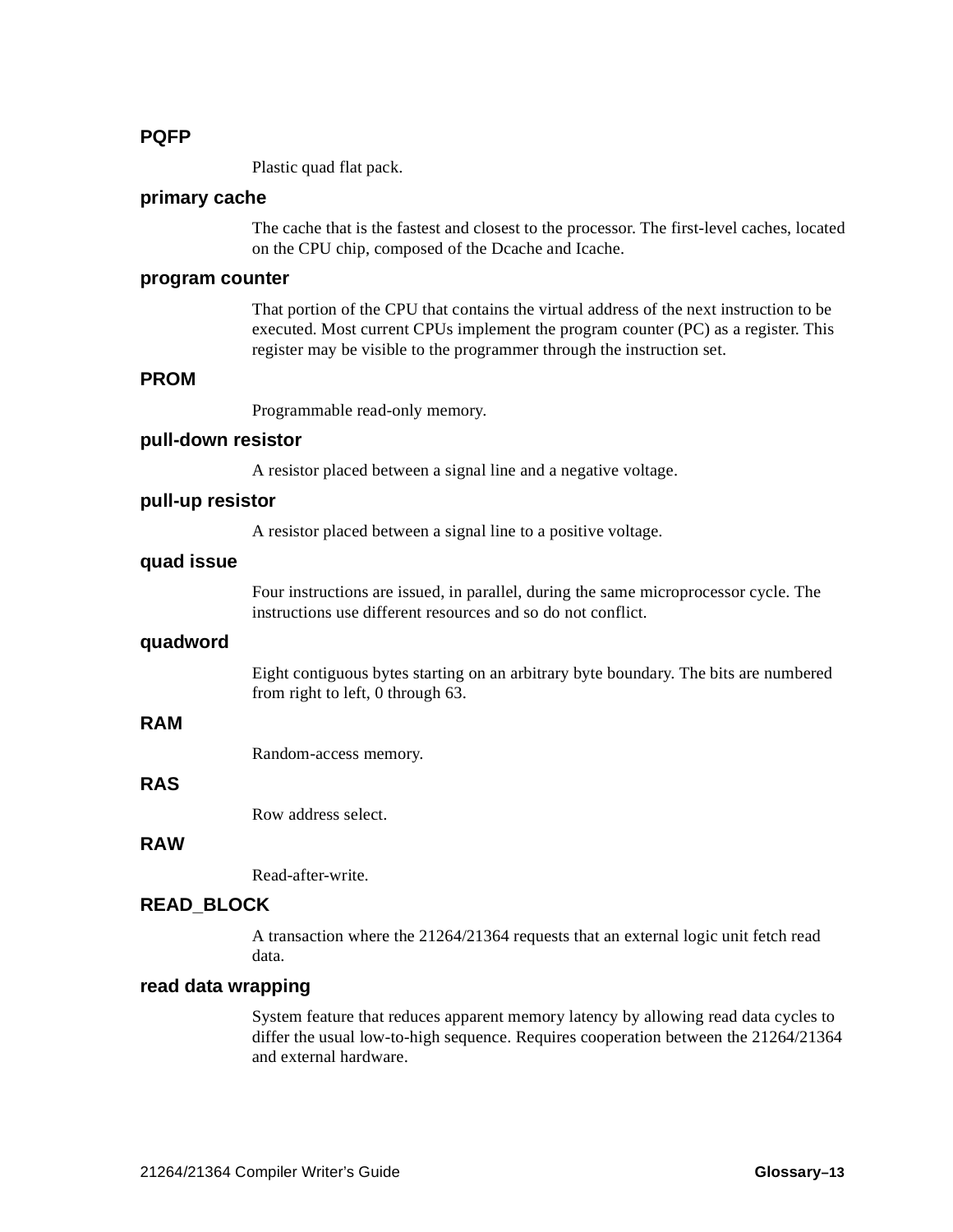## **read stream buffers**

Arrangement whereby each memory module independently prefetches DRAM data prior to an actual read request for that data. Reduces average memory latency while improving total memory bandwidth.

#### **receive counter**

Counter used to enable the receive flops. It is clocked by the incoming forwarded clock and reset by the Interface Reset.

#### **receive mux counter**

The receive mux counter is preset to a selectable starting point and incremented by the locally generated forward clock.

#### **register**

A temporary storage or control location in hardware logic.

#### **reliability**

The probability a device or system will not fail to perform its intended functions during a specified time interval when operated under stated conditions.

#### **reset**

An action that causes a logic unit to interrupt the task it is performing and go to its initialized state.

#### **RISC**

Reduced instruction set computing. A computer with an instruction set that is paired down and reduced in complexity so that most can be performed in a single processor cycle. High-level compilers synthesize the more complex, least frequently used instructions by breaking them down into simpler instructions. This approach allows the RISC architecture to implement a small, hardware-assisted instruction set, thus eliminating the need for microcode.

## **ROM**

**RTL**

Read-only memory.

- Register-transfer logic.
- **SAM**

Serial access memory.

Should be one.

#### **SBZ**

**SBO**

Should be zero.

#### **scheduling**

The process of ordering instruction execution to obtain optimum performance.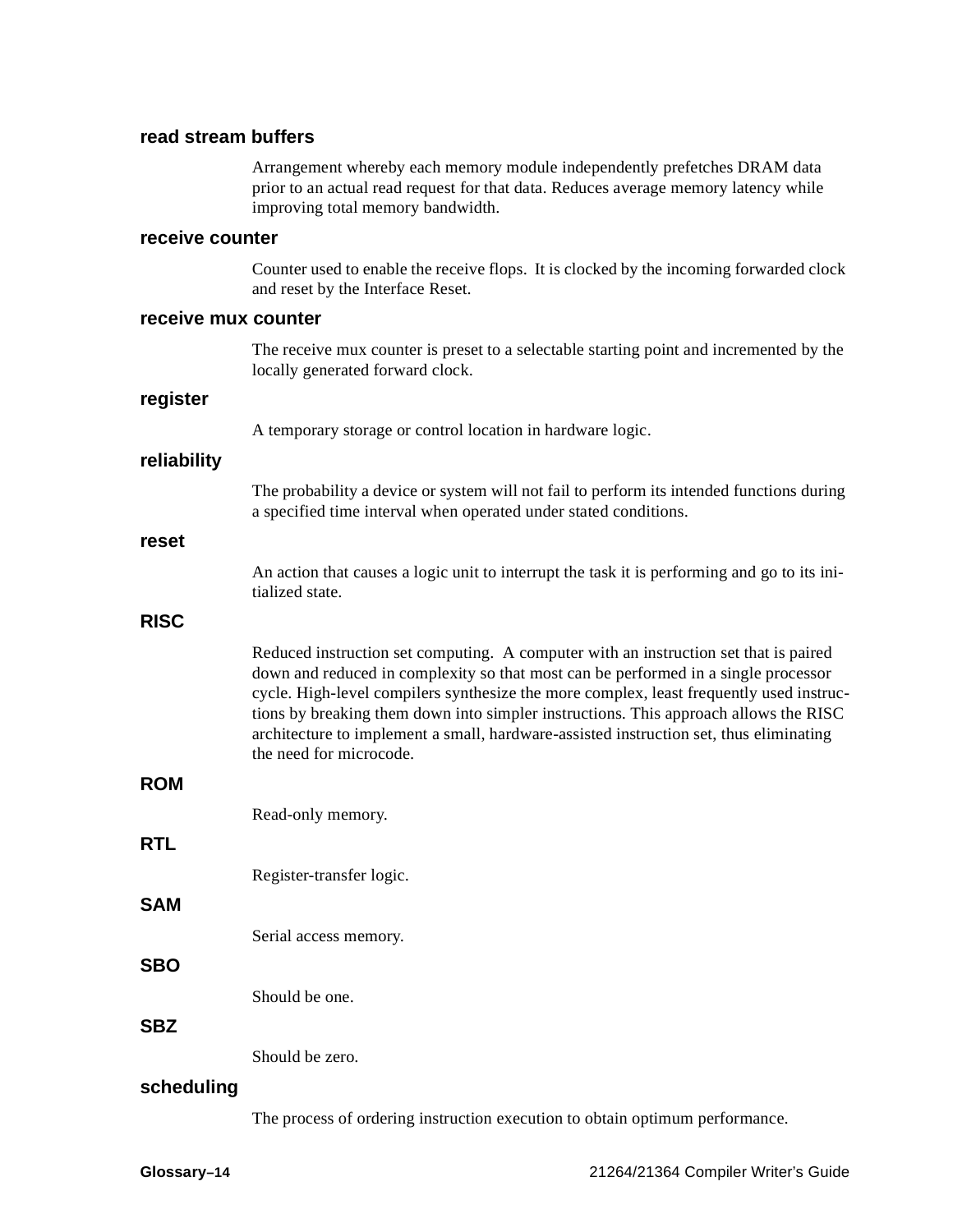#### **SDRAM**

Synchronous dynamic random-access memory.

#### **second-level cache**

A cache memory provided outside of the microprocessor chip, usually located on the same module. Also called board-level, external, or module-level cache.

#### **set-associative**

A form of cache organization in which the location of a data block in main memory constrains, but does not completely determine, its location in the cache. Set-associative organization is a compromise between direct-mapped organization, in which data from a given address in main memory has only one possible cache location, and fully associative organization, in which data from anywhere in main memory can be put anywhere in the cache. An "*n*-way set-associative" cache allows data from a given address in main memory to be cached in any of *n* locations.

#### **SIMD**

| Single instruction stream, multiple data stream. |  |  |
|--------------------------------------------------|--|--|
|                                                  |  |  |

| <b>SIMM</b>  |                                          |
|--------------|------------------------------------------|
|              | Single inline memory module.             |
| <b>SIP</b>   |                                          |
|              | Single inline package.                   |
| <b>SIPP</b>  |                                          |
| <b>SMD</b>   | Single inline pin package.               |
|              | Surface mount device.                    |
| <b>SNaN</b>  |                                          |
|              | Signaling NaN. See Nan.                  |
| <b>SRAM</b>  |                                          |
|              | See SSRAM.                               |
| <b>SROM</b>  |                                          |
| <b>SSI</b>   | Serial read-only memory.                 |
|              | Small-scale integration.                 |
| <b>SSRAM</b> |                                          |
|              | Synchronous static random-access memory. |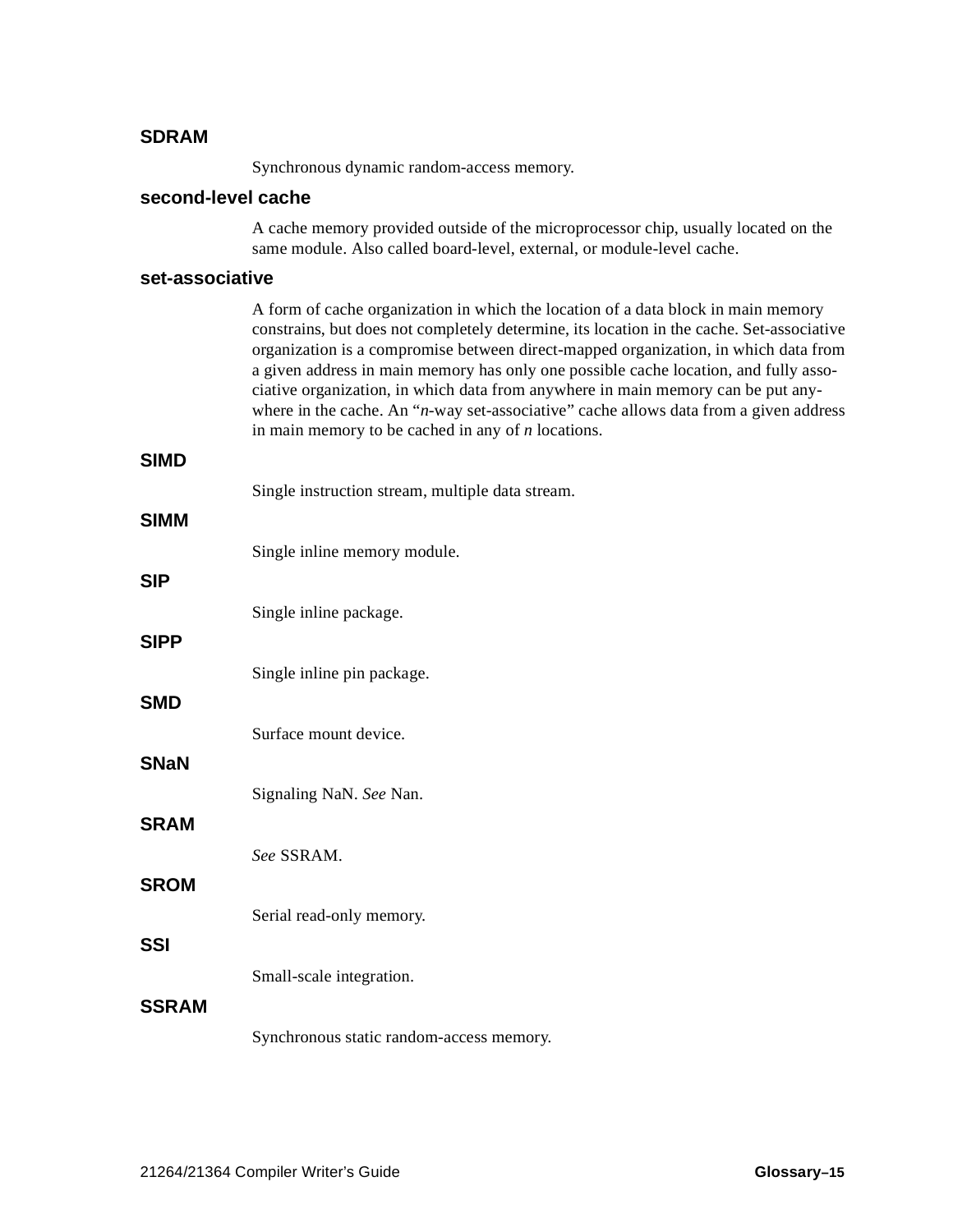#### **stack**

An area of memory set aside for temporary data storage or for procedure and interrupt service linkages. A stack uses the last-in/first-out concept. As items are added to (pushed on) the stack, the stack pointer decrements. As items are retrieved from (popped off) the stack, the stack pointer increments.

### **STRAM**

Self-timed random-access memory.

#### **superpipelined**

Describes a pipelined machine that has a larger number of pipe stages and more complex scheduling and control. *See also* pipeline.

#### **superscalar**

Describes a machine architecture that allows multiple independent instructions to be issued in parallel during a given clock cycle.

#### **system clock**

The primary skew controlled clock used throughout the interface components to clock transfer between ASICs, main memory, and I/O bridges.

#### **tag**

The part of a cache block that holds the address information used to determine if a memory operation is a hit or a miss on that cache block.

#### **target clock**

Skew controlled clock that receives the output of the RECEIVE MUX .

#### **TB**

Translation buffer.

#### **tristate**

Refers to a bused line that has three states: high, low, and high-impedance.

### **TTL**

Transistor-transistor logic.

#### **UART**

Universal asynchronous receiver-transmitter.

### **UNALIGNED**

A datum of size 2\*\*N stored at a byte address that is not a multiple of 2\*\*N.

#### **unconditional branch instructions**

Instructions that change the flow of program control without regard to any condition. *Contrast with* conditional branch instructions.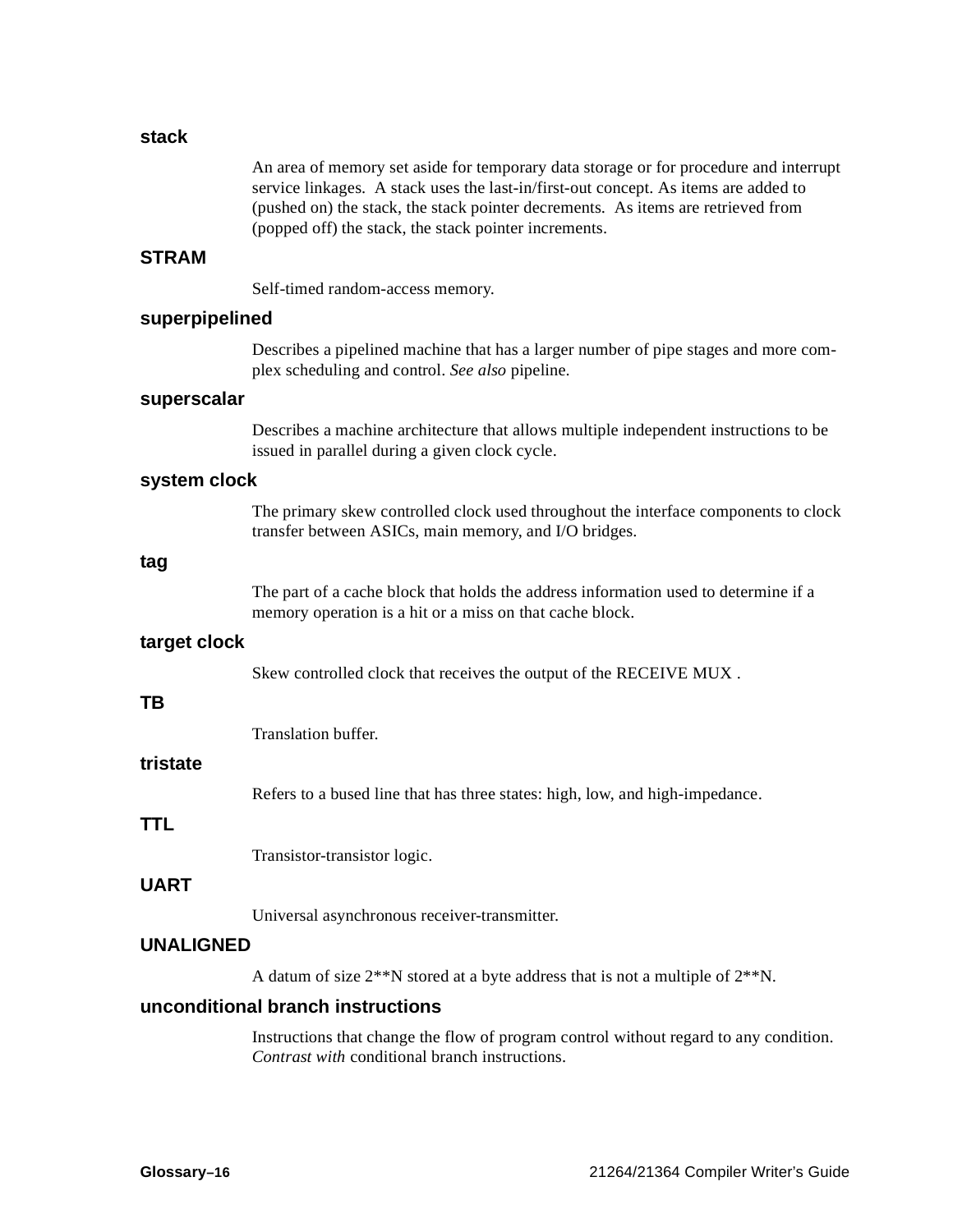#### **UNDEFINED**

An operation that may halt the processor or cause it to lose information. Only privileged software (that is, software running in kernel mode) can trigger an UNDEFINED operation. (This meaning only applies when the word is written in all upper case.)

#### **UNPREDICTABLE**

Results or occurrences that do not disrupt the basic operation of the processor; the processor continues to execute instructions in its normal manner. Privileged or unprivileged software can trigger UNPREDICTABLE results or occurrences. (This meaning only applies when the word is written in all upper case.)

|              | Ultraviolet (erasable) programmable read-only memory.                                                |
|--------------|------------------------------------------------------------------------------------------------------|
| <b>VAF</b>   |                                                                                                      |
|              | See victim address file.                                                                             |
| valid        |                                                                                                      |
|              | Allocated. Valid cache blocks have been loaded with data and may return cache hits<br>when accessed. |
| <b>VDF</b>   |                                                                                                      |
|              | See victim data file.                                                                                |
| <b>VHSIC</b> |                                                                                                      |
|              | Very-high-speed integrated circuit.                                                                  |
|              |                                                                                                      |

#### **victim**

Used in reference to a cache block in the cache of a system bus node. The cache block is valid but is about to be replaced due to a cache block resource conflict.

#### **victim address file**

The victim address file and the victim data file, together, form an 8-entry buffer used to hold information for transactions to the Bcache and main memory.

### **victim data file**

The victim address file and the victim data file, together, form an 8-entry buffer used to hold information for transactions to the Bcache and main memory.

#### **virtual cache**

A cache that is addressed with virtual addresses. The tag of the cache is a virtual address. This process allows direct addressing of the cache without having to go through the translation buffer making cache hit times faster.

#### **VLSI**

Very-large-scale integration.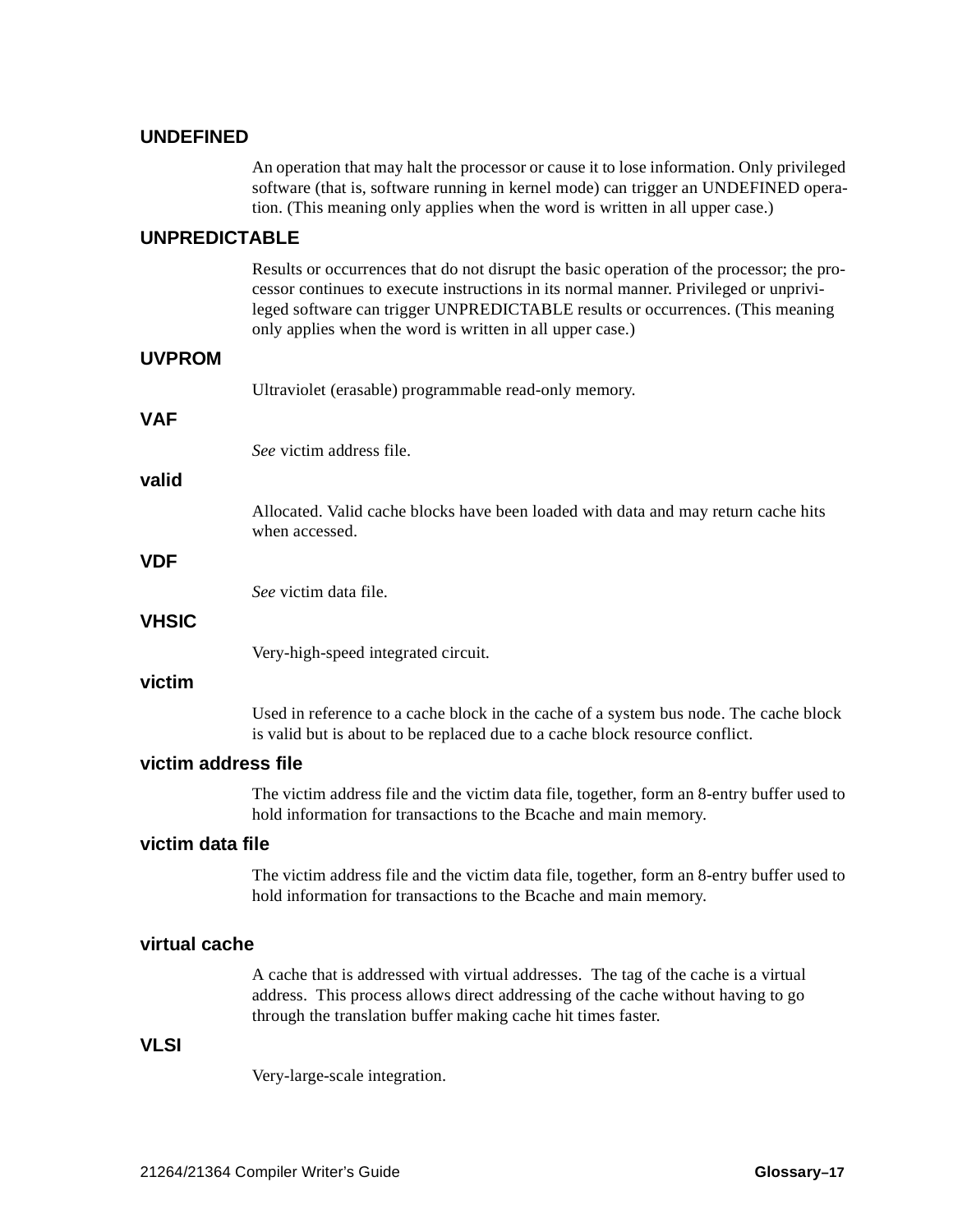#### **VPC**

Virtual program counter.

#### **VRAM**

Video random-access memory.

### **WAR**

Write-after-read.

#### **word**

Two contiguous bytes (16 bits) starting on an arbitrary byte boundary. The bits are numbered from right to left, 0 through 15.

#### **write data wrapping**

System feature that reduces apparent memory latency by allowing write data cycles to differ the usual low-to-high sequence. Requires cooperation between the 21264/21364 and external hardware.

#### **write-back**

A cache management technique in which write operation data is written into cache but is not written into main memory in the same operation. This may result in temporary differences between cache data and main memory data. Some logic unit must maintain coherency between cache and main memory.

#### **write-back cache**

Copies are kept of any data in the region; read and write operations may use the copies, and write operations use additional state to determine whether there are other copies to invalidate or update.

#### **write-through cache**

A cache management technique in which a write operation to cache also causes the same data to be written in main memory during the same operation. Copies are kept of any data in a region; read operations may use the copies, but write operations update the actual data location and either update or invalidate all copies.

#### **WRITE\_BLOCK**

A transaction where the 21264/21364 requests that an external logic unit process write data.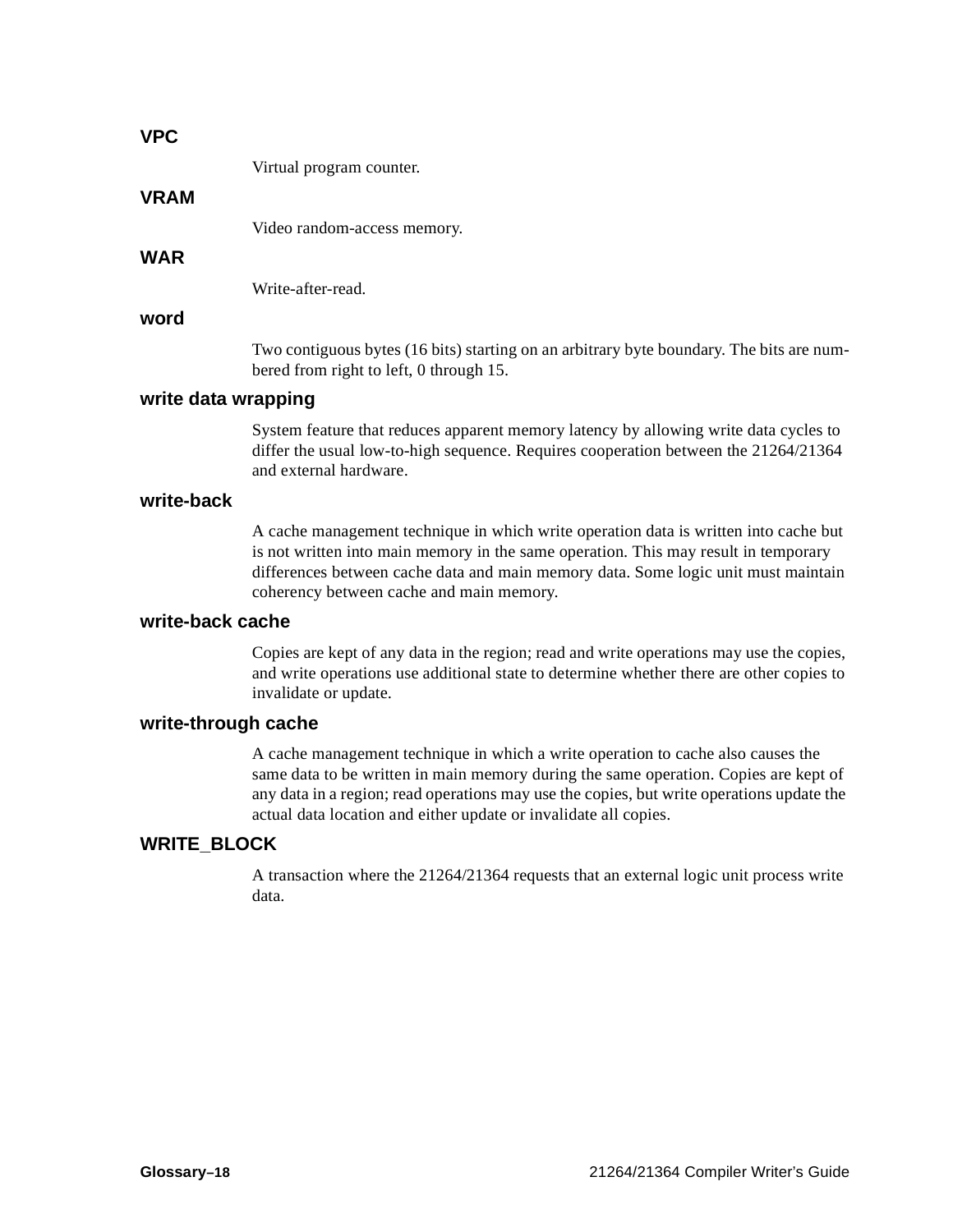# **Index**

# **Numerics**

21264 features of, [1–3](#page-14-0) 21364 features of, [1–4](#page-15-0)

### **A**

Abbreviations, [viii](#page-7-0) binary multiples, [viii](#page-7-1) register access, [viii](#page-7-2) Address conventions, [ix](#page-8-0) Aligned, terminology, [ix](#page-8-1)

Alignment, instruction, [3–1](#page-34-0)

# **B**

Binary multiple abbreviations, [viii](#page-7-1) Bit notation conventions, [x](#page-9-0) Branch misprediction, pipeline abort delay from, [2–6](#page-23-0) Branch predictor, [3–3](#page-36-0) Branches, CMOV instructions instead, [3–3](#page-36-1)

# **C**

Cache line, mapping to same, [3–9](#page-42-0) Caution convention, [x](#page-9-1) Computed jumps, aligning targets of, [3–2](#page-35-0) Conventions, [viii](#page-7-3) abbreviations, [viii](#page-7-0) address, [ix](#page-8-0) bit notation, [x](#page-9-0) caution, [x](#page-9-1) do not care, [x](#page-9-2) external, x field nota[tion,](#page-9-3) [x](#page-9-4) note, x numb[ering,](#page-9-5) x ranges and e[xtents,](#page-9-6) [x](#page-9-7) sig[nal names,](#page-9-2) [xi](#page-10-0)  $X$ ,  $X$ 

# **D**

Data alignment, [3–2](#page-35-1) Data types floating-point support, [1–2](#page-13-0) integer supported, [1–2](#page-13-1) supported,  $1-1$ Data units, terminology, [x](#page-9-8) Dcache pipelined, [2–6](#page-23-1) Do not care convention, [x](#page-9-2) DTB, pipeline abort delay with, [2–6](#page-23-2)

# **E**

Ebox described, [2–2](#page-19-0) executed in pipeline, [2–6](#page-23-3) slotting, [2–8](#page-25-0) subclusters, [2–8](#page-25-0) Exception condition summary, [C–2](#page-55-0) External convention, [x](#page-9-3)

# **F**

F31

retire instructions with, [2–12](#page-29-0)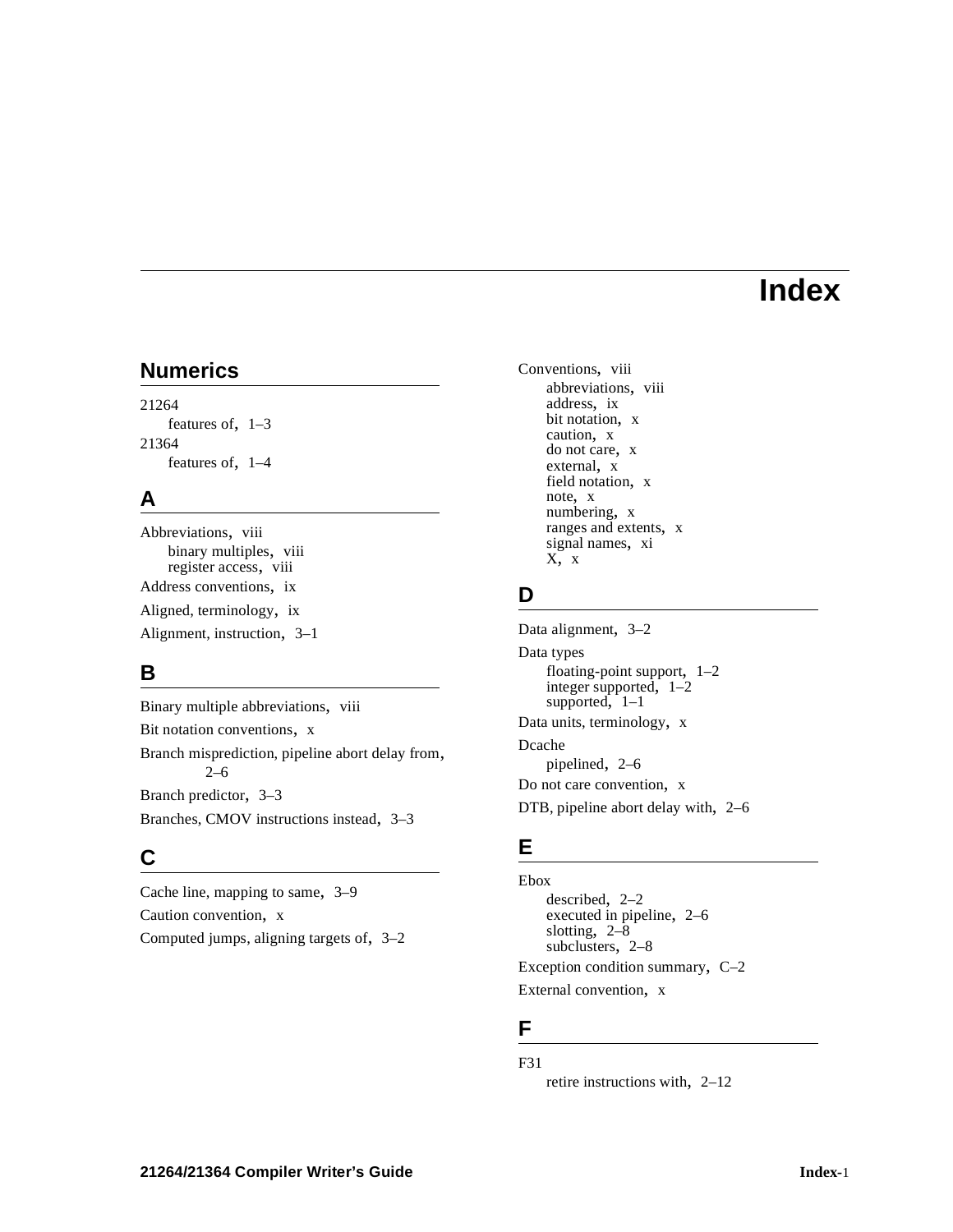Fbox described, [2–3](#page-20-0) executed in pipeline, [2–6](#page-23-3) Field notation convention, [x](#page-9-4) Floating-point arithmetic trap, pipeline abort delay with, [2–7](#page-24-0) Floating-point control register, [2–14](#page-31-0) [Floating-point execution unit. See Fbox](#page-20-0) [FPCR. See Floating-point control register](#page-31-0)

# **I**

Ibox register rename maps, [2–1](#page-18-0) IEEE floating-point conformance, [C–1](#page-54-0) Instruction alignment, [3–1](#page-34-0) Instruction fetch, pipelined, [2–4](#page-21-0) Instruction issue rules, [2–7](#page-24-1) Instruction latencies, pipelined, [2–10](#page-27-0) Instruction queues, filling, [3–3](#page-36-2) Instruction retire latencies, minimum, [2–11](#page-28-0) Instruction retire rules F31, 2–12 floati[ng-point](#page-29-0) [divide,](#page-29-0) [2–12](#page-29-1) floating-point square root, [2–12](#page-29-1) pipelined, [2–11](#page-28-1) R31, [2–12](#page-29-0) Instruction slot, pipelined, [2–5](#page-22-0) Integer arithmetic trap, pipeline abort delay with,  $2 - 7$ [Integer execution unit. See Ebox](#page-19-0) Integer issue queue pipelined, [2–6](#page-23-4) ITB miss, pipeline abort delay with, [2–7](#page-24-3)

### **J**

JSR misprediction, [3–5](#page-38-0) pipeline abort delay with, [2–6](#page-23-5)

### **L**

Line predictor, [3–2](#page-35-2) Load instructions Mbox order traps, [2–13](#page-30-0) Load-load order trap, [2–13](#page-30-1) Load-miss load order replay trap, [3–9](#page-42-1)

# **M**

Mbox order traps, 2–13 pipeline abo[rt](#page-30-0) [delay](#page-30-0) [with](#page-30-0) [order](#page-30-0) [trap,](#page-30-0) [2–6](#page-23-6) pipeline abort delays, [2–6](#page-23-7) replay traps, [2–13](#page-30-2) Modify intent, prefetch with, [3–6](#page-39-0)

# **N**

NOP instruction, [3–2](#page-35-3) Normal prefetch, [3–6](#page-39-1) Note convention, [x](#page-9-5) Numbering convention, [x](#page-9-6)

### **P**

Pipeline abort delay, [2–6](#page-23-8) Dcache access, [2–6](#page-23-1) Ebox execution, [2–6](#page-23-3) Ebox slotting, [2–8](#page-25-0) Fbox execution, [2–6](#page-23-3) instruction fetch, 2–4 instruction group [definitions,](#page-21-0) [2–7](#page-24-4) instruction issue rules, [2–7](#page-24-1) instruction latencies, [2–10](#page-27-0) instruction retire rules, [2–11](#page-28-1) instruction slot, [2–5](#page-22-0) issue queue, [2–6](#page-23-4) organization, [2–4](#page-21-1) register maps, [2–6](#page-23-9) register reads, [2–6](#page-23-10) Prediction branch, [3–3](#page-36-0) jumps, [3–2](#page-35-4) line, [3–2](#page-35-2) Prefetch, [3–6](#page-39-2)

### **R**

R31 retire instructions with, [2–12](#page-29-0) Ranges and extents convention, [x](#page-9-7) Register access abbreviations, [viii](#page-7-2) Register maps, pipelined, [2–6](#page-23-9) Register rename maps, [2–1](#page-18-0) Replay traps, [2–13](#page-30-2) avoiding, [3–7](#page-40-0) RO,n convention, [ix](#page-8-2) RW,n convention, [ix](#page-8-3)